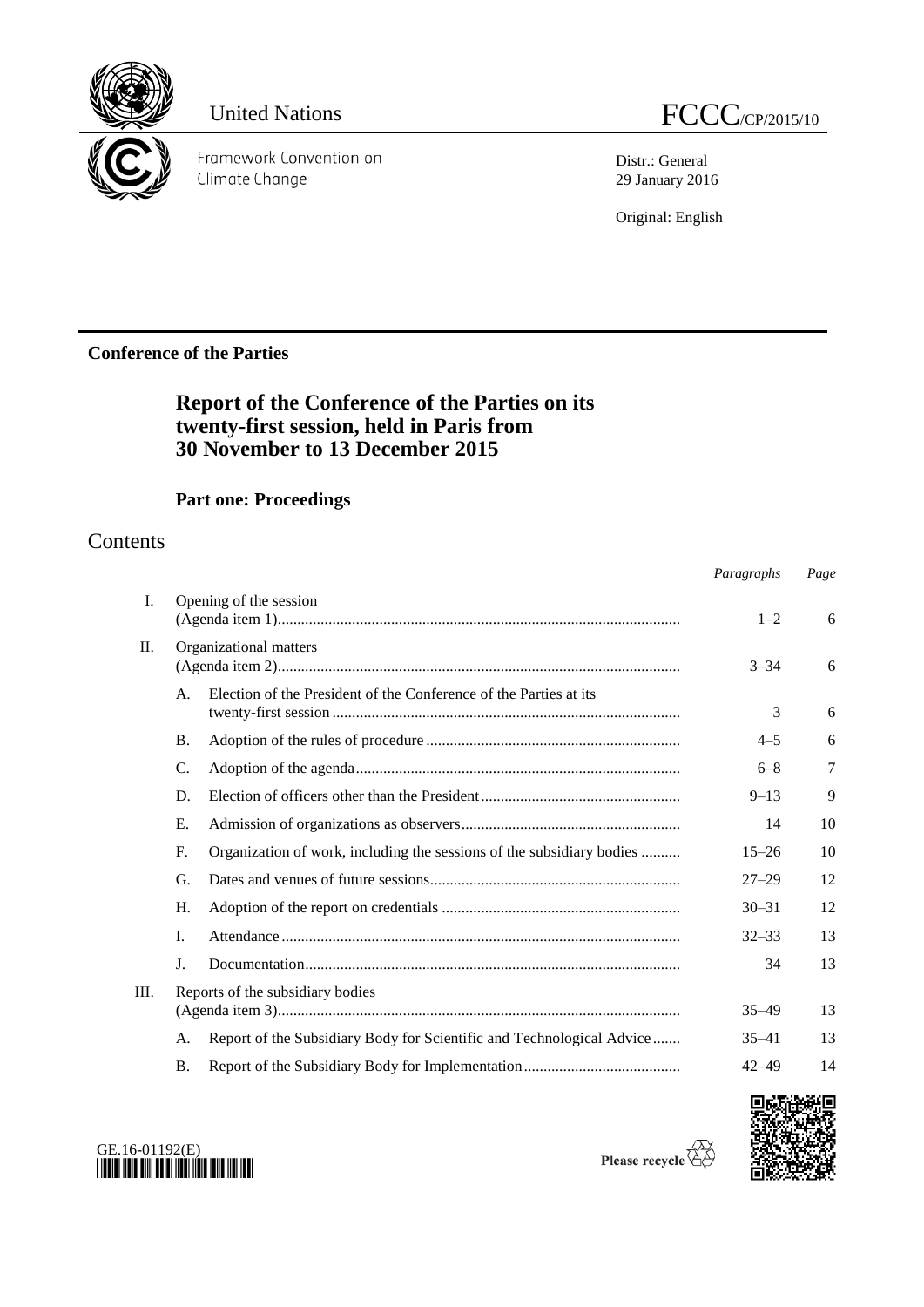### **FCCC/CP/2015/10**

| IV.<br>Durban Platform for Enhanced Action (decision 1/CP.17) |    |                                                                                                                                           | $50 - 76$   | 15 |
|---------------------------------------------------------------|----|-------------------------------------------------------------------------------------------------------------------------------------------|-------------|----|
|                                                               | А. | Report of the Ad Hoc Working Group on the Durban Platform for                                                                             | $50 - 52$   | 15 |
|                                                               | Β. | Adoption of a protocol, another legal instrument, or an agreed outcome<br>with legal force under the Convention applicable to all Parties | $53 - 76$   | 15 |
| V.                                                            |    | Consideration of proposals by Parties under Article 17 of the Convention                                                                  | $77 - 78$   | 18 |
| VI.                                                           |    | Consideration of proposals by Parties for amendments to the Convention<br>under Article 15                                                | $79 - 83$   | 19 |
|                                                               | А. | Proposal from the Russian Federation to amend Article 4,                                                                                  | $80 - 81$   | 19 |
|                                                               | Β. | Proposal from Papua New Guinea and Mexico to amend Articles 7 and                                                                         | $82 - 83$   | 19 |
| VII.                                                          |    | Report of the Adaptation Committee                                                                                                        | $84 - 87$   | 19 |
| VIII.                                                         |    | Warsaw International Mechanism for Loss and Damage associated with<br><b>Climate Change Impacts</b>                                       | 88-89       | 20 |
| IX.                                                           |    | Development and transfer of technologies and implementation of the<br><b>Technology Mechanism</b>                                         | $90 - 99$   | 20 |
|                                                               | A. | Joint annual report of the Technology Executive Committee and the                                                                         | $90 - 95$   | 20 |
|                                                               | Β. | Linkages between the Technology Mechanism and the Financial                                                                               | $96 - 99$   | 21 |
| X.                                                            |    | The 2013-2015 review                                                                                                                      | $100 - 102$ | 22 |
| XI.                                                           |    | Second review of the adequacy of Article 4, paragraph 2(a) and (b),<br>of the Convention                                                  |             | 22 |
| XII.                                                          |    | Matters relating to finance                                                                                                               | $103 - 121$ | 22 |
|                                                               | A. |                                                                                                                                           | $104 - 107$ | 22 |
|                                                               | Β. |                                                                                                                                           | 108-112     | 23 |
|                                                               | C. | Report of the Green Climate Fund to the Conference of the Parties and                                                                     | $113 - 116$ | 23 |
|                                                               | D. | Report of the Global Environment Facility to the Conference of the Parties                                                                | 117-121     | 24 |
| XIII.                                                         |    | Reporting from and review of Parties included in Annex I to the Convention                                                                | $122 - 124$ | 24 |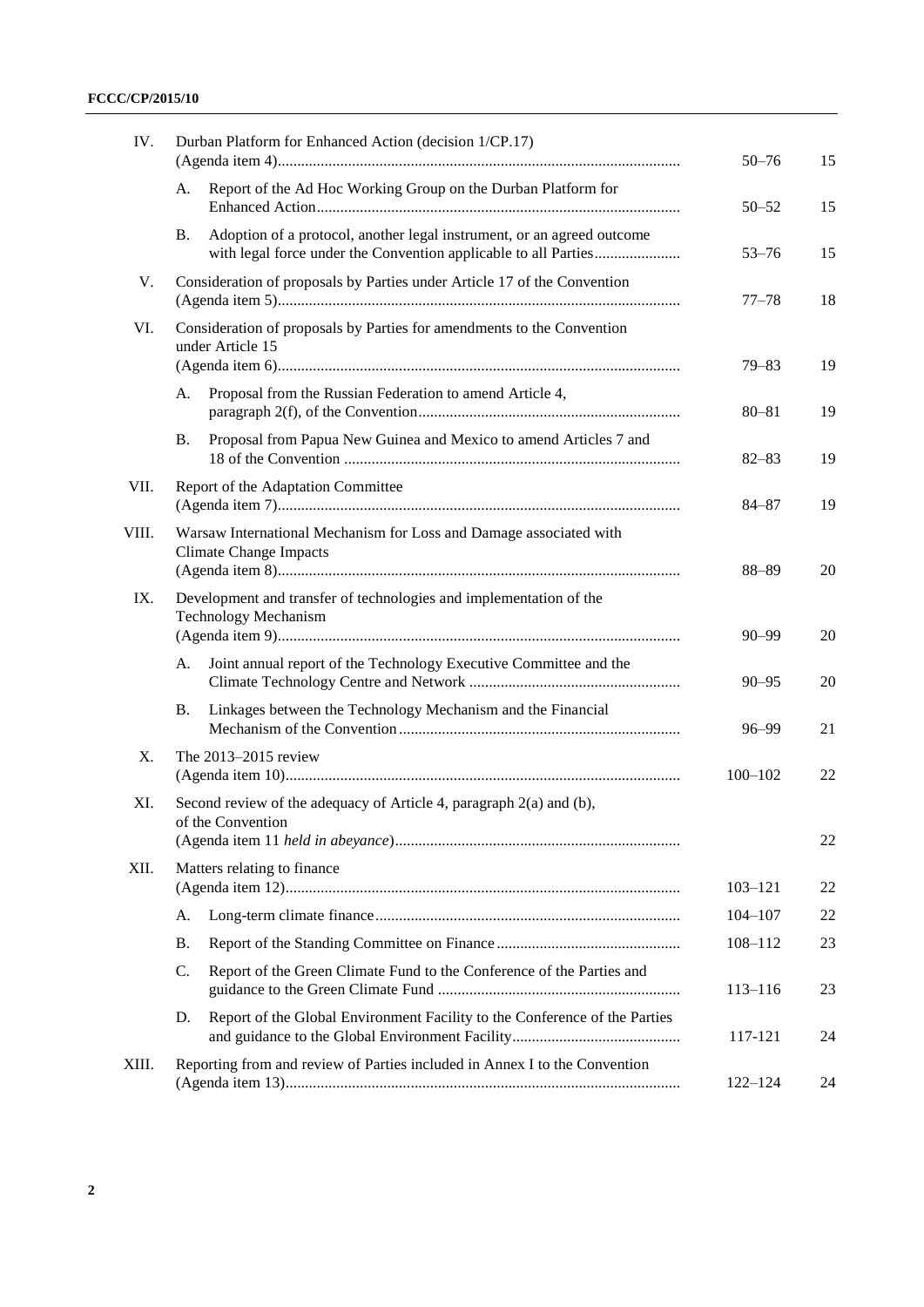| XIV.    | Reporting from Parties not included in Annex I to the Convention                     | $125 - 126$ | 25 |
|---------|--------------------------------------------------------------------------------------|-------------|----|
| XV.     | Capacity-building under the Convention                                               | $127 - 129$ | 25 |
| XVI.    | Implementation of Article 4, paragraphs 8 and 9, of the Convention                   | $130 - 135$ | 25 |
|         | Implementation of the Buenos Aires programme of work on<br>А.                        | 130-132     | 25 |
|         | Β.                                                                                   | 133-135     | 25 |
| XVII.   | Gender and climate change                                                            | 136-137     | 26 |
| XVIII.  | Other matters referred to the Conference of the Parties by the subsidiary bodies     | 138         | 26 |
| XIX.    | Administrative, financial and institutional matters                                  | 139-146     | 26 |
|         | А.                                                                                   | 139–140     | 26 |
|         | Β.                                                                                   | 139-140     | 26 |
|         | C.                                                                                   | 141         | 26 |
|         | D.                                                                                   | $142 - 146$ | 26 |
| XX.     | High-level segment                                                                   | $147 - 154$ | 27 |
|         | A.                                                                                   | 153         | 28 |
|         | Β.                                                                                   | 154         | 28 |
| XXI.    | Other matters                                                                        | 155         | 28 |
| XXII.   | Conclusion of the session                                                            | $156 - 160$ | 28 |
|         | Adoption of the report of the Conference of the Parties on its<br>А.                 | 159         | 29 |
|         | <b>B.</b>                                                                            | 160         | 29 |
| Annexes |                                                                                      |             |    |
| Ι.      | Information provided in accordance with paragraph 104 of decision 1/CP.21 related to |             | 30 |
| П.      | Parties to the Convention, observer States and United Nations organizations          |             | 35 |
| Ш.      |                                                                                      |             | 39 |
| IV.     |                                                                                      |             | 40 |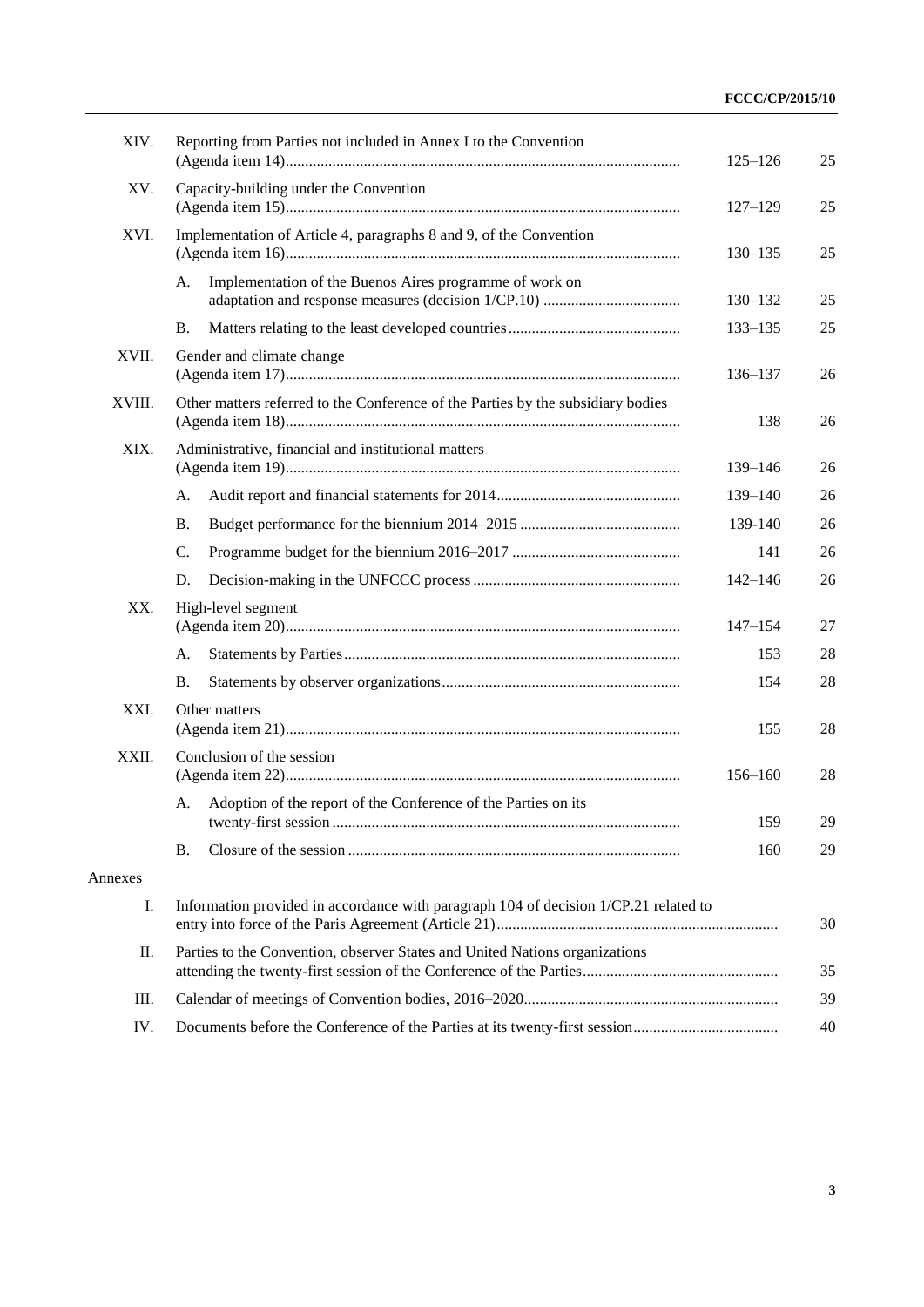### **Part two: Action taken by the Conference of the Parties at its twentyfirst session**

#### **Decisions adopted by the Conference of the Parties**

#### **FCCC/CP/2015/10/Add.1**

#### *Decision*

1/CP.21 Adoption of the Paris Agreement

#### **FCCC/CP/2015/10/Add.2**

- 2/CP.21 Warsaw International Mechanism for Loss and Damage associated with Climate Change Impacts
- 3/CP.21 Report of the Adaptation Committee
- 4/CP.21 National adaptation plans
- 5/CP.21 Long-term climate finance
- 6/CP.21 Report of the Standing Committee on Finance
- 7/CP.21 Report of the Green Climate Fund to the Conference of the Parties and guidance to the Green Climate Fund
- 8/CP.21 Report of the Global Environment Facility to the Conference of the Parties and guidance to the Global Environment Facility
- 9/CP.21 Methodologies for the reporting of financial information by Parties included in Annex I to the Convention
- 10/CP.21 The 2013–2015 review
- 11/CP.21 Forum and work programme on the impact of the implementation of response measures
- 12/CP.21 Enhancing climate technology development and transfer through the Technology Mechanism
- 13/CP.21 Linkages between the Technology Mechanism and the Financial Mechanism of the Convention

#### **FCCC/CP/2015/10/Add.3**

- 14/CP.21 Capacity-building under the Convention
- 15/CP.21 Terms of reference for the intermediate review of the Doha work programme on Article 6 of the Convention
- 16/CP.21 Alternative policy approaches, such as joint mitigation and adaptation approaches for the integral and sustainable management of forests
- 17/CP.21 Further guidance on ensuring transparency, consistency, comprehensiveness and effectiveness when informing on how all the safeguards referred to in decision 1/CP.16, appendix I, are being addressed and respected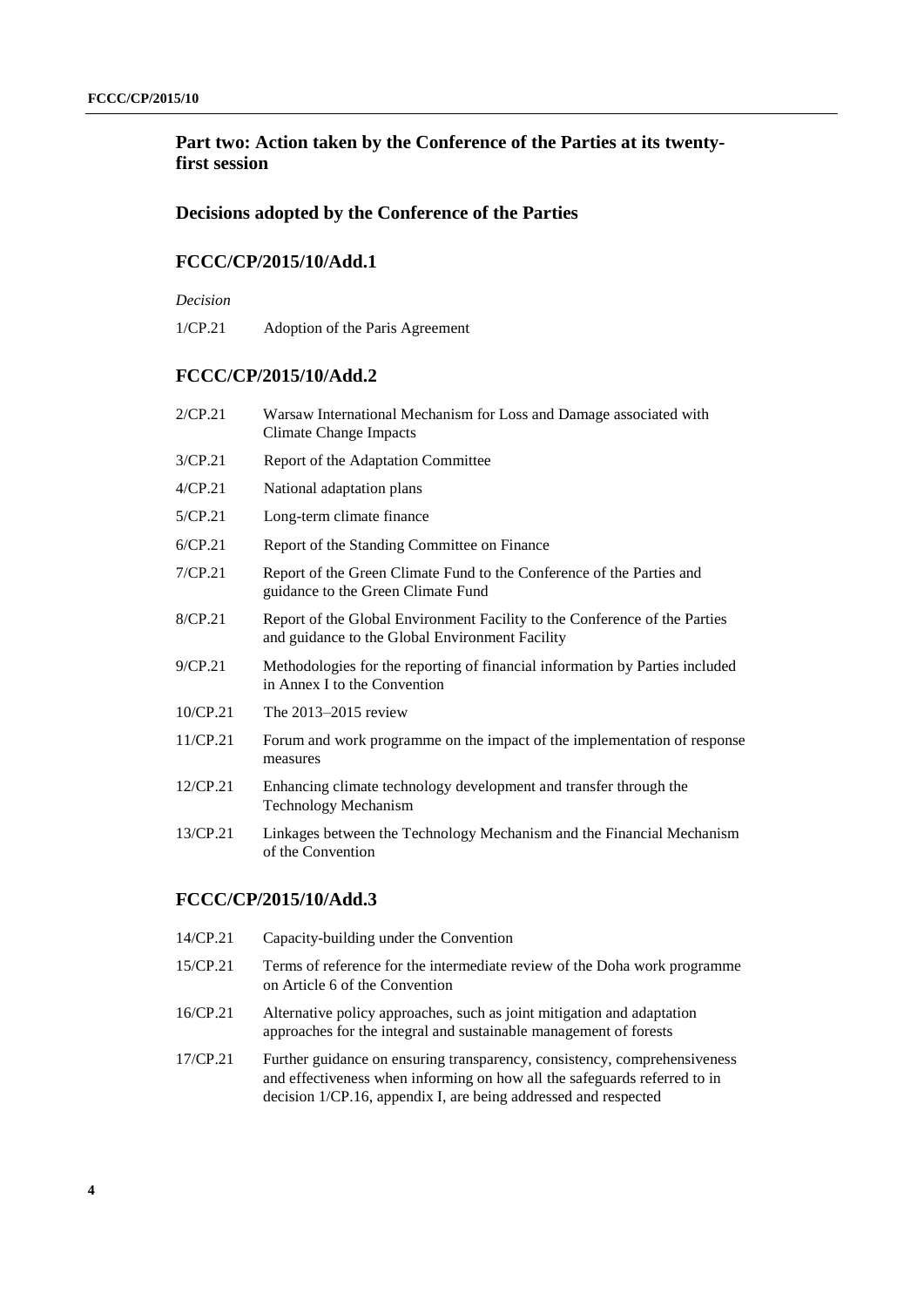- 18/CP.21 Methodological issues related to non-carbon benefits resulting from the implementation of the activities referred to in decision 1/CP.16, paragraph 70
- 19/CP.21 Extension of the mandate of the Least Developed Countries Expert Group
- 20/CP.21 Technical review in 2016 of greenhouse gas inventories from Parties included in Annex I to the Convention
- 21/CP.21 Administrative, financial and institutional matters
- 22/CP.21 Programme budget for the biennium 2016–2017
- 23/CP.21 Dates and venues of future sessions

#### *Resolution*

1/CP.21 Expression of gratitude to the Government of the French Republic and the people of the city of Paris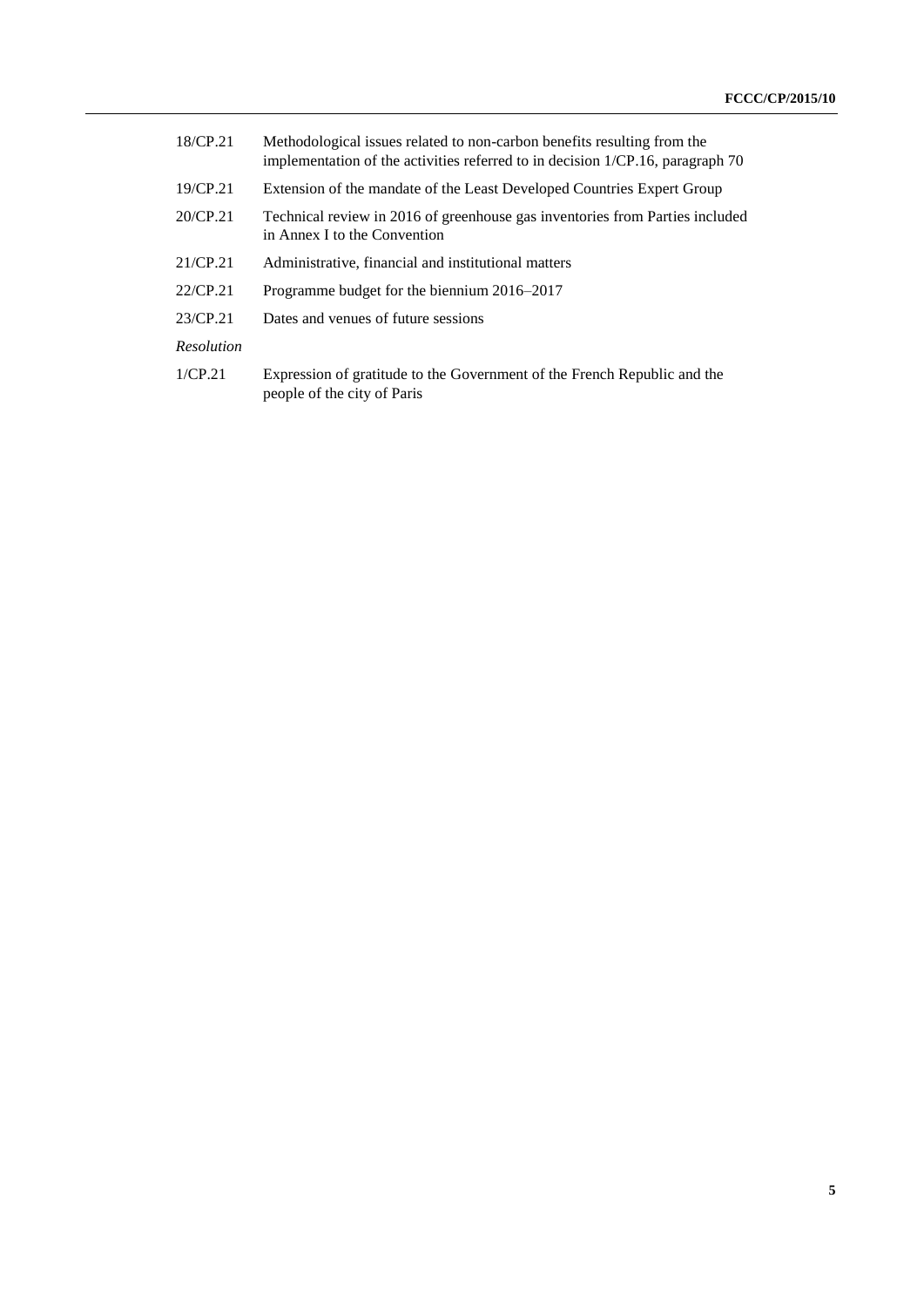# **I. Opening of the session**

(Agenda item 1)

1. The twenty-first session of the Conference of the Parties (COP), convened pursuant to Article 7, paragraph 4, of the Convention, was opened at the United Nations Climate Change Conference, Paris–Le Bourget, France, on 30 November 2015 by Mr. Manuel Pulgar-Vidal (Peru), President of COP 20.<sup>1</sup> Mr. Pulgar-Vidal delivered an opening statement.

2. The opening included statements made by the Executive Secretary of the UNFCCC, Ms. Christiana Figueres, and His Royal Highness The Prince of Wales.<sup>2</sup>

### **II. Organizational matters**

(Agenda item 2)

#### **A. Election of the President of the Conference of the Parties at its twenty-first session**

(Agenda sub-item 2(a))

3. At the  $1<sup>st</sup>$  meeting of the COP,<sup>3</sup> on 30 November, the President of COP 20, Mr. Pulgar-Vidal, recalled that, in accordance with rule 22, paragraph 1, of the draft rules of procedure being applied, the office of President of the COP is subject to rotation among the five regional groups. He informed Parties that a nomination had been received from the Western European and other States. Following his proposal, the COP elected by acclamation the Minister of Foreign Affairs and International Development of France, Mr. Laurent Fabius, as its President. A statement was made by the newly elected President.<sup>4</sup>

# **B. Adoption of the rules of procedure**

(Agenda sub-item 2(b))

4. At the  $2<sup>nd</sup>$  meeting, on 1 December, the President recalled that the President of COP 20 had proposed, and Parties had agreed, that he would conduct intersessional consultations on this issue and inform the COP of any developments. As there continued to be no consensus on this matter, the President proposed that, as at previous sessions, the draft rules of procedure contained in document FCCC/CP/1996/2 should continue to be applied, with the exception of draft rule 42. He also proposed that Mr. Xavier Sticker (France) hold informal consultations on this issue and report back to the COP on their outcome.

5. At the  $10<sup>th</sup>$  meeting, on 10 December, the President reported that there was still no consensus on this issue. On a proposal by the President, the COP agreed to continue to apply the draft rules of procedure as outlined in paragraph 4 above, and agreed that the President would continue consultations during the intersessional period and would report back at COP 22.

 $1 \text{ COP } 21$  was held in conjunction with CMP 11. The proceedings of the CMP are contained in a separate report (FCCC/KP/CMP/2015/8). The proceedings of the joint meetings of the COP and the CMP convened during the sessions are reproduced in both reports.

<sup>2</sup> Available at <http://unfccc.int/meetings/paris\_nov\_2015/items/9333.php>.

<sup>&</sup>lt;sup>3</sup> Meetings of the COP referred to in this report are plenary meetings.

<sup>4</sup> Available at <http://unfccc.int/files/meetings/paris\_nov\_2015/application/pdf/cop21cmp11\_ opening\_speech\_fabius\_fr.pdf>.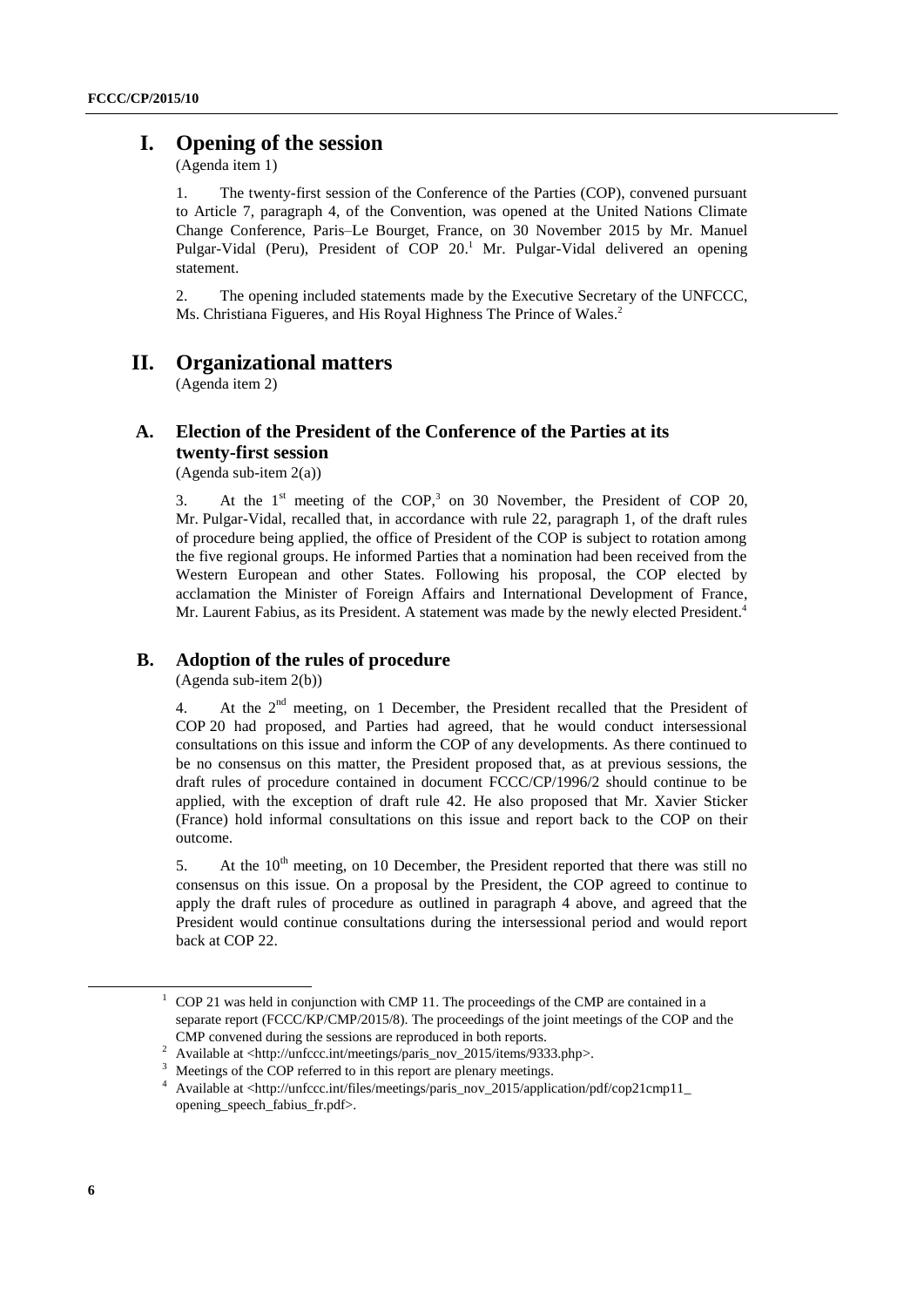### **C. Adoption of the agenda**

(Agenda sub-item  $2(c)$ )

6. At its  $2<sup>nd</sup>$  meeting, the COP considered a note by the Executive Secretary containing the provisional agenda and annotations (FCCC/CP/2015/1). The provisional agenda was prepared in agreement with the President of COP 20, after consultation with the Bureau of the COP.

7. The President proposed that the provisional agenda be adopted as contained in document FCCC/CP/2015/1, with the exception of item 11, "Second review of the adequacy of Article 4, paragraph 2(a) and (b), of the Convention", which, in accordance with recent practice, would be held in abeyance.

- 8. Following the proposal of the President, the COP adopted the agenda as follows:
	- 1. Opening of the session.
	- 2. Organizational matters:
		- (a) Election of the President of the Conference of the Parties at its twentyfirst session;
		- (b) Adoption of the rules of procedure;
		- (c) Adoption of the agenda;
		- (d) Election of officers other than the President;
		- (e) Admission of organizations as observers;
		- (f) Organization of work, including the sessions of the subsidiary bodies;
		- (g) Dates and venues of future sessions;
		- (h) Adoption of the report on credentials.
	- 3. Reports of the subsidiary bodies:
		- (a) Report of the Subsidiary Body for Scientific and Technological Advice;
		- (b) Report of the Subsidiary Body for Implementation.
	- 4. Durban Platform for Enhanced Action (decision 1/CP.17):
		- (a) Report of the Ad Hoc Working Group on the Durban Platform for Enhanced Action;
		- (b) Adoption of a protocol, another legal instrument, or an agreed outcome with legal force under the Convention applicable to all Parties.
	- 5. Consideration of proposals by Parties under Article 17 of the Convention.
	- 6. Consideration of proposals by Parties for amendments to the Convention under Article 15:
		- (a) Proposal from the Russian Federation to amend Article 4, paragraph 2(f), of the Convention;
		- (b) Proposal from Papua New Guinea and Mexico to amend Articles 7 and 18 of the Convention.
	- 7. Report of the Adaptation Committee.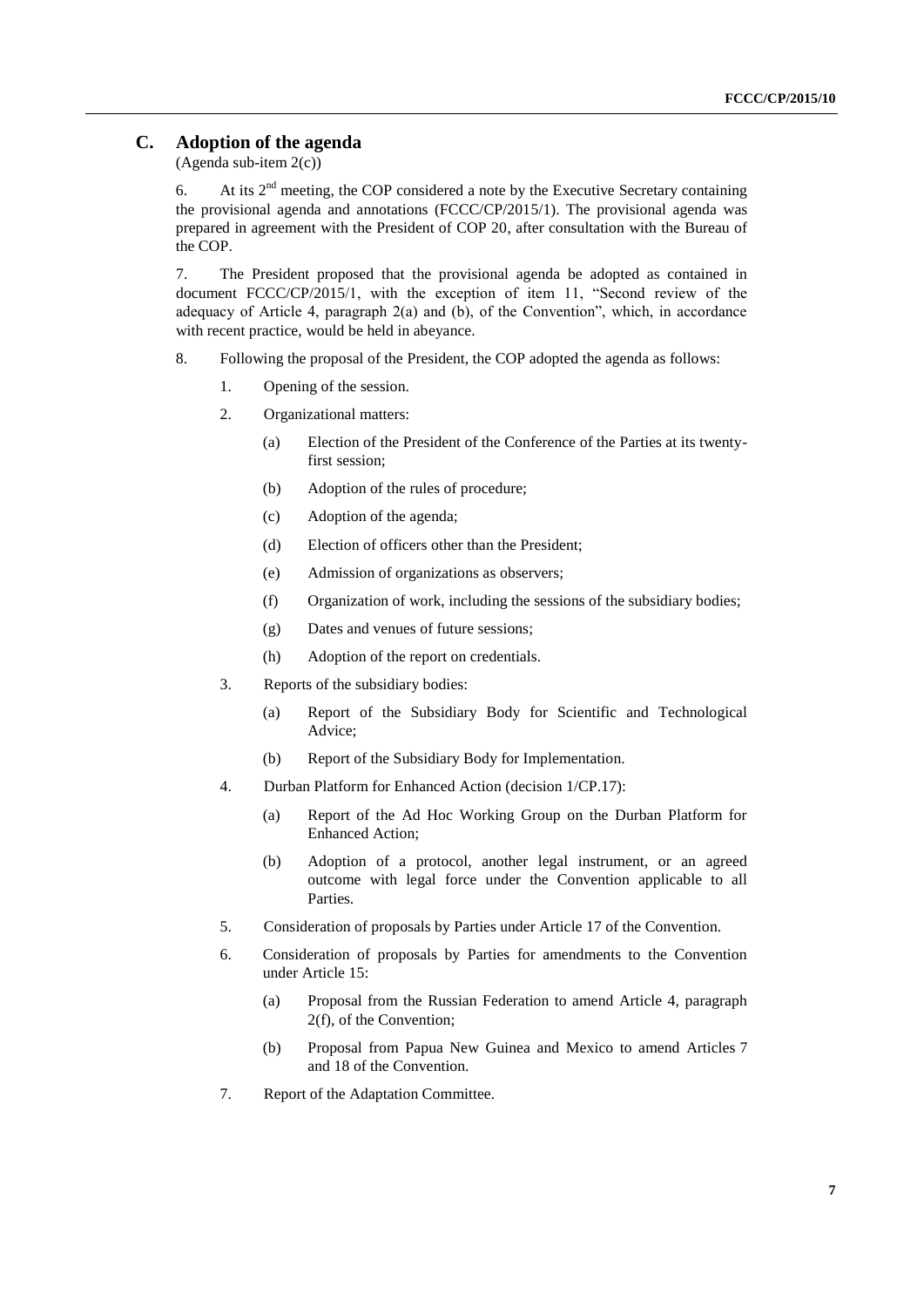- 8. Warsaw International Mechanism for Loss and Damage associated with Climate Change Impacts.
- 9. Development and transfer of technologies and implementation of the Technology Mechanism:
	- (a) Joint annual report of the Technology Executive Committee and the Climate Technology Centre and Network;
	- (b) Linkages between the Technology Mechanism and the Financial Mechanism of the Convention.
- 10. The 2013–2015 review.
- 11. Second review of the adequacy of Article 4, paragraph 2(a) and (b), of the Convention *(agenda item held in abeyance).*<sup>5</sup>
- 12. Matters relating to finance:
	- (a) Long-term climate finance;
	- (b) Report of the Standing Committee on Finance;
	- (c) Report of the Green Climate Fund to the Conference of the Parties and guidance to the Green Climate Fund;
	- (d) Report of the Global Environment Facility to the Conference of the Parties and guidance to the Global Environment Facility.
- 13. Reporting from and review of Parties included in Annex I to the Convention.
- 14. Reporting from Parties not included in Annex I to the Convention.
- 15. Capacity-building under the Convention.
- 16. Implementation of Article 4, paragraphs 8 and 9, of the Convention:
	- (a) Implementation of the Buenos Aires programme of work on adaptation and response measures (decision 1/CP.10);
	- (b) Matters relating to the least developed countries.
- 17. Gender and climate change.
- 18. Other matters referred to the Conference of the Parties by the subsidiary bodies.
- 19. Administrative, financial and institutional matters:
	- (a) Audit report and financial statements for 2014;
	- (b) Budget performance for the biennium 2014–2015;
	- (c) Programme budget for the biennium 2016–2017;
	- (d) Decision-making in the UNFCCC process.
- 20. High-level segment:
	- (a) Statements by Parties;
	- (b) Statements by observer organizations.

<sup>5</sup> Agenda item 11 was also held in abeyance at COP 20. It was included on the provisional agenda for the session in accordance with rule 16 of the draft rules of procedure being applied.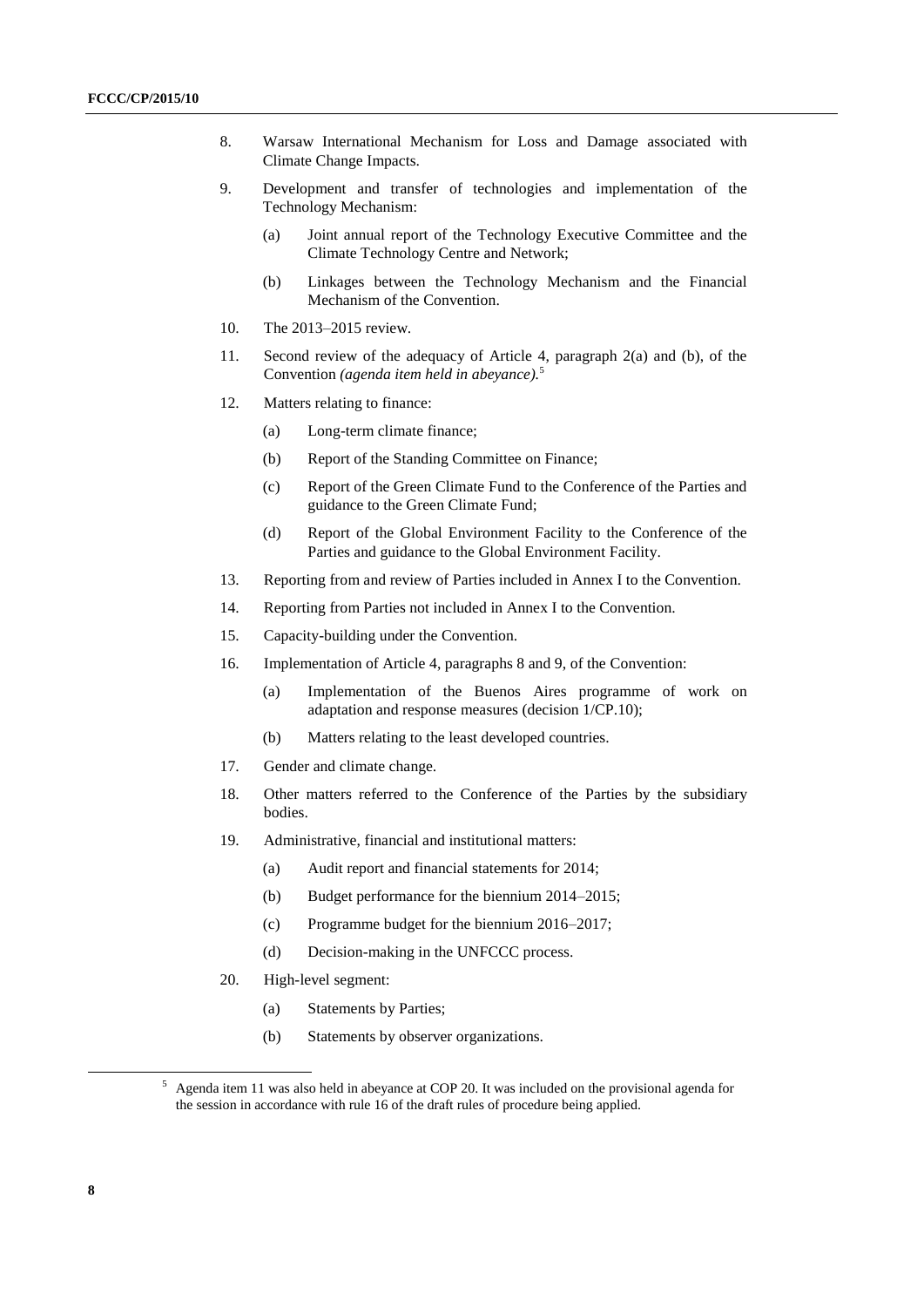- 21. Other matters.
- 22. Conclusion of the session:
	- (a) Adoption of the report of the Conference of the Parties on its twentyfirst session;
	- (b) Closure of the session.

### **D. Election of officers other than the President**

(Agenda sub-item 2(d))

9. At the  $2<sup>nd</sup>$  meeting, the President informed the COP that Mr. Cheikh Ndiaye Sylla (Senegal), a Vice-President of the COP, had held consultations on this matter during the sessions of the subsidiary bodies held earlier in the year. The President thanked Mr. Sylla for his work on this matter.

10. The President invited groups and constituencies to submit all outstanding nominations by 8 p.m. on 4 December 2015. On a proposal by the President, the COP decided to postpone the election of the other officers of its Bureau until later in the session together with the election of officers of other bodies.

11. The President informed the COP that, in accordance with rule 22 of the draft rules of procedure being applied, the members of the Bureau would remain in office until their successors had been elected.

12. At the  $10<sup>th</sup>$  meeting, the COP, acting on a proposal by the President, elected the other members of the Bureau of COP 21.<sup>6</sup> The composition of the Bureau of COP 21 and the eleventh session of the Conference of the Parties serving as the meeting of the Parties to the Kyoto Protocol (CMP) is, therefore, as follows:

| President                                                               | Mr. Laurent Fabius (France)                      |
|-------------------------------------------------------------------------|--------------------------------------------------|
| Vice-Presidents                                                         | Mr. Khalid Abuleif (Saudi Arabia)                |
|                                                                         | Mr. Collin Beck (Solomon Islands)                |
|                                                                         | Mr. Ismail Abdelrahim Elgizouli Idris<br>(Sudan) |
|                                                                         | Ms. Hakima El Haite (Morocco)                    |
|                                                                         | Mr. Ravi Shanker Prasad (India) <sup>7</sup>     |
|                                                                         | Mr. Oleg Shamanov (Russian Federation)           |
|                                                                         | Mr. Walter Schuldt-Espinel (Ecuador)             |
| Chair of the Subsidiary Body for Scientific<br>and Technological Advice | Mr. Carlos Fuller (Belize)                       |
| Chair of the Subsidiary Body for<br>Implementation                      | Mr. Tomasz Chruszczow (Poland)                   |

<sup>6</sup> The list of officers elected to the Bureau of COP 21 and CMP 11 is available at <http://unfccc.int/ 6558.php>.

1

#### **Bureau**

 $7$  See paragraph 13 below.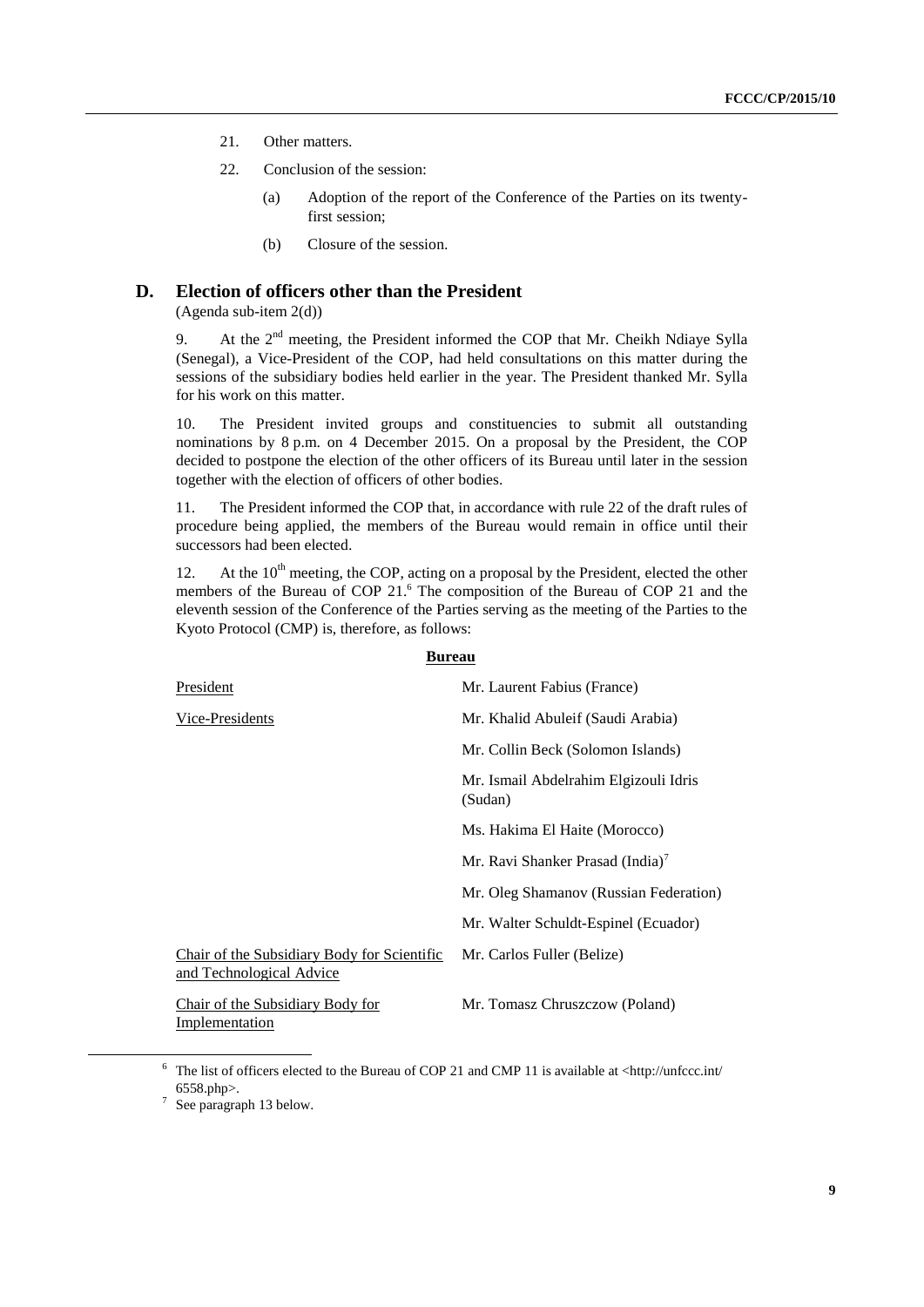Rapporteur Mr. Georg Boersting (Norway)

13. At the  $10<sup>th</sup>$  meeting, the President informed Parties that a nominee for Vice-President from the Asia-Pacific States was still outstanding, and that a Vice-President of COP 20, Mr. Ravi Shankar Prasad (India), would remain in office in accordance with rule 22, paragraph 2, of the draft rules of procedure being applied. The COP, on a proposal from the President, urged the group to conclude its consultations and submit the nomination to the Executive Secretary by 29 January 2016. Once this nomination is received by the Executive Secretary, the nominee would be deemed to have been elected at COP 21 in accordance with established practice.

#### **E. Admission of organizations as observers**

(Agenda sub-item 2(e))

14. At its  $2<sup>nd</sup>$  meeting, the COP considered a note by the secretariat on the admission of organizations as observers, <sup>8</sup> which lists the 5 intergovernmental organizations (IGOs) and 136 non-governmental organizations (NGOs) that applied to be admitted as observers. In accordance with the recommendations of the Bureau, and on a proposal by the President, the COP admitted the organizations listed in the above-mentioned note by the secretariat.

#### **F. Organization of work, including the sessions of the subsidiary bodies** (Agenda sub-item 2(f))

15. At the 2<sup>nd</sup> meeting, the President referred the COP to the annotations to the provisional agenda. He noted that the subsidiary bodies would be convened with the aim of developing draft decisions and conclusions for consideration by the COP before the sessions of the Subsidiary Body for Scientific and Technological Advice (SBSTA) and the Subsidiary Body for Implementation (SBI) ended on 4 December. He also noted that, given the challenges of time management during the session of the COP, it would not be possible to extend the sessions of the subsidiary bodies. He further noted that the Ad Hoc Working Group on the Durban Platform for Enhanced Action (ADP) would submit the results of its work to the COP on 5 December.

16. The President noted that the first round of the multilateral assessment process under the international assessment and review process would be completed on 2 December during SBI 43.

17. On a proposal by the President, the COP decided to refer the following agenda items to the subsidiary bodies:

|                    |  |  | Subsidiary Body for Scientific and Technological Advice and Subsidiary Body |  |  |
|--------------------|--|--|-----------------------------------------------------------------------------|--|--|
| for Implementation |  |  |                                                                             |  |  |

| Item 7      | Report of the Adaptation Committee                                                                         |
|-------------|------------------------------------------------------------------------------------------------------------|
| Item 8      | Warsaw International Mechanism for Loss and Damage associated with<br>Climate Change Impacts               |
| Item $9(a)$ | Joint annual report of the Technology Executive Committee and the<br>Climate Technology Centre and Network |
| Item $10$   | The $2013-2015$ review                                                                                     |

8 FCCC/CP/2015/5.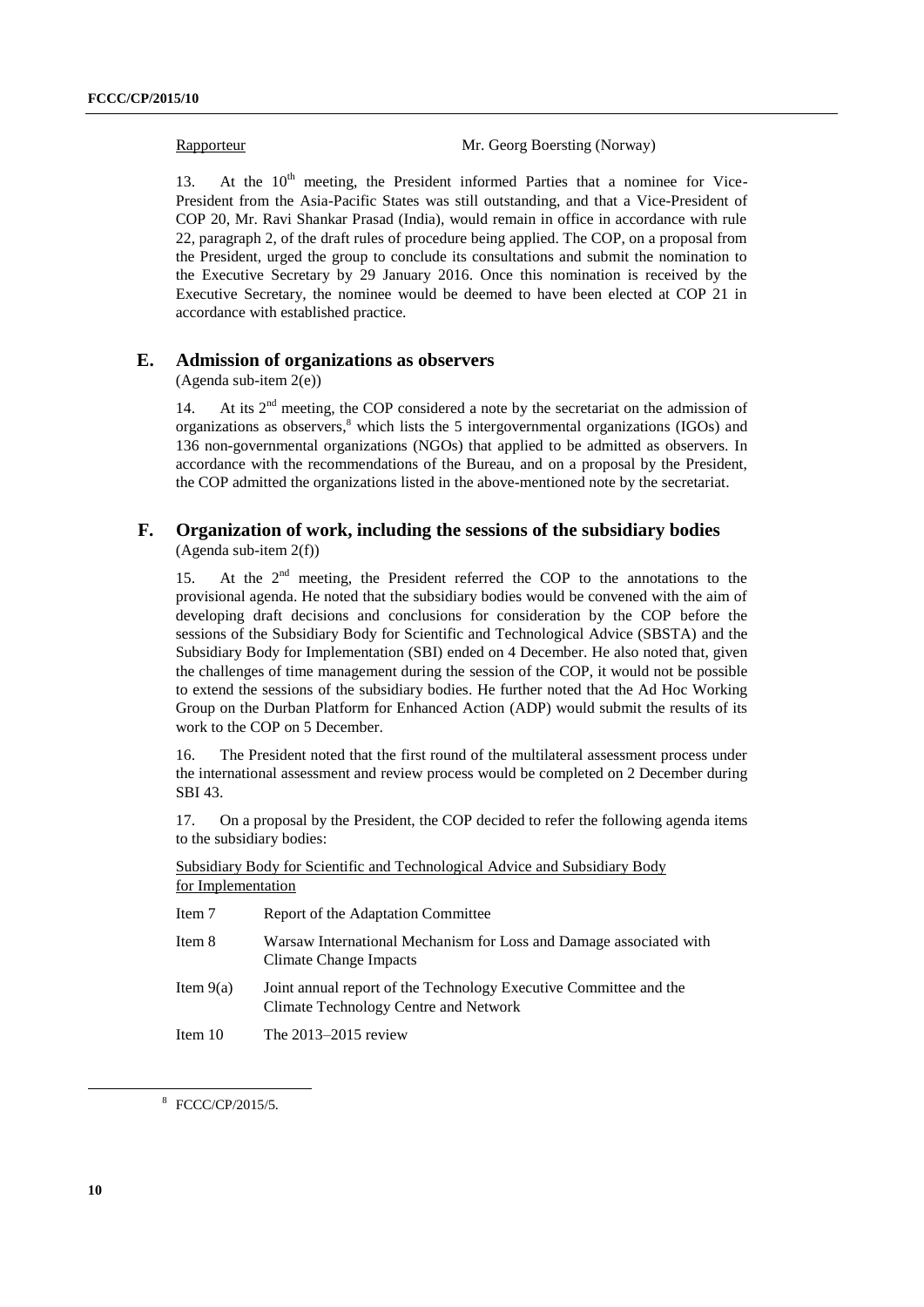Subsidiary Body for Implementation

- Item 13 Reporting from and review of Parties included in Annex I to the Convention
- Item 14 Reporting from Parties not included in Annex I to the Convention
- Item 15 Capacity-building under the Convention
- Item 16(b) Matters relating to the least developed countries
- Item 17 Gender and climate change
- Item 19(a) Audit report and financial statements for 2014
- Item 19(b) Budget performance for the biennium 2014–2015

18. The COP was informed that the SBSTA and the SBI would separately consider different aspects of agenda sub-item 16(a), "Implementation of the Buenos Aires programme of work on adaptation and response measures (decision 1/CP.10)".

19. With regard to agenda item 20, "High-level segment", the President informed the COP that the inauguration of the joint high-level segment of the COP and the CMP would take place on the morning of 7 December and that ministers and other heads of delegation would deliver national statements on  $7$  and  $8$  December. As per established practice, $9$  no decisions would be taken at the joint meetings. The President set a time limit of three minutes for each statement at the high-level segment. In addition, he noted that statements of senior representatives of IGOs and NGOs would be heard on 8 December, that a time limit of two minutes per statement had been set and that the full version of all statements would be posted online.<sup>10</sup>

20. The President informed the COP that, to enable the COP and the CMP to adopt all draft decisions, including the outcomes of the ADP process, all negotiations would have to conclude by 9 December. This would ensure that document processing, translation into other official United Nations languages and the requisite legal and linguistic reviews could be completed in time to ensure a timely and orderly closure of the conference.

21. The President also informed the COP that separate meetings of the COP and the CMP would be held on 10 December so that decisions and conclusions, including those recommended at the sessions of the subsidiary bodies, could be adopted. He further informed the COP that the COP and the CMP would complete their work on 11 December, including the consideration and adoption by the COP of the outcomes of the ADP negotiations.

22. The President reminded Parties of his intent to ensure a Party-driven, transparent and inclusive approach with proper time management, including beginning meetings on time, ensuring timely closure of negotiations, enforcing agreed working practices and ensuring that all meetings finish by 6 p.m. and only exceptionally by 9 p.m. He encouraged Parties to show creativity and flexibility in reaching agreement at the end of the session of each body. He urged the Chairs and Co-Chairs of the subsidiary bodies to take creative measures to ensure proper time management and urged that every effort be made to maximize the meeting time available for discussions on substantive items under the COP.

1

<sup>&</sup>lt;sup>9</sup> See document FCCC/SBI/1999/8, paragraph 63(e).

<sup>&</sup>lt;sup>10</sup> Statements made during the joint high-level segment are available at <http://unfccc.int/meetings/paris\_nov\_2015/items/9345.php>.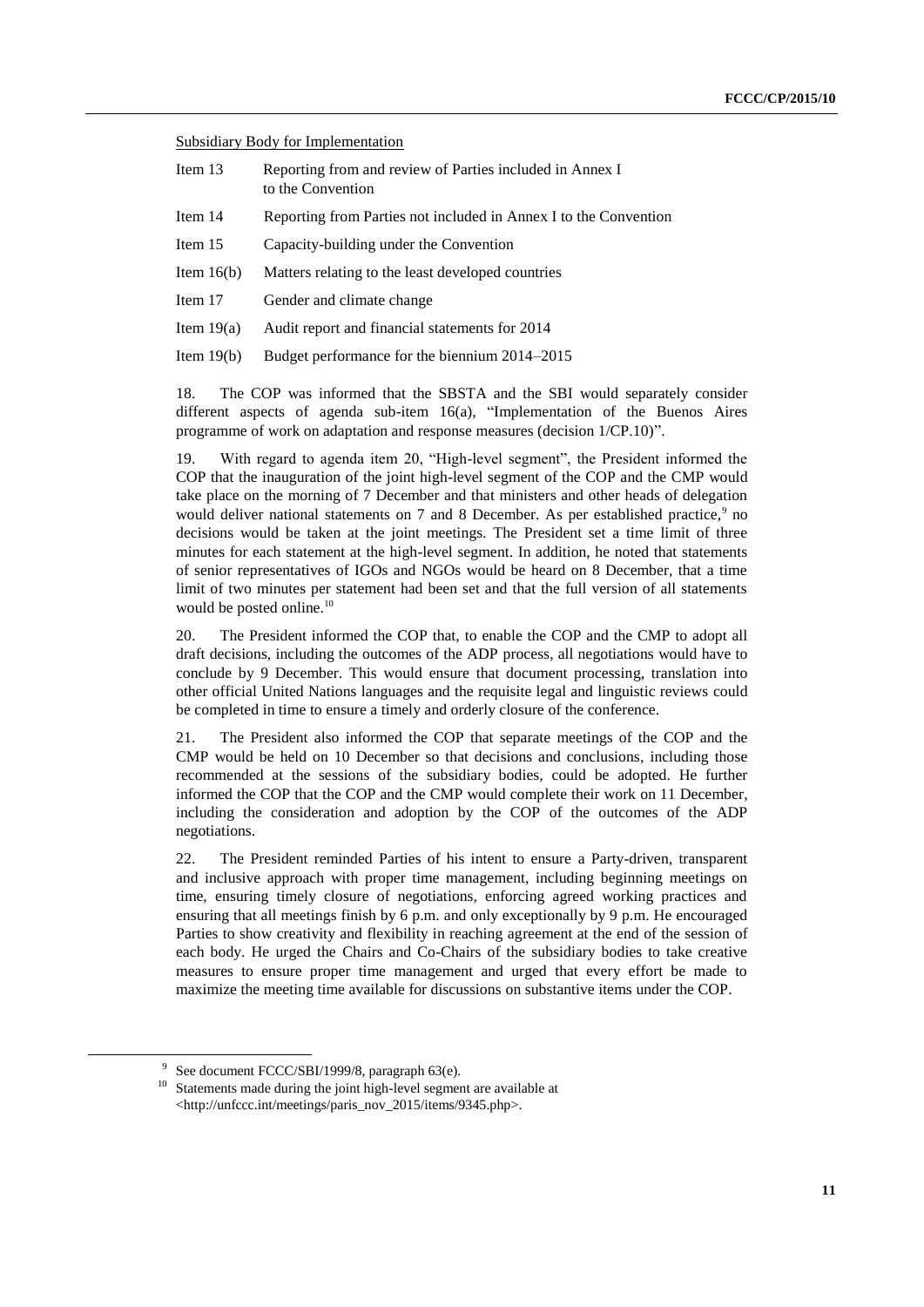23. The President informed the COP that the high-level Action Day, a mandated ministerial event,<sup>11</sup> would be held on 5 December.

24. The COP agreed to proceed on the basis of the proposals made by the President.

25. At the joint  $3<sup>rd</sup>$  meeting of the COP and  $2<sup>nd</sup>$  meeting of the CMP, on 1 December, general statements were made by representatives of Australia (on behalf of the Umbrella Group), South Africa (on behalf of the Group of 77 and China (G77 and China)), Angola (on behalf of the least developed countries (LDCs)), Luxembourg (on behalf of the European Union and its 28 member States), the Republic of Korea (on behalf of the Environmental Integrity Group (EIG)), China (on behalf of Brazil, China, India and South Africa (the BASIC countries)), Saudi Arabia (on behalf of the Arab Group), Maldives (on behalf of the Alliance of Small Island States (AOSIS)), the Sudan (on behalf of the African Group), Guatemala (on behalf of the Independent Association of Latin America and the Caribbean (AILAC)), Australia and Pakistan.

26. At the same joint meeting, statements were made by representatives of eight NGO constituencies (women and gender, business and industry, environmental, farmers, indigenous peoples, local government and municipal authorities, research and independent, and trade unions).

#### **G. Dates and venues of future sessions**

(Agenda sub-item 2(g))

27. At the  $4<sup>th</sup>$  meeting, on 2 December, the President reported that the African States had communicated to the secretariat their endorsement of Morocco as the host of COP 22 and CMP 12 in 2016. The President invited Parties to come forward with offers to host COP 23 and CMP 13 in 2017 and noted that, in keeping with the principle of rotation among the regional groups, the President of COP 23 and CMP 13 would come from the Asia-Pacific States. He also invited Parties to come forward with offers to host COP 24 and CMP 14 in 2018 and noted that, in keeping with the principle of rotation among the regional groups, the President of COP 24 and CMP 14 would come from the Eastern European States.

28. The President proposed that Mr. Philippe Lacoste (France) conduct informal consultations on this agenda sub-item on his behalf with a view to proposing a draft decision for consideration and adoption by the COP at the closing meeting.

29. At its  $10<sup>th</sup>$  meeting, on a proposal by the President, the COP adopted decision 23/CP.21, entitled "Dates and venues of future sessions". A statement was made by Mr. Salaheddine Mezouar, Minister of Foreign Affairs and Cooperation of Morocco, the host of COP 22 and CMP 12.

#### **H. Adoption of the report on credentials**

(Agenda sub-item 2(h))

30. At the  $10<sup>th</sup>$  meeting, the President referred to the report on credentials,<sup>12</sup> which the Bureau, in accordance with rule 20 of the draft rules of procedure being applied, had examined and approved.

31. The COP, on the basis of the report of the Bureau and additional credentials provided by 10 Parties (Cook Islands, Egypt, Fiji, Honduras, Kiribati, Nicaragua, Pakistan,

 $11$  Decision 1/CP.20, paragraph 21.

<sup>12</sup> FCCC/CP/2015/9.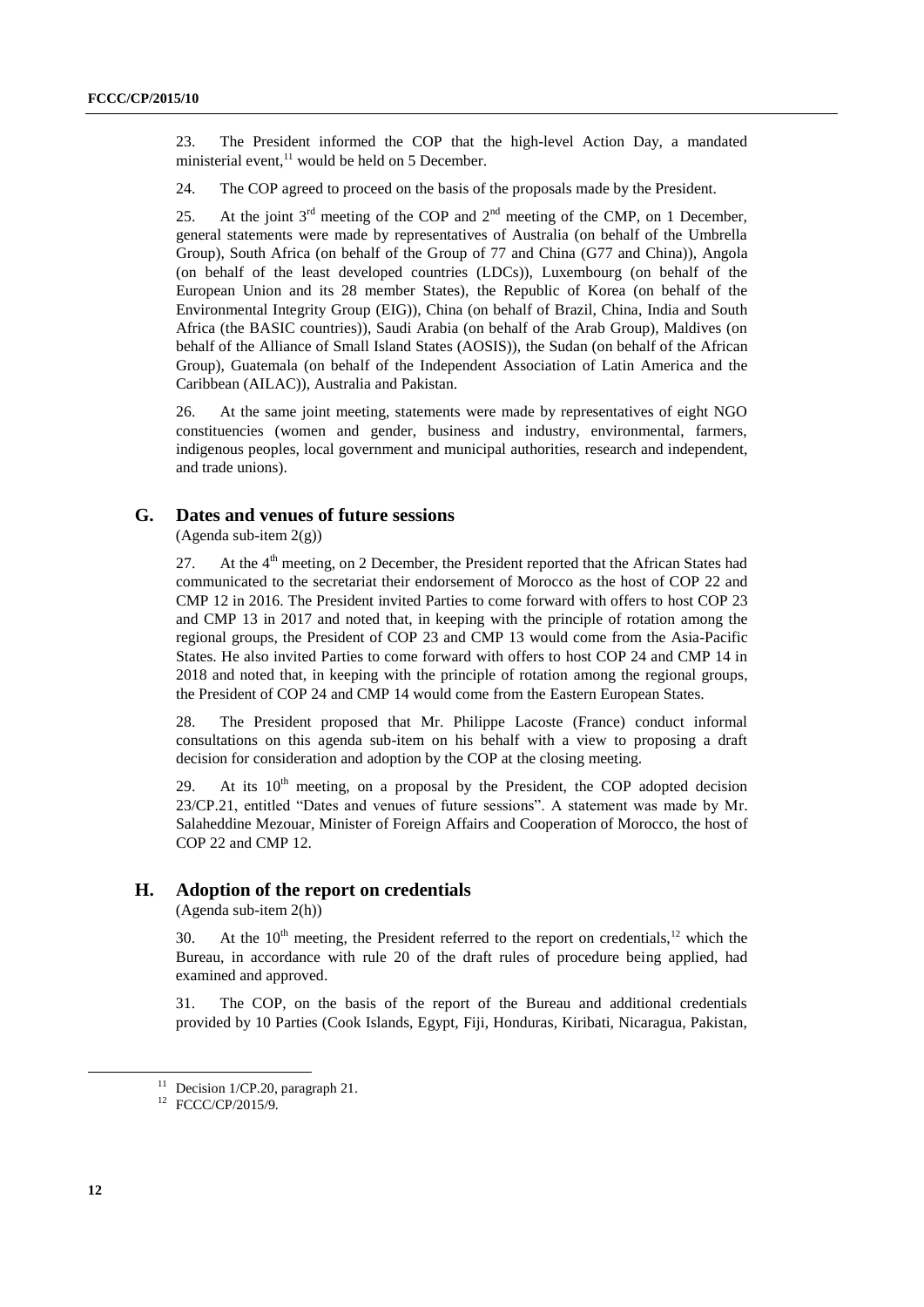Panama, Peru and the former Yugoslav Republic of Macedonia), accepted the credentials of Parties attending the session.

#### **I. Attendance**

32. The session in Paris was attended by representatives of 196 Parties to the Convention, as well as representatives of 2 observer States, 56 United Nations bodies and programmes, convention secretariats, specialized agencies and institutions, and related organizations of the United Nations system, as listed in annex I.

33. The session was also attended by representatives of 71 IGOs and representatives of 1,109 NGOs, as listed in document FCCC/CP/2015/INF.3.

#### **J. Documentation**

34. The documents before COP 21 are listed in annex IV.

# **III. Reports of the subsidiary bodies**

(Agenda item 3)

#### **A. Report of the Subsidiary Body for Scientific and Technological Advice** (Agenda sub-item 3(a))

35. At the 5<sup>th</sup> meeting, on 5 December, the President informed the COP that the SBSTA had successfully concluded its work, except on joint agenda items SBI 13 and SBSTA 8(b), "The 2013–2015 review", and SBI 12(a) and SBSTA 9(a), "Forum and work programme", where Parties were not able to reach consensus. He also informed the COP that he had requested the Comité de Paris (see para. 53 below), under his authority, to undertake consultations on the 2013–2015 review (see para. 100 below).

36. At the 1<sup>st</sup> meeting of the Comité de Paris, the President reminded Parties of the agenda items that had been forwarded to the COP by the SBSTA and the SBI for further consideration. He informed the Comité that these issues would be addressed in the consultations held under it (see paras. 127 and 130 below).

37. At the  $10<sup>th</sup>$  meeting, the Chair of the SBSTA, Ms. Lidia Wojtal (Poland), introduced the draft report on SBSTA 43<sup>13</sup> and gave an oral report on the results of SBSTA 42 and 43 pertaining to the COP.

38. On a proposal by the President, the COP took note of the report on SBSTA 42,<sup>14</sup> the draft report on SBSTA 43 and the oral report provided by the Chair of the SBSTA. The President expressed his appreciation to Ms. Wojtal for her skilful guidance of the work of the SBSTA.

39. At the same meeting, the SBSTA recommended five draft decisions and, jointly with the SBI, three additional draft decisions for consideration and adoption by the COP under this agenda sub-item.

40. The COP, on a recommendation by the SBSTA, adopted the following decisions:

(a) Decision 9/CP.21, entitled "Methodologies for the reporting of financial information by Parties included in Annex I to the Convention";

<sup>13</sup> FCCC/SBSTA/2015/L.15.

<sup>14</sup> FCCC/SBSTA/2015/2 and Add.1 and 2.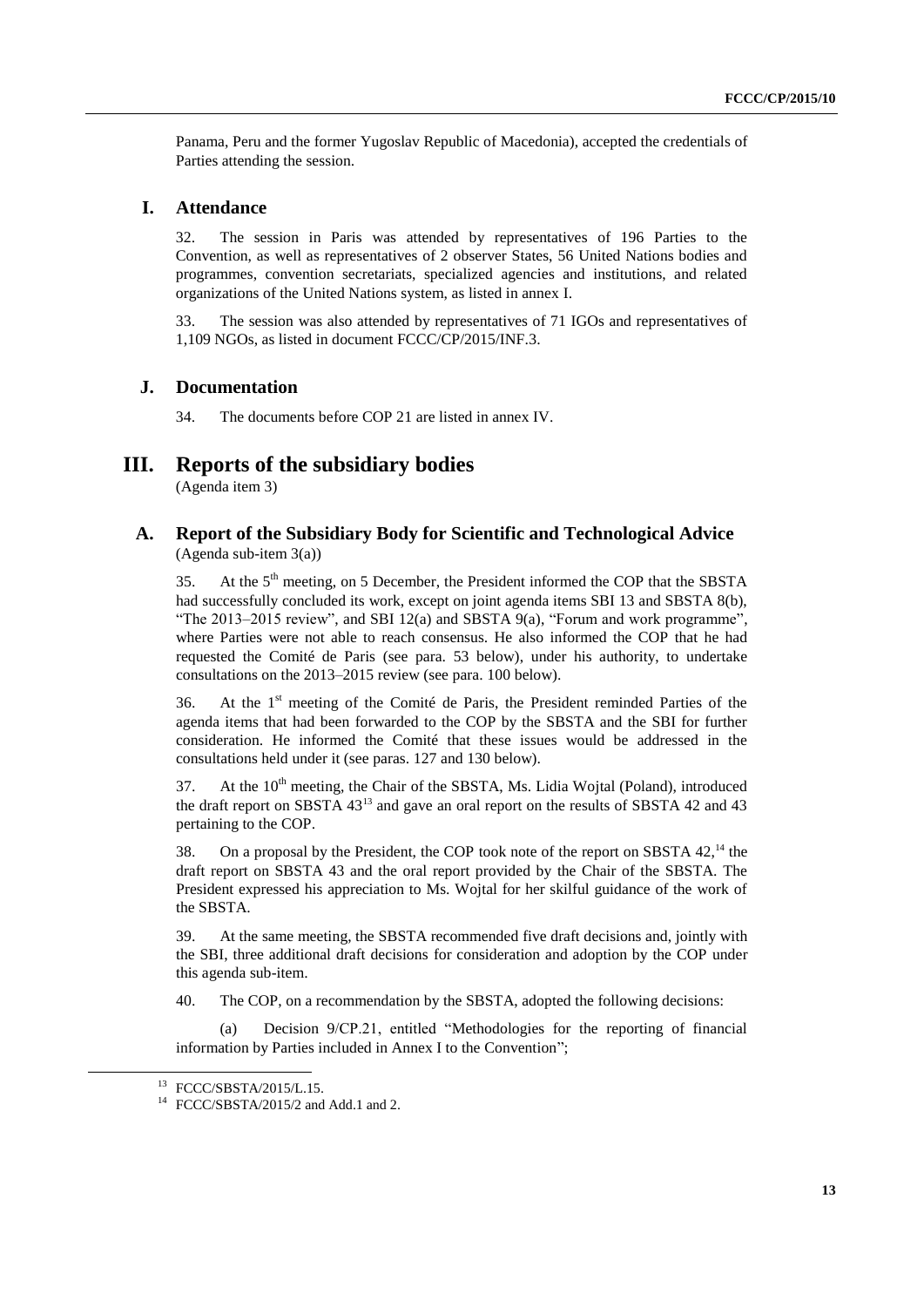(b) Decision 16/CP.21, entitled "Alternative policy approaches, such as joint mitigation and adaptation approaches for the integral and sustainable management of forests";

(c) Decision 17/CP.21, entitled "Further guidance on ensuring transparency, consistency, comprehensiveness and effectiveness when informing on how all the safeguards referred to in decision 1/CP.16, appendix I, are being addressed and respected";

(d) Decision 18/CP.21, entitled "Methodological issues related to non-carbon benefits resulting from the implementation of the activities referred to in decision 1/CP.16, paragraph 70";

(e) Decision 20/CP.21, entitled "Technical review in 2016 of greenhouse gas inventories from Parties included in Annex I to the Convention".

41. At the  $11<sup>th</sup>$  meeting, on 12 and 13 December, the President informed the COP that he had undertaken consultations on the two joint SBSTA and SBI agenda items that were forwarded to the COP for further consideration – "The 2013–2015 review" and "Forum and work programme". The COP, on a proposal by the President, adopted the following decisions:

(a) Decision 10/CP.21, entitled "The 2013–2015 review";

(b) Decision 11/CP.21, entitled "Forum and work programme on the impact of the implementation of response measures".

#### **B. Report of the Subsidiary Body for Implementation**

(Agenda sub-item 3(b))

42. At the  $5<sup>th</sup>$  meeting, the President informed the COP that the SBI had successfully concluded its work, except on agenda item 11(a), "Capacity-building under the Convention", where Parties were not able to reach consensus.

43. At the same meeting, the President also informed the COP that Parties were unable to reach consensus on joint agenda items SBSTA 8(b) and SBI 13 "The 2013–2015 review", and SBSTA 9(a) and SBI 12(a) "Forum and work programme" and that he had requested the Comité de Paris, under his authority, to undertake consultations on the 2013– 2015 review.

44. At the 1<sup>st</sup> meeting of the Comité de Paris, the President reminded Parties of the agenda items that had been forwarded to the COP by the SBSTA and the SBI for further consideration. He informed the Comité that these issues would be addressed in the consultations held under it (see paras. 100, 127 and 130 below).

45. At the  $10<sup>th</sup>$  meeting, the Chair of the SBI, Mr. Amena Yauvoli (Fiji), introduced the draft report on SBI 43<sup>15</sup> and gave an oral report on the results of SBI 42 and 43 pertaining to the COP.

46. At the same meeting, on a proposal by the President, the COP took note of the report on SBI 42,<sup>16</sup> the draft report on SBI 43 and the oral report provided by the Chair of the SBI. The President expressed his appreciation to Mr. Yauvoli for his skilful guidance of the work of the SBI.

<sup>15</sup> FCCC/SBI/2015/L.19.

<sup>&</sup>lt;sup>16</sup> FCCC/SBI/2015/10 and Add.1.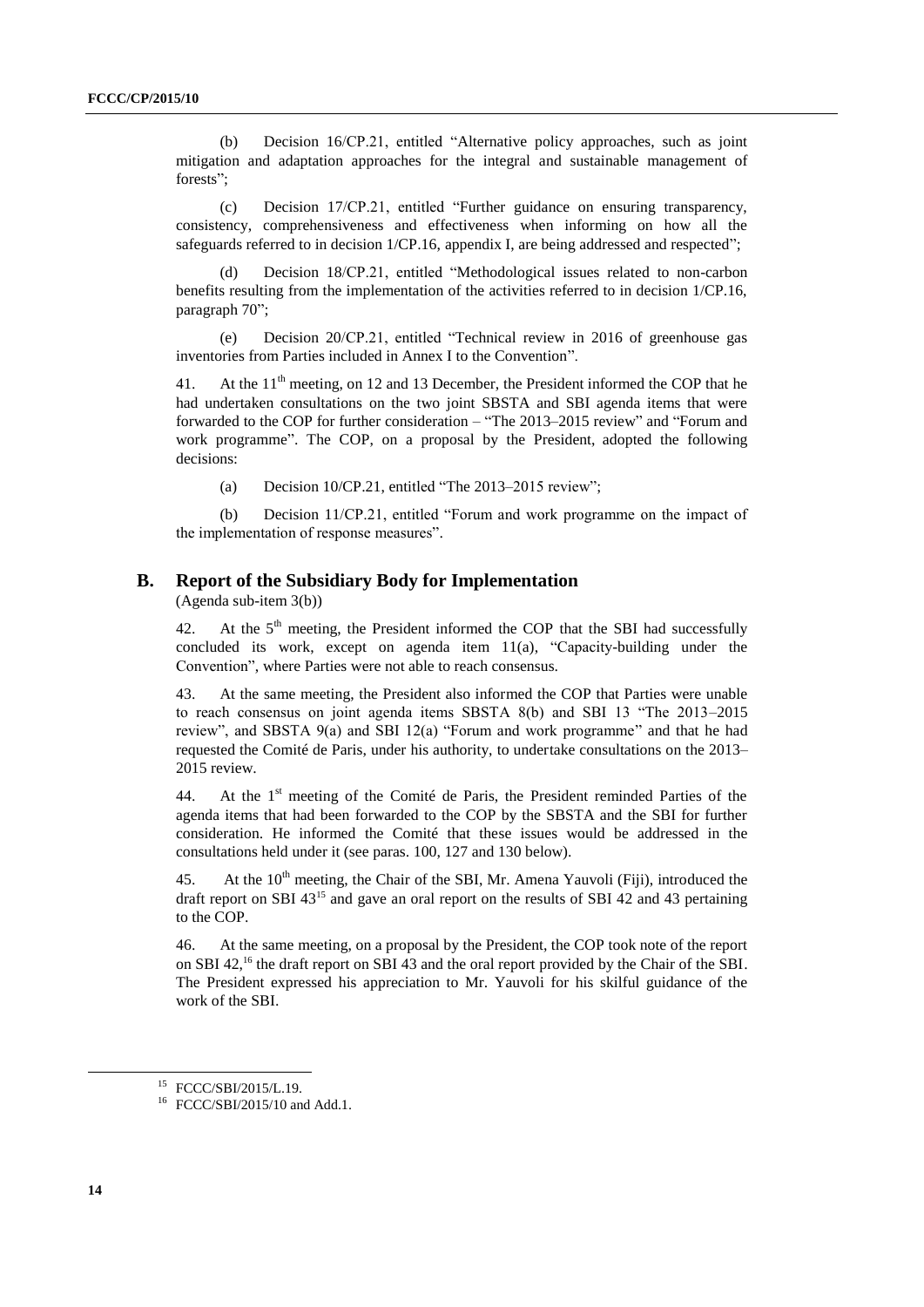47. The SBI recommended five draft decisions and, jointly with the SBSTA, three additional draft decisions for consideration and adoption by the COP under this agenda subitem.

48. At its  $10<sup>th</sup>$  meeting, the COP, on a recommendation by the SBI, adopted the following decisions:

(a) Decision 4/CP.21, entitled "National adaptation plans";

(b) Decision 15/CP.21, entitled "Terms of reference for the intermediate review of the Doha work programme on Article 6 of the Convention".

49. At the  $11<sup>th</sup>$  meeting, the President informed the COP that he had undertaken consultations on the two joint SBSTA and SBI agenda items that were forwarded to the COP for further consideration – "The 2013–2015 review" and "Forum and work programme". The COP, on a proposal by the President, adopted decisions 10/CP.21 and 11/CP.21 (see para. 41 above).

### **IV. Durban Platform for Enhanced Action (decision 1/CP.17)** (Agenda item 4)

# **A. Report of the Ad Hoc Working Group on the Durban Platform for Enhanced Action**

(Agenda sub-item 4(a))

50. At the  $5<sup>th</sup>$  meeting, the Co-Chairs of the ADP, Mr. Ahmed Djoghlaf (non-Annex I) and Mr. Daniel Reifsnyder (Annex I) reported on the outcome of the session of the ADP.

51. The Co-Chairs reported that the ADP had concluded its work and agreed to transmit to the COP the "Draft Paris Outcome" and the addendum to that document. <sup>17</sup> The Co-Chairs also reported that the ADP had invited the COP to consider annex  $I^{18}$  to the "Draft" Paris Outcome".

52. On a proposal by the President, the COP took note of the oral report referred to in paragraph 50 above and expressed its appreciation to the Co-Chairs for their report to the COP. The President also acknowledged the contribution of the previous Co-Chairs of the ADP – Mr. Jayant Mauskar (India), Mr. Harald Dovland (Norway), Mr. Kishan Kumarsingh (Trinidad and Tobago) and Mr. Artur Runge-Metzger (European Union) – for their leadership in steering the process and guiding the work of the ADP since the United Nations Climate Change Conference held in Durban, South Africa.

#### **B. Adoption of a protocol, another legal instrument, or an agreed outcome with legal force under the Convention applicable to all Parties** (Agenda sub-item 4(b))

1

53. At its  $5<sup>th</sup>$  meeting, on a proposal by the President, the COP agreed that the President would convene informal consultations by means of an open-ended single-setting group to be known as the Comité de Paris. The objective of these consultations was to make progress and facilitate compromise on the draft Paris outcome and package of decisions transmitted to the COP by the ADP.

 $17$  FCCC/ADP/2015/L.6/Rev.1 and Add.1.

<sup>&</sup>lt;sup>18</sup> Draft agreement and draft decision on workstreams 1 and 2 of the Ad Hoc Working Group on the Durban Platform for Enhanced Action.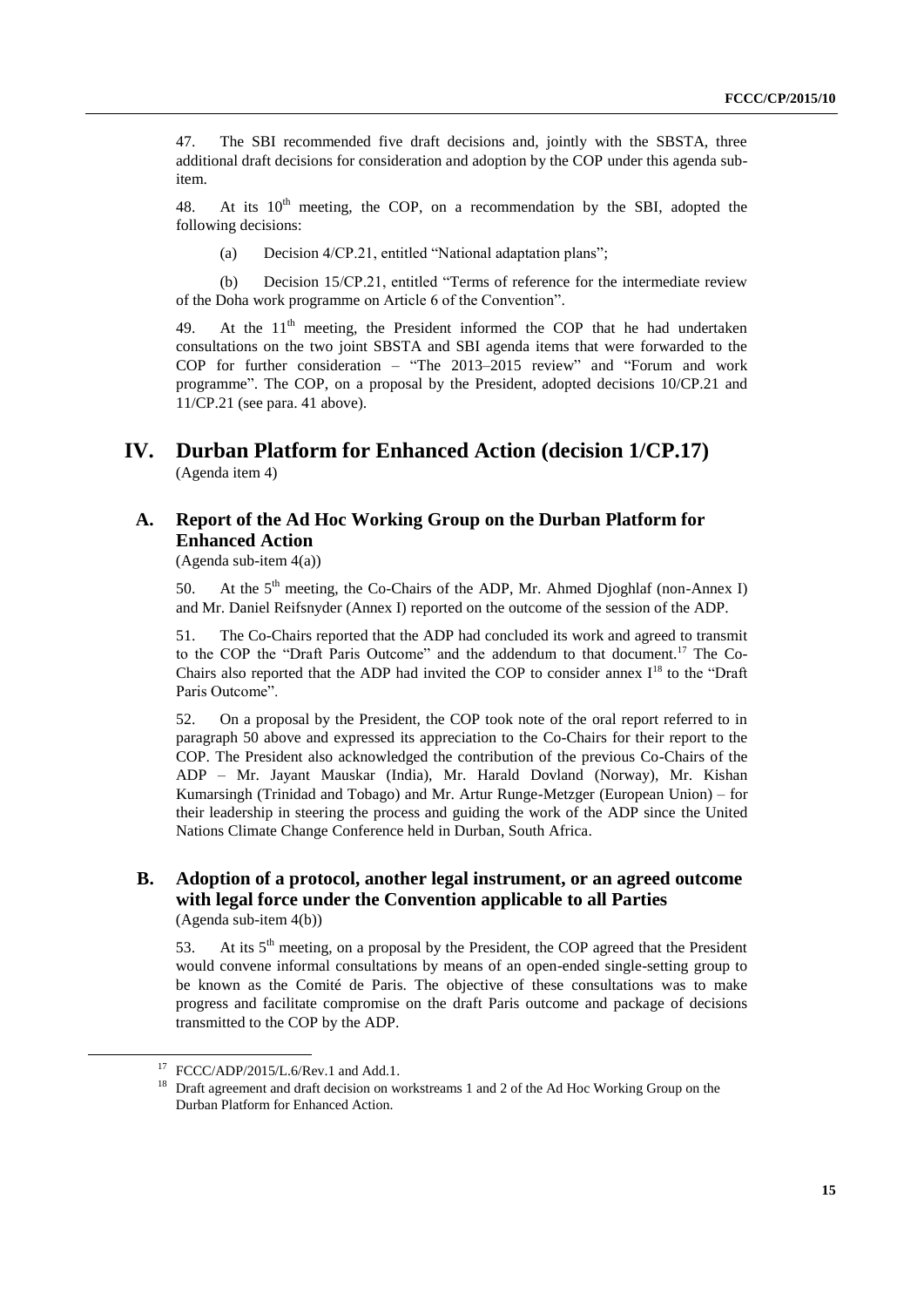54. The COP further agreed that ministers and other senior officials would assist the President in undertaking consultations on key cross-cutting issues, as follows:

(a) Facilitators on support/means of implementation (finance, technology and capacity-building): Mr. Franck Emmanuel Issoze-Ngondet (Gabon) and Mr. Jochen Flasbarth (Germany);

(b) Facilitators on differentiation, in particular with regard to mitigation, finance and transparency: Ms. Izabella Monica Vieira Teixeira (Brazil) and Mr. Vivian Balakrishnan (Singapore);

(c) Facilitators on ambition, including long-term goals and periodic review: Mr. James Fletcher (Saint Lucia) and Ms. Tine Sundtoft (Norway);

Facilitators on acceleration of pre-2020 action (workstream 2 excluding pre-2020 finance): Mr. Pa Ousman Jarju (Gambia) and Ms. Amber Rudd (United Kingdom of Great Britain and Northern Ireland).

55. At the same meeting, the COP, following standard United Nations practice, established an open-ended group of legal and linguistic experts, with a core membership of 11 representatives comprising two representatives from each of the five regional groups of the United Nations and one representative from small island developing States, to undertake a technical review of the draft agreement referred to in paragraph 64 below and present the results of the review to the Comité de Paris by 10 December. The President designated Ms. Jimena Nieto Carrasco (Colombia) and Mr. Peter Horne (Australia) as cochairs of the group.

56. Representatives of 14 Parties made statements, including on behalf of the G77 and China, the African Group, the Umbrella Group, the Arab Group, AOSIS, the LDCs, the Like-minded Developing Countries and AILAC.

57. Further to the forming of the four groups of facilitators referred to in paragraph 54 above, the President informed the Comité de Paris that he had appointed the following additional ministers and senior officials to assist him in undertaking consultations on key cross-cutting issues:

(a) Facilitators on adaptation and loss and damage: Mr. René Orellana (Plurinational State of Bolivia) and Ms. Asa Romson (Sweden);

(b) Facilitators on cooperative mechanisms: Ms. Catherine McKenna (Canada) and Mr. Raymond Tshibanda N'Tungamulongo (Democratic Republic of the Congo);

(c) Facilitators on forests: Mr. Daniel Vicente Ortega Pacheco (Ecuador), Ms. Doris Leuthard (Switzerland) and Mr. Henri Djombo (Congo);

(d) Facilitators on response measures: Mr. Jan Szyszko (Poland) and Mr. Khaled Mohamed Fahmy Abdel Aal (Egypt);

(e) Facilitators on preamble: Ms. Claudia Salerno Caldera (Bolivarian Republic of Venezuela);

(f) Facilitators on facilitating implementation and compliance: Mr. Rafael Pacchiano (Mexico).

58. The President also informed Parties that Mr. Pulgar-Vidal had agreed to serve as the special envoy to civil society representatives to further promote their active engagement.

59. At the  $1<sup>st</sup>$  and  $2<sup>nd</sup>$  meetings of the Comité de Paris, on 7 and 8 December, the ministers and senior officials undertaking consultations presented oral reports on the progress achieved.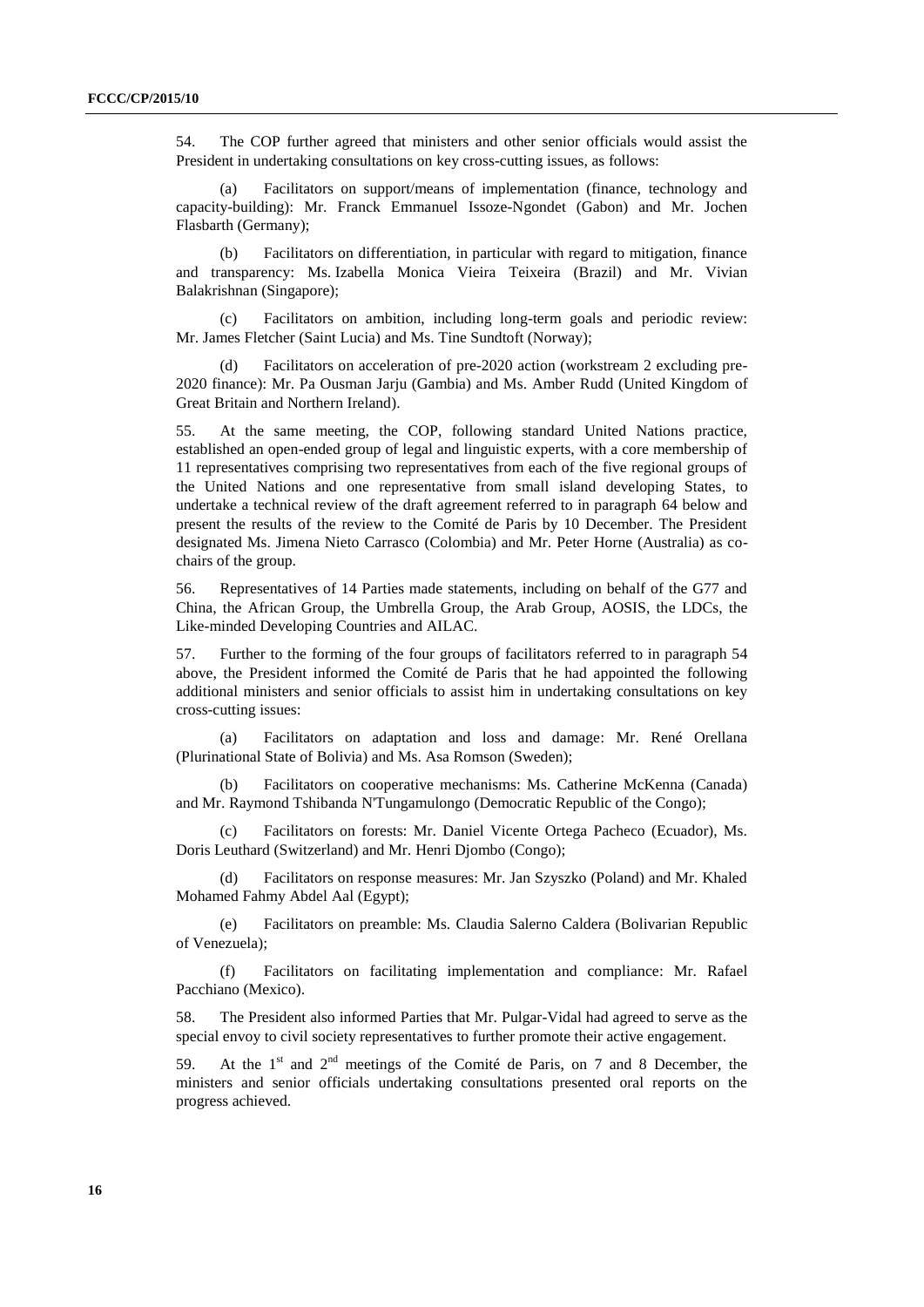60. At the 3rd meeting of the Comité de Paris*,* on 9 December, the President presented a draft Paris outcome<sup>19</sup> containing a draft decision and a draft agreement, and encouraged Parties to consult within groups.

61. At the  $4<sup>th</sup>$  meeting of the Comité de Paris, on 9 December, the President invited Parties to express their views on the draft Paris outcome tabled at the 3<sup>rd</sup> meeting of the Comité. Many Parties responded to the President's invitation and shared their views. The President invited Parties to exchange views further at open-ended informal consultations – an indaba – convened on 9 December after the  $4<sup>th</sup>$  meeting of the Comité de Paris.

62. At the  $5<sup>th</sup>$  meeting of the Comité de Paris, on 10 December, the President presented a second version of the draft Paris outcome<sup>20</sup>, reflecting inputs from Parties received in the course of the indaba. The President invited Parties to further consultations at an "indaba of solutions" convened after the  $5<sup>th</sup>$  meeting of the Comité de Paris, on 10 December.

63. At the 6<sup>th</sup> meeting of the Comité de Paris, on 12 December, the President presented a third and final draft Paris outcome,<sup>21</sup> reflecting input provided by Parties in further openended informal consultations, and encouraged Parties to consult within groups before the adoption of the Paris outcome.

64. At the  $7<sup>th</sup>$  meeting of the Comité de Paris, on 12 December, an oral report was presented by the co-chairs of the group that conducted the legal and linguistic review. At the invitation of the President, the Comité de Paris agreed to forward the draft Paris outcome, incorporating the recommendations of the legal and linguistic review group on the draft agreement and the technical corrections provided orally by the secretariat, to the COP for adoption. 22

65. The COP, at its  $11<sup>th</sup>$  meeting, on a proposal by the President adopted decision 1/CP.21, entitled "Adoption of the Paris Agreement", including its annex containing the Paris Agreement.

66. In accordance with the provisions contained in paragraph 104 of decision 1/CP.21, solely for the purposes of Article 21 of the Agreement, information on the most up-to-date total and per cent of greenhouse gas emissions communicated by Parties to the Convention in their national communications, greenhouse gas inventory reports, biennial reports or biennial update reports is presented in annex I.

67. The President expressed his great appreciation for the work accomplished by the Comité de Paris and the willingness of all Parties to work constructively throughout the negotiating process since the Durban Climate Change Conference.

68. The President of France, Mr. François Hollande, the Secretary-General of the United Nations, Mr. BAN Ki-Moon, and the Executive Secretary of the UNFCCC made statements in celebration of the historic occasion.

69. At the same meeting, the following 58 Parties made statements: South Africa, Australia on behalf of the Umbrella Group, Nicaragua, Switzerland on behalf of the EIG, Luxembourg on behalf of the European Union and its 28 member States, Morocco, Turkey, China, United States of America, India, Saint Lucia on behalf of the Caribbean Community and Common Market, Bolivarian Republic of Venezuela, Egypt, Senegal, Ecuador, Singapore, Maldives on behalf of AOSIS, Philippines on behalf of the Climate Vulnerable Forum, Sudan on behalf of the African Group, Colombia on behalf of AILAC, Saudi

<sup>19</sup> <http://unfccc.int/resource/docs/2015/cop21/eng/da01.pdf>.

<sup>20</sup> <http://unfccc.int/resource/docs/2015/cop21/eng/da02.pdf>.

<sup>21</sup> FCCC/CP/2015/L.9.

<sup>22</sup> FCCC/CP/2015/L.9/Rev.1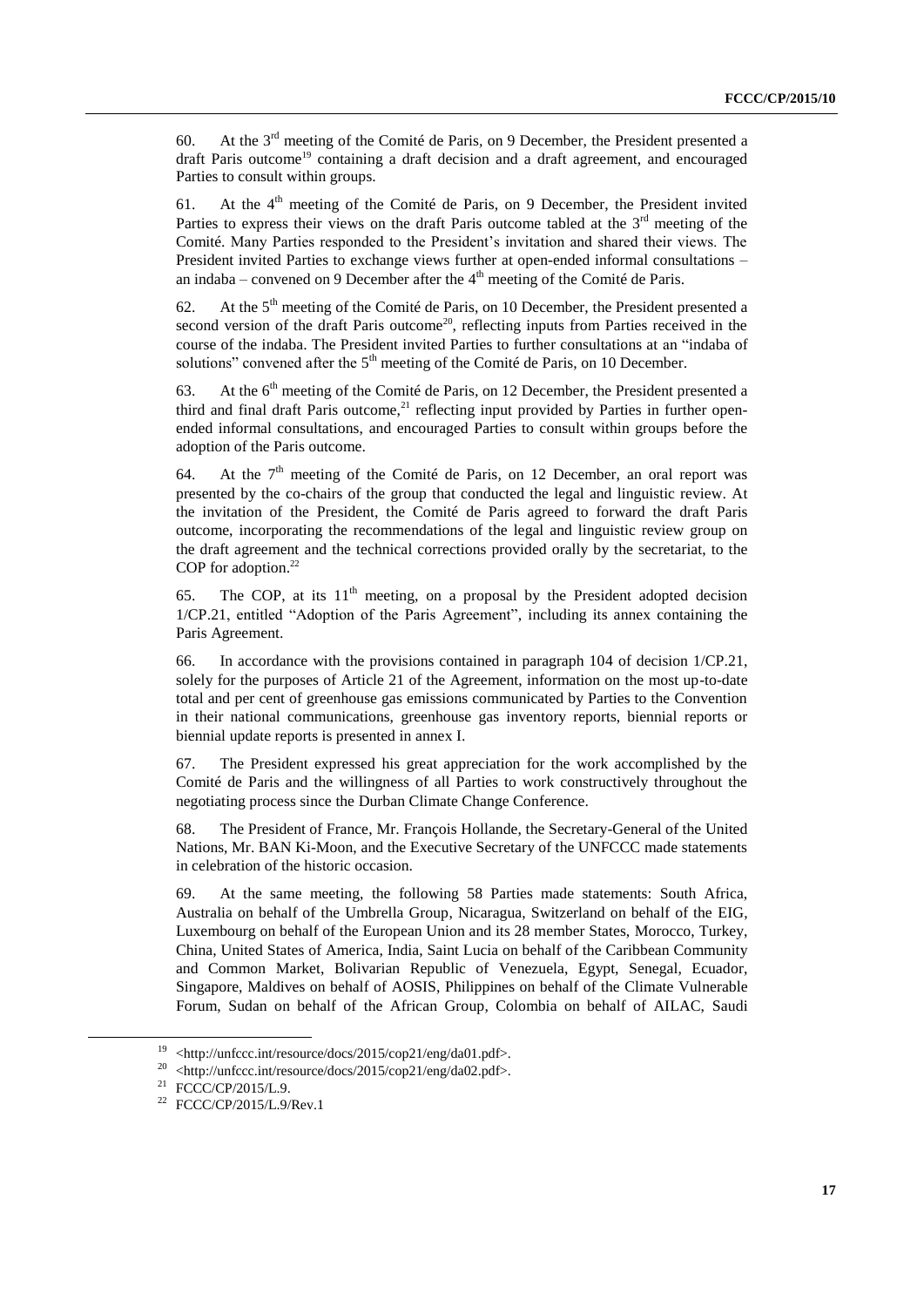Arabia on behalf of the Arab Group, Marshall Islands, Russian Federation, Panama on behalf of the Coalition for Rainforest Nations, Chile, Bahamas, Nepal, Nigeria, South Sudan, Samoa, Palau, Tuvalu, Mexico, Paraguay, Democratic Republic of the Congo, Central African Republic, Angola, Plurinational State of Bolivia, Papua New Guinea, Brazil, Djibouti, Timor-Leste, Japan, Argentina, Sri Lanka, Indonesia, Sierra Leone, Bangladesh, Haiti, Guinea, Iraq, New Zealand, Belarus, Jamaica, Costa Rica, Republic of Korea, Vanuatu and Botswana.

70. Nicaragua highlighted some points that are of national importance on cross-cutting matters. These issues are outlined in its statement.<sup>23</sup> The President noted that, as requested, the statement would be reflected in the report on the session.

71. Turkey underlined its expectation that the issue of its special circumstances would be resolved during the term of the French Presidency.

72. Egypt, speaking on behalf of the African Group, and Sudan, speaking as head of the African negotiators, recalled the vulnerability of the African continent as confirmed by United Nations resolutions and specialized bodies and requested that the Presidency undertake consultations on the issue of the vulnerability of Africa during the first sessions of the subsidiary bodies in 2016.

73. In response to statements by Parties, the President stated that he would convene informal consultations to assist Parties with the implementation of decision 1/CP.21, including issues relating to the special circumstances of Turkey and issues relating to the vulnerability of Africa, to be held in conjunction with the forty-fourth sessions of the subsidiary bodies, and that he would report on the outcome of these consultations at COP 22.

74. New Zealand made a statement presenting a ministerial declaration<sup>24</sup> on behalf of Australia, Canada, Chile, Colombia, Germany, Iceland, Indonesia, Italy, Japan, Mexico, the Netherlands, Panama, Papua New Guinea, the Republic of Korea, Senegal, Ukraine and the United States highlighting the important role of international market mechanisms in enhancing mitigation ambition and delivering mitigation contributions under decision 1/CP.21.

75. At the same meeting, a representative of an observer State, the State of Palestine, made a statement.

76. At the same meeting, statements were made by representatives of eight NGO constituencies (business and industry, environmental, research and independent, trade unions, women and gender, youth, local government and municipal authorities, and indigenous peoples).

# **V. Consideration of proposals by Parties under Article 17 of the Convention**

(Agenda item 5)

77. At the  $4<sup>th</sup>$  meeting, the President referred to the documents prepared for this agenda item,<sup>25</sup> containing the six proposals for protocols to the Convention that had been submitted

 $24$  Available at

<http://www4.unfccc.int/submissions/Lists/OSPSubmissionUpload/580\_218\_130982956672551743- New%20Zealand%20statement.pdf>.

1

<sup>&</sup>lt;sup>23</sup> Available at <http://unfccc6.meta-fusion.com/cop21/events/2015-12-12-17-26-conference-of-theparties-cop-11th-meeting>.

<sup>&</sup>lt;sup>25</sup> FCCC/CP/2009/3, FCCC/CP/2009/4, FCCC/CP/2009/5, FCCC/CP/2009/6, FCCC/CP/2009/7 and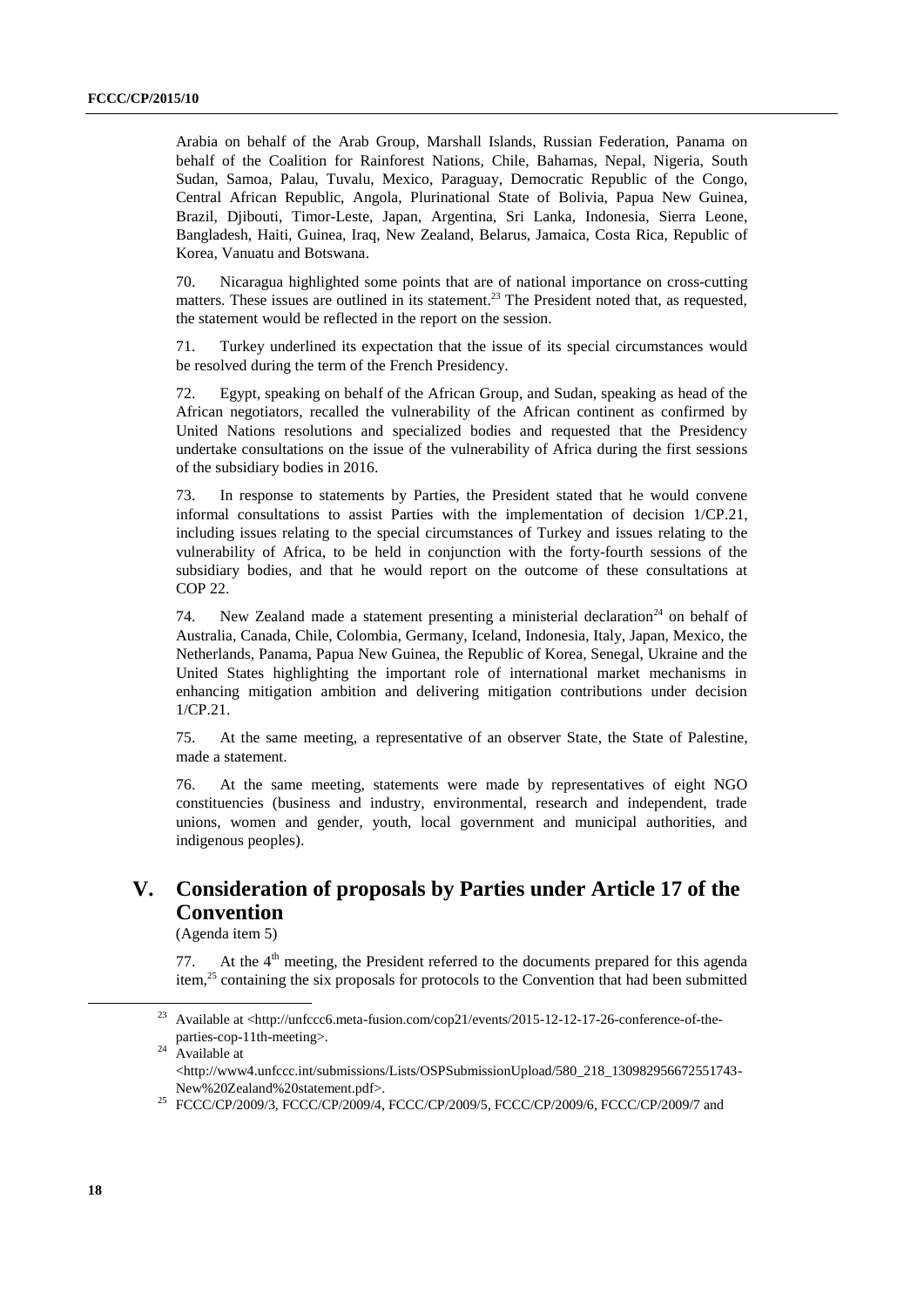for consideration by the COP, and recalled the agreement at COP 20 to include this agenda item on the provisional agenda for COP  $21.^{26}$  On a proposal by the President, the COP decided to keep this agenda item open and return to it at the closing plenary meeting.

78. At its  $11<sup>th</sup>$  meeting, on a proposal made by the President in the light of the adoption of decision 1/CP.21, the COP agreed to conclude consideration of this agenda item.

# **VI. Consideration of proposals by Parties for amendments to the Convention under Article 15**

(Agenda item 6)

79. At the  $4<sup>th</sup>$  meeting, the President referred to the documents listed for this agenda item in document  $FCCC/CP/2015/1.^{27}$  He recalled the agreement at COP 20 to include this agenda item on the provisional agenda for COP 21.<sup>28</sup>

### **A. Proposal from the Russian Federation to amend Article 4, paragraph 2(f), of the Convention**

(Agenda sub-item 6(a))

80. At its 4<sup>th</sup> meeting, on a proposal by the President, the COP established informal consultations on this matter facilitated by Mr. Sticker.

81. At the  $10<sup>th</sup>$  meeting, the President informed the COP that Parties did not conclude their consideration of this matter. In accordance with rules 10(c) and 16 of the draft rules of procedure being applied, this matter will be included in the provisional agenda for COP 22.

# **B. Proposal from Papua New Guinea and Mexico to amend Articles 7 and 18 of the Convention**

(Agenda sub-item 6(b))

82. At its 4<sup>th</sup> meeting, on a proposal by the President, the COP established informal consultations on this matter facilitated by Mr. Sticker.

83. At the  $10<sup>th</sup>$  meeting, the President informed the COP that Parties did not conclude their consideration of this matter. In accordance with rules  $10(c)$  and 16 of the draft rules of procedure being applied, this matter will be included in the provisional agenda for COP 22.

# **VII. Report of the Adaptation Committee**

(Agenda item 7)

84. The COP had before it the report of the Adaptation Committee.<sup>29</sup> At its  $2<sup>nd</sup>$  meeting, the COP decided to refer this agenda item to the SBSTA and the SBI for their consideration.

85. At its  $10<sup>th</sup>$  meeting, on a recommendation by the SBSTA and the SBI, the COP adopted decision 3/CP.21, entitled "Report of the Adaptation Committee".

FCCC/CP/2010/3.

<sup>26</sup> FCCC/CP/2014/10, paragraph 64.

<sup>&</sup>lt;sup>27</sup> FCCC/CP/2011/5 and FCCC/CP/2011/4/Rev.1.

<sup>&</sup>lt;sup>28</sup> FCCC/CP/2014/10, paragraphs 67 and 70.

 $29$  FCCC/SB/2015/2.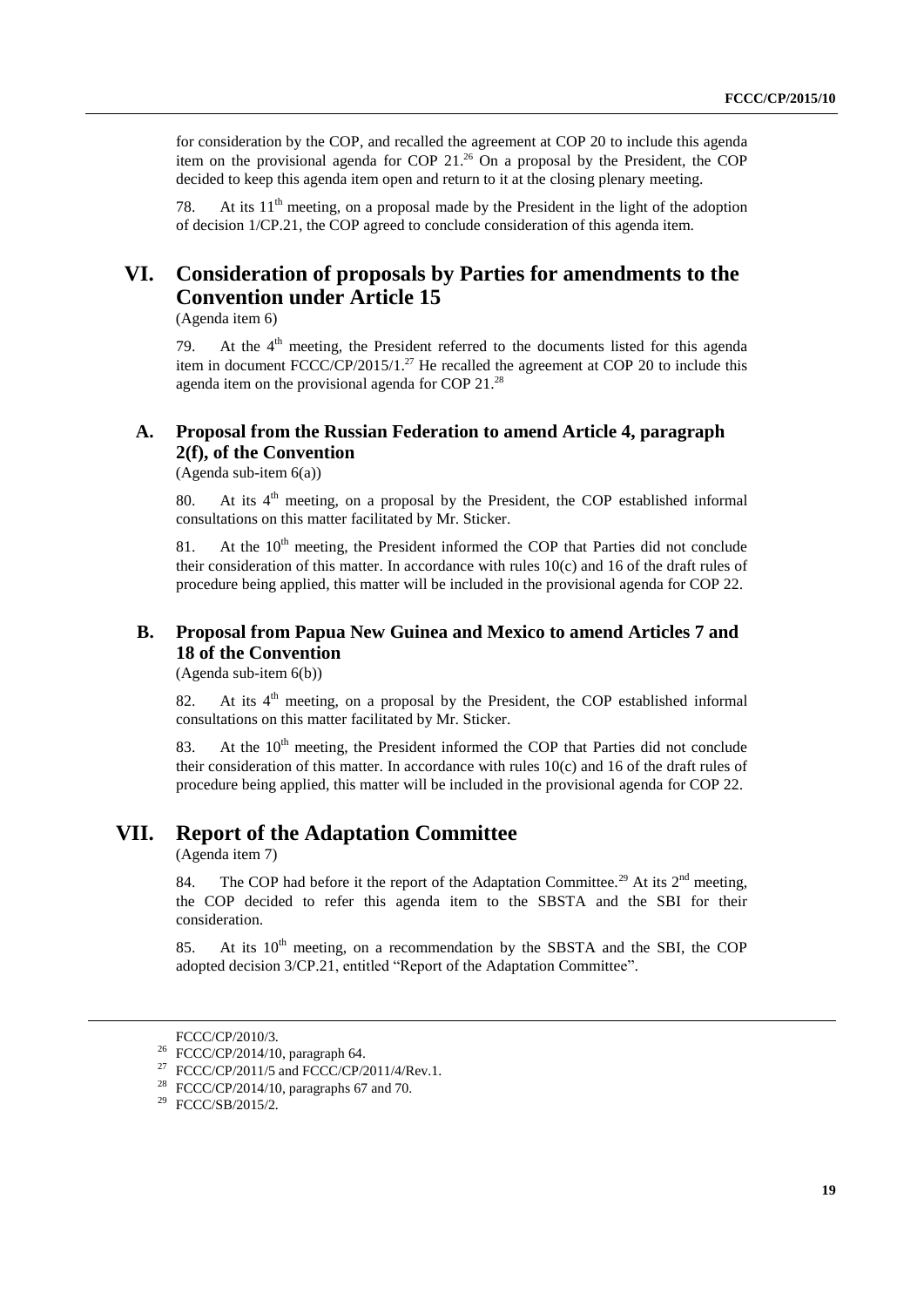86. The President noted that a nomination to the Adaptation Committee was outstanding and urged the African States to continue consultations and submit the pending nomination to the Executive Secretary as soon as possible and by 29 January 2016 at the latest. Once this nomination is received, the member will be deemed to have been elected at COP 21 in accordance with established practice.

87. The COP, acting on a proposal by the President, elected the following members of the Adaptation Committee.<sup>30</sup>

| <b>Adaptation Committee</b>                          |                                                                              |  |  |  |
|------------------------------------------------------|------------------------------------------------------------------------------|--|--|--|
| <b>African States</b>                                | Ms. Madeleine Diouf (Senegal)                                                |  |  |  |
| Asia-Pacific States                                  | Ms. Minpeng Chen (China)                                                     |  |  |  |
| Western European and other States                    | Ms. Renske Peters (Netherlands)                                              |  |  |  |
| Eastern European States                              | Ms. Dinara Gershinkova (Russian Federation)<br>Mr. Andro Drecun (Montenegro) |  |  |  |
| Parties included in Annex I to the<br>Convention     | Ms. Christina Chan (United States)                                           |  |  |  |
| Parties not included in Annex I to the<br>Convention | Mr. Damdin Davgadorj (Mongolia)                                              |  |  |  |
|                                                      |                                                                              |  |  |  |

# **VIII. Warsaw International Mechanism for Loss and Damage associated with Climate Change Impacts**

(Agenda item 8)

88. The COP had before it the report of the Executive Committee of the Warsaw International Mechanism for Loss and Damage associated with Climate Change Impacts.<sup>31</sup> At its  $2<sup>nd</sup>$  meeting, the COP decided to refer this agenda item to the SBSTA and the SBI for their consideration.

89. At its  $10<sup>th</sup>$  meeting, on a proposal by the President, the COP adopted decision 2/CP.21, entitled "Warsaw International Mechanism for Loss and Damage associated with Climate Change Impacts".

# **IX. Development and transfer of technologies and implementation of the Technology Mechanism** (Agenda item 9)

# **A. Joint annual report of the Technology Executive Committee and the Climate Technology Centre and Network**

(Agenda sub-item 9(a))

90. The COP had before it the joint annual report of the Technology Executive Committee and the Climate Technology Centre and Network for 2015.<sup>32</sup> At its  $2<sup>nd</sup>$  meeting,

1

 $30$  The latest list of members is available at <http://unfccc.int/6558>.

<sup>31</sup> FCCC/SB/2015/3.

<sup>&</sup>lt;sup>32</sup> FCCC/SB/2015/1.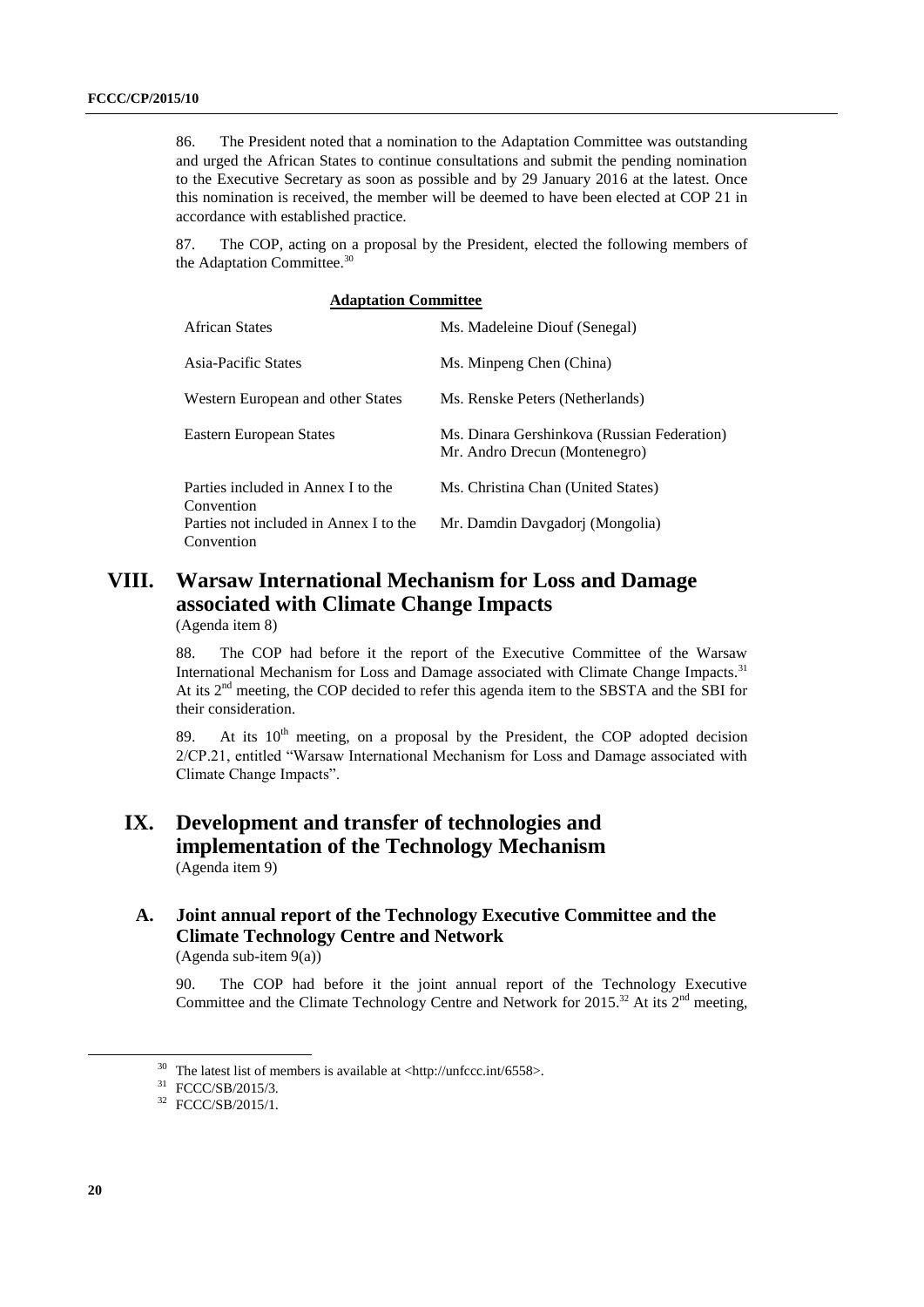the COP decided to refer this agenda sub-item to the SBSTA and the SBI for their consideration.

91. At its  $10^{th}$  meeting, on a recommendation by the SBSTA and the SBI, the COP adopted decision 12/CP.21, entitled "Enhancing climate technology development and transfer through the Technology Mechanism".

92. The President noted that nominations to the Technology Executive Committee were outstanding and urged the constituencies to continue consultations and submit the pending nominations to the Executive Secretary as soon as possible and by 29 January 2016 at the latest. Once the nominations are received, the members will be deemed to have been elected at COP 21 in accordance with established practice.

93. The COP, acting on a proposal by the President, elected the following members of the Technology Executive Committee.

#### **Technology Executive Committee**

| Parties not included in Annex I to the | Mr. Changmo Sung (Republic of Korea)      |
|----------------------------------------|-------------------------------------------|
| Convention                             | Ms. Adelle Thomas (Bahamas)               |
|                                        | Ms. Claudia Alejandra Octaviano Villasana |
|                                        | (Mexico)                                  |
| Parties included in Annex I to the     | Ms. Elfriede-Anna More (Austria)          |
| Convention                             | Mr. Stig Svenningsen (Norway)             |
|                                        | Mr. Michael Rantil (Sweden)               |

94. The President noted that a nomination to the Advisory Board of the Climate Technology Centre and Network was outstanding and urged the non-Annex I Party constituency to submit the pending nomination to the Executive Secretary as soon as possible and by 29 January 2016 at the latest. Once this nomination is received, the members will be deemed to have been elected at COP 21 in accordance with established practice.

95. The COP, acting on a proposal by the President, elected the following representatives of the Advisory Board of the Climate Technology Centre and Network.

| Parties included in Annex I to the<br>Convention     | Mr. Kazuhiko Hombu (Japan)<br>Ms. Mette Moglestue (Norway)<br>Ms. Sara Aagesen Munoz (Spain)<br>Mr. Michael Rantil (Sweden) |
|------------------------------------------------------|-----------------------------------------------------------------------------------------------------------------------------|
| Parties not included in Annex I<br>to the Convention | Mr. Chen Ji (China)<br>Mr. Spencer Thomas (Grenada)<br>Mr. Collin Guiste (Dominica)                                         |

# **B. Linkages between the Technology Mechanism and the Financial Mechanism of the Convention**

(Agenda sub-item 9(b))

96. At its  $4<sup>th</sup>$  meeting, the COP had before it the document containing the recommendations of the Technology Executive Committee on the linkages between the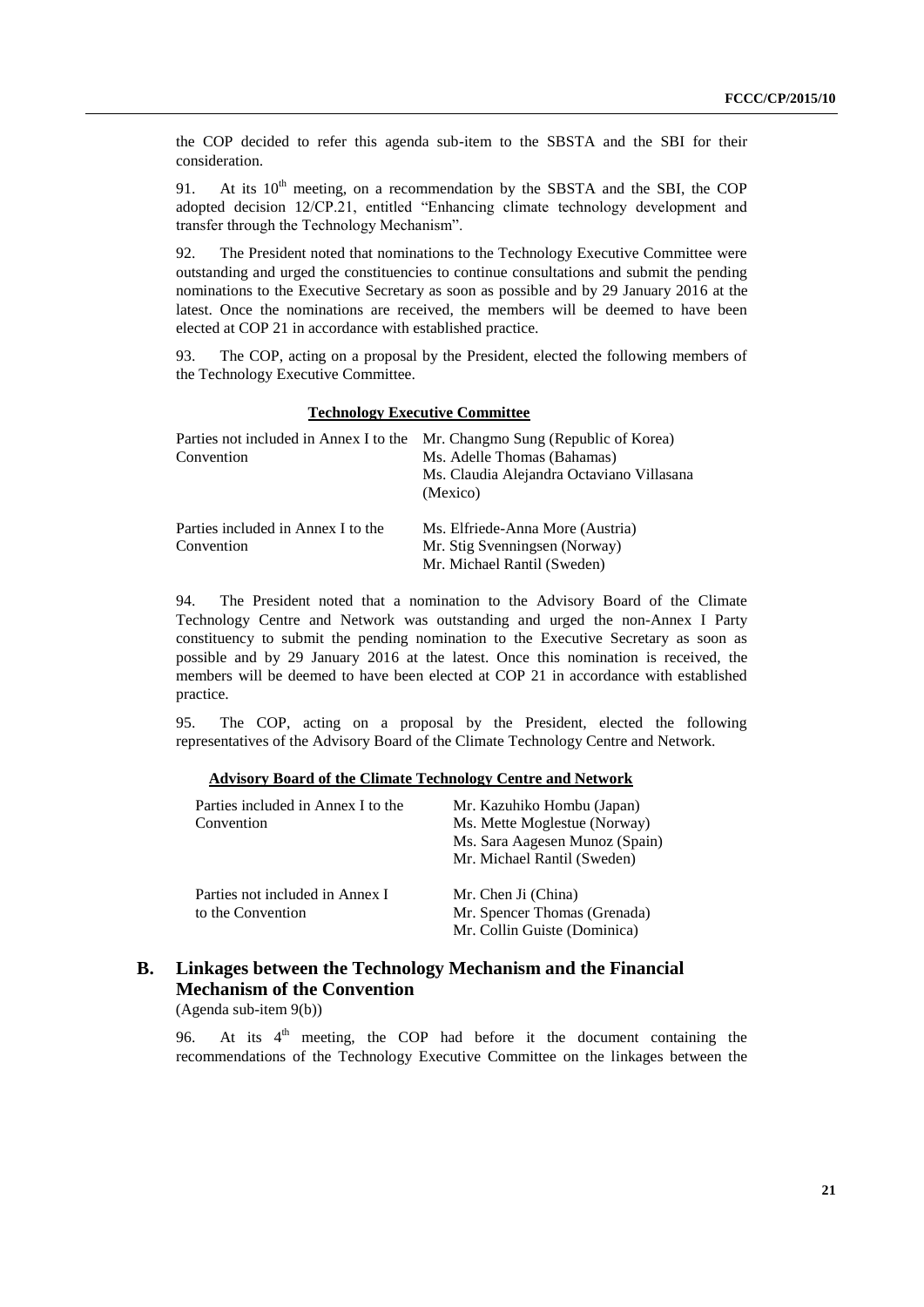Technology Mechanism and the Financial Mechanism of the Convention<sup>33</sup> and the report of the Green Climate Fund (GCF) to the COP.<sup>34</sup>

97. The President recalled that the COP, by decision 1/CP.18, agreed to further elaborate the linkages between the Technology Mechanism and the Financial Mechanism of the Convention, taking into consideration the recommendations of the GCF Board and of the Technology Executive Committee. He also recalled the agreement at COP 20 to include this agenda item on the provisional agenda for COP 21.<sup>35</sup>

98. On a proposal by the President, the COP established informal consultations on this matter co-facilitated by Mr. Fuller and Ms. More.

99. At the  $11<sup>th</sup>$  meeting, on a proposal by the President, the COP adopted decision 13/CP.21, entitled "Linkages between the Technology Mechanism and the Financial Mechanism of the Convention".

# **X. The 2013–2015 review**

(Agenda item 10)

100. The COP had before it the report on the structured expert dialogue on the 2013– 2015 review.<sup>36</sup> At its  $2<sup>nd</sup>$  meeting, the COP decided to refer this agenda item to the SBSTA and the SBI for their consideration.

101. At the  $5<sup>th</sup>$  meeting, the President informed the COP that Parties had not been able to reach consensus on this matter in the SBSTA and the SBI. He also informed the COP that he had requested the Comité de Paris, under his authority, to undertake consultations on this matter.

102. At the  $11<sup>th</sup>$  meeting, on a proposal by the President, the COP adopted decision 10/CP.21, entitled "The 2013–2015 review".

# **XI. Second review of the adequacy of Article 4, paragraph 2(a) and (b), of the Convention**

(Agenda item 11 *held in abeyance*)

### **XII. Matters relating to finance**

(Agenda item 12)

103. At its  $4<sup>th</sup>$  meeting, the COP had before it the documents listed for this agenda item in document FCCC/CP/2015/1.

### **A. Long-term climate finance**

(Agenda sub-item 12(a))

104. At its 4<sup>th</sup> meeting, the COP had before it the summary report on the in-session workshop on long-term climate finance in 2015.<sup>37</sup>

<sup>33</sup> FCCC/CP/2014/6.

<sup>34</sup> FCCC/CP/2015/3 and Add.1.

<sup>35</sup> FCCC/CP/2014/10, paragraph 90.

<sup>36</sup> FCCC/SB/2015/INF.1.

<sup>37</sup> FCCC/CP/2015/2.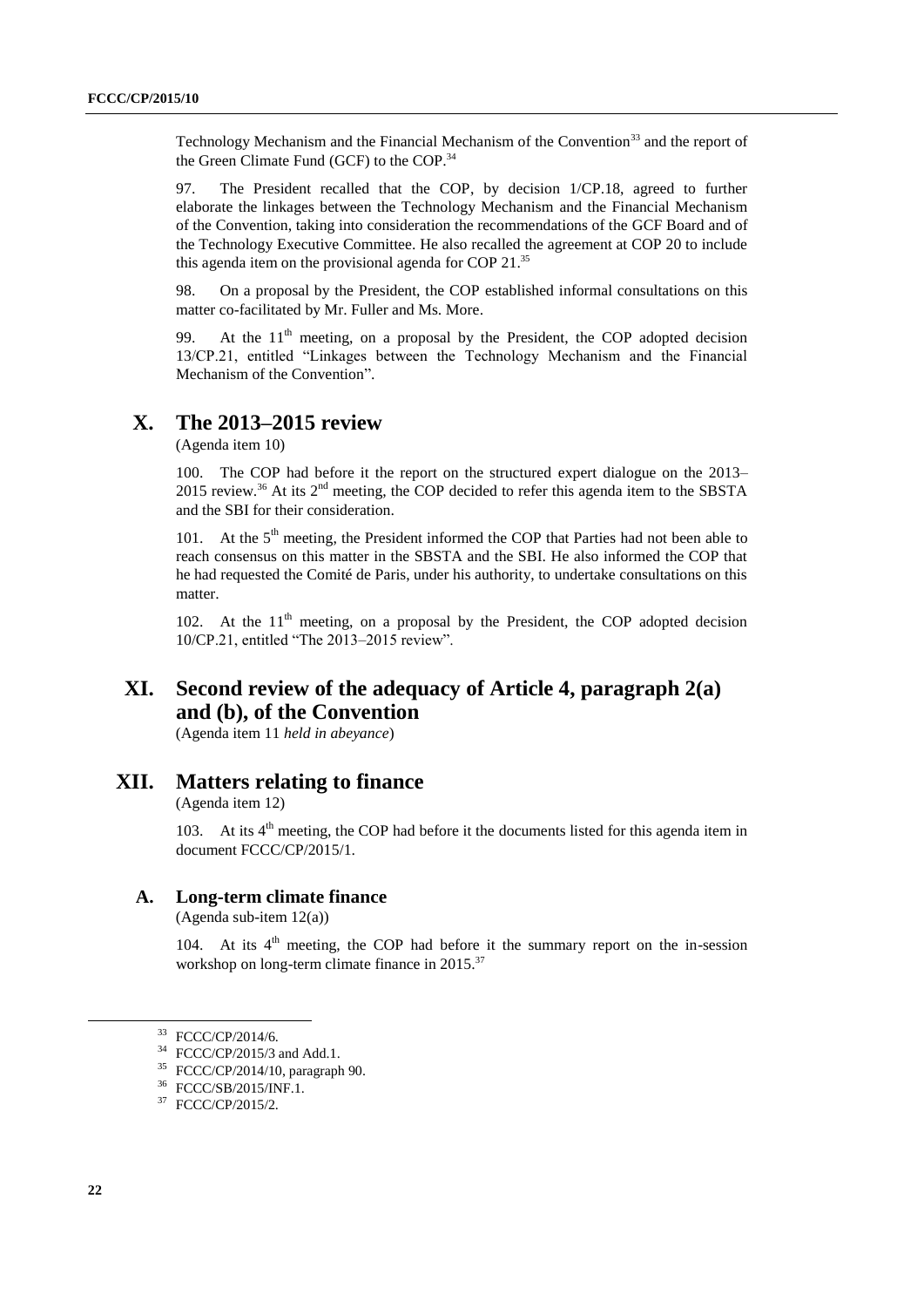105. The President invited the COP to consider the above-mentioned summary report and continue its deliberations on long-term climate finance.

106. On a proposal by the President, the COP established a contact group on this matter co-chaired by Mr. Andres Mogro (Ecuador) and Mr. Mark Storey (Sweden).<sup>38</sup>

107. At its  $10<sup>th</sup>$  meeting, on a proposal by the President, the COP adopted decision 5/CP.21, entitled "Long-term climate finance".

#### **B. Report of the Standing Committee on Finance**

(Agenda sub-item 12(b))

108. At its  $4<sup>th</sup>$  meeting, the COP had before it the report of the Standing Committee on Finance to the COP. 39

109. The President invited the COP to consider the above-mentioned report and continue its deliberations on the work of the Standing Committee on Finance.

110. On the invitation of the President, Mr. Houssen Alfa Nafo (Mali), Co-Chair of the Standing Committee on Finance, provided a summary of the work conducted by the Committee in 2015, including the key findings and recommendations on the methodologies for reporting climate finance by developed countries, forest finance and guidance to the operating entities. The President thanked the Co-Chairs and all members of the Committee for their dedication and work.

111. On a proposal by the President, this agenda sub-item was considered by the contact group referred to in paragraph 106 above.

112. At its  $10^{th}$  meeting, on a proposal by the President, the COP adopted decision 6/CP.21, entitled "Report of the Standing Committee on Finance".

# **C. Report of the Green Climate Fund to the Conference of the Parties and guidance to the Green Climate Fund**

(Agenda sub-item 12(c))

113. At its  $4<sup>th</sup>$  meeting, the COP had before it the report of the GCF to the COP<sup>40</sup> and the report of the Standing Committee on Finance to the COP mentioned in paragraph 108 above containing its recommendations on the draft guidance to the GCF.

114. On the invitation of the President, Mr. Henrik Harboe (Norway), a Co-Chair of the GCF Board, reported on the progress of the work of the GCF in 2015. The President thanked the members of the Board for their dedication and work, and invited the COP to consider the reports of the GCF and of the Standing Committee on Finance and provide guidance to the GCF.

115. On a proposal by the President, the COP established a contact group on this matter co-chaired by Mr. Stefan Schwager (Switzerland) and Mr. Nauman Bashir Bhatti (Pakistan). 41

116. At its  $11<sup>th</sup>$  meeting, on a proposal by the President, the COP adopted decision 7/CP.21, entitled "Report of the Green Climate Fund to the Conference of the Parties and guidance to the Green Climate Fund".

<sup>&</sup>lt;sup>38</sup> The contact group considered agenda sub-items  $12(a)$  and  $12(b)$ .

<sup>39</sup> FCCC/CP/2015/8.

<sup>40</sup> FCCC/CP/2015/3 and Add.1.

<sup>&</sup>lt;sup>41</sup> The contact group considered agenda sub-items  $12(c)$  and  $12(d)$ .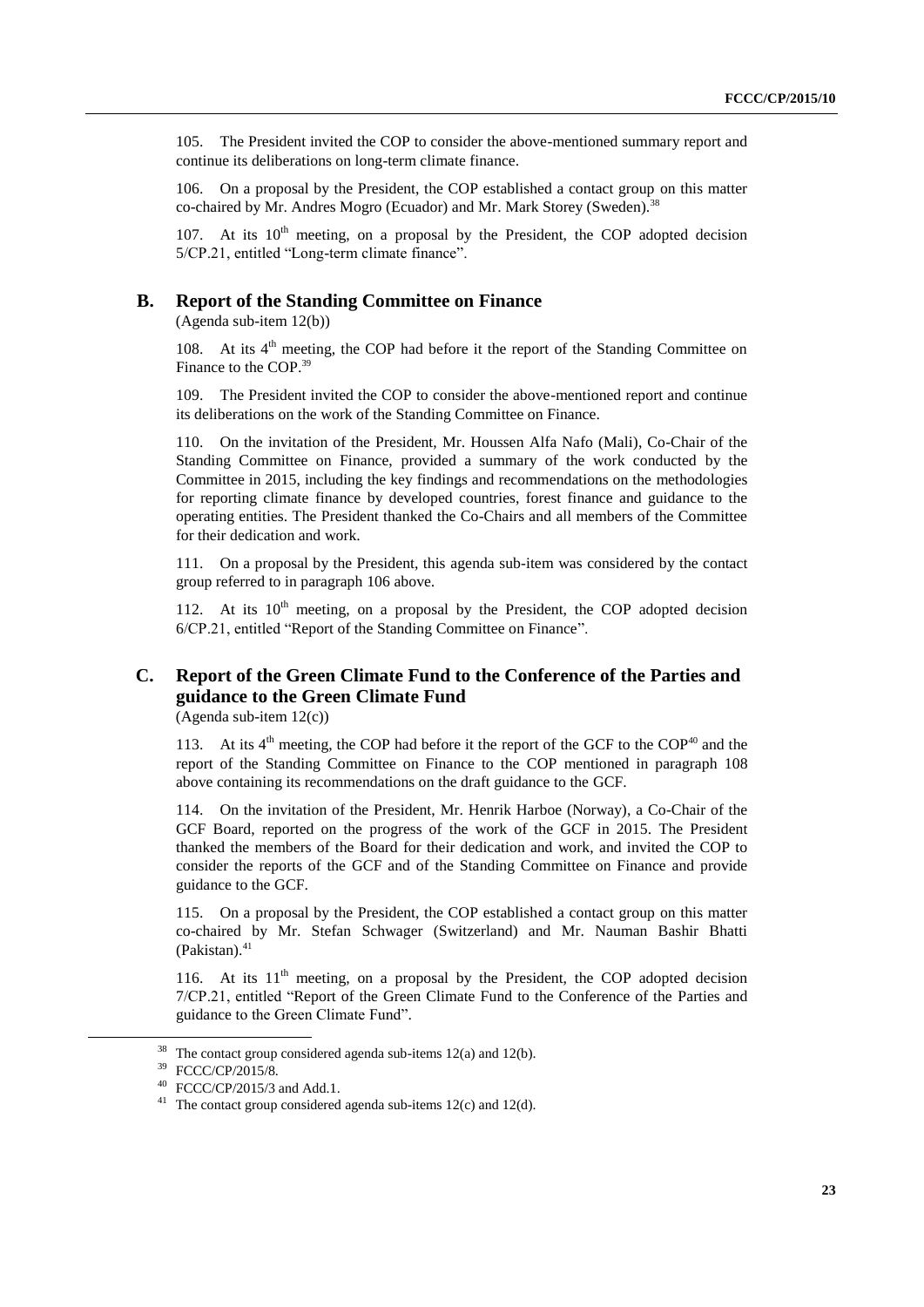# **D. Report of the Global Environment Facility to the Conference of the Parties and guidance to the Global Environment Facility**

(Agenda sub-item 12(d))

117. At its 4<sup>th</sup> meeting, the COP had before it the report of the Global Environment Facility (GEF) to the  $COP^{42}$  and the report of the Standing Committee on Finance to the COP mentioned in paragraph 108 above containing its recommendations on the draft guidance to the GEF.

118. On the invitation of the President, Ms. Chizuru Aoki, GEF Lead Environmental Specialist, reported on the activities of the GEF in 2015 related to the Convention and on the conformity of those activities with the guidance received from the COP. The President thanked Ms. Aoki and invited the COP to consider the reports of the GEF and the Standing Committee on Finance, and provide guidance to the GEF.

119. On a proposal by the President, this agenda sub-item was considered by the contact group referred to in paragraph 115 above.

120. At its  $10^{th}$  meeting, on a proposal by the President, the COP adopted decision 8/CP.21, entitled "Report of the Global Environment Facility to the Conference of the Parties and guidance to the Global Environment Facility".

121. At the same meeting, after the adoption of the decisions relating to agenda item 12, representatives of Antigua and Barbuda and the Plurinational State of Bolivia made interpretative statements on behalf of AOSIS and the G77 and China, respectively. In adopting decisions 5/CP.21, 6/CP.21, 7/CP.21 and 8/CP.21, it was the view of AOSIS and the G77 and China that important issues in these decisions were streamlined and they will therefore propose that these issues be reconsidered at a future session. A representative of the European Union and its 28 member States stated that they had agreed to proposals by Parties to streamline these important issues and looked forward to engaging on this agenda item at COP 22. The President noted that the interventions would be reflected in the report on the session, as requested.

# **XIII. Reporting from and review of Parties included in Annex I to the Convention**

(Agenda item 13)

122. At its  $2<sup>nd</sup>$  meeting, the COP decided to refer this agenda item to the SBI for its consideration.

123. At its  $10^{th}$  meeting, the COP took note of the SBI conclusions on this item.<sup>43, 44</sup>

124. At the same meeting, the COP also took note of the nomination of the members of the Consultative Group of Experts on National Communications from Parties not included in Annex I to the Convention (CGE). 45

 $42$  FCCC/CP/2015/4 and Add.1.

<sup>43</sup> FCCC/SBI/2015/L.20.

<sup>44</sup> FCCC/SBI/2015/L.23.

<sup>&</sup>lt;sup>45</sup> The latest list of members is available at <http://unfccc.int/files/bodies/application/pdf/nominations\_received.pdf>.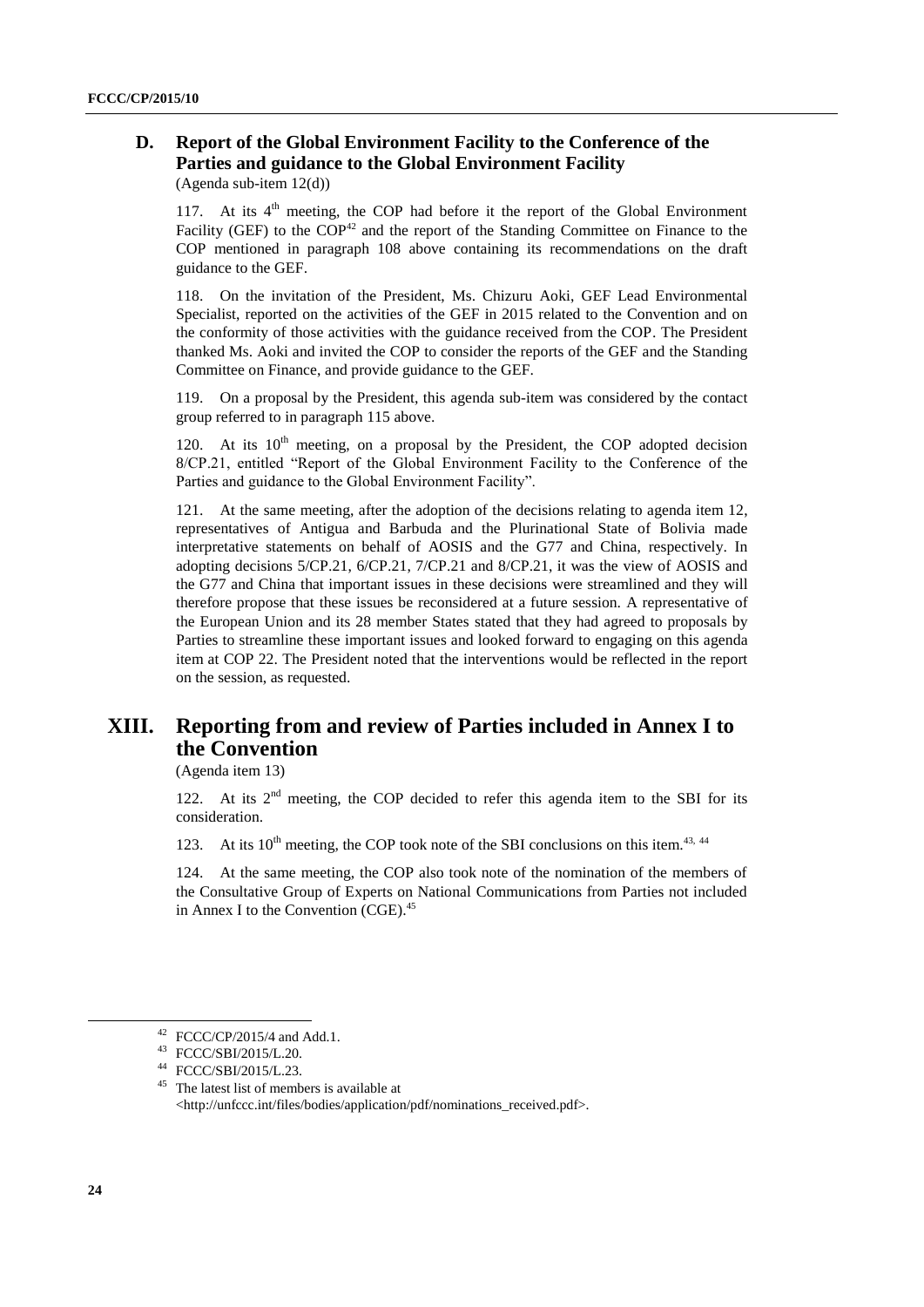# **XIV. Reporting from Parties not included in Annex I to the Convention**

(Agenda item 14)

125. At its  $2<sup>nd</sup>$  meeting, the COP decided to refer this agenda item to the SBI for its consideration.

126. At its  $10^{th}$  meeting, the COP took note of the SBI conclusions relating to the work of the CGE. $46, 47$ 

# **XV. Capacity-building under the Convention**

(Agenda item 15)

127. At its  $2<sup>nd</sup>$  meeting, the COP decided to refer this agenda item to the SBI for its consideration. At the  $5<sup>th</sup>$  meeting, the President informed the COP that Parties had not been able to reach consensus on this matter in the SBI and that he would determine the best way to take the issue forward. At the first meeting of the Comité de Paris, the President informed the Comité that the issue would be addressed in the consultations held under it.

128. At its  $10^{th}$  meeting, the COP took note of the report of the SBI on this sub-item.

129. At the same meeting, on a proposal by the President, the COP adopted decision 14/CP.21, entitled "Capacity-building under the Convention".

# **XVI. Implementation of Article 4, paragraphs 8 and 9, of the Convention**

(Agenda item 16)

# **A. Implementation of the Buenos Aires programme of work on adaptation and response measures (decision 1/CP.10)**

(Agenda sub-item 16(a))

130. At its  $2<sup>nd</sup>$  meeting, the COP decided to refer this agenda sub-item to the SBSTA and the SBI for their consideration. At the  $5<sup>th</sup>$  meeting, the President informed the COP that Parties had not been able to reach consensus on this matter in the SBSTA and the SBI and that he would determine the best way to take the issue forward. At the  $1<sup>st</sup>$  meeting of the Comité de Paris, the President informed the Comité that the issue would be addressed in the consultations held under it.

131. At its  $10<sup>th</sup>$  meeting, the COP took note of the report of the SBSTA and the SBI on this sub-item.

132. At its  $11<sup>th</sup>$  meeting, on 12 December, on a proposal by the President, the COP adopted decision 11/CP.21, entitled "Forum and work programme on the impact of the implementation of response measures".

### **B. Matters relating to the least developed countries**

(Agenda sub-item 16(b))

133. At its  $2<sup>nd</sup>$  meeting, the COP decided to refer this agenda sub-item to the SBI for its consideration.

<sup>46</sup> FCCC/SBI/2015/L.21.

<sup>47</sup> FCCC/SBI/2015/L.24.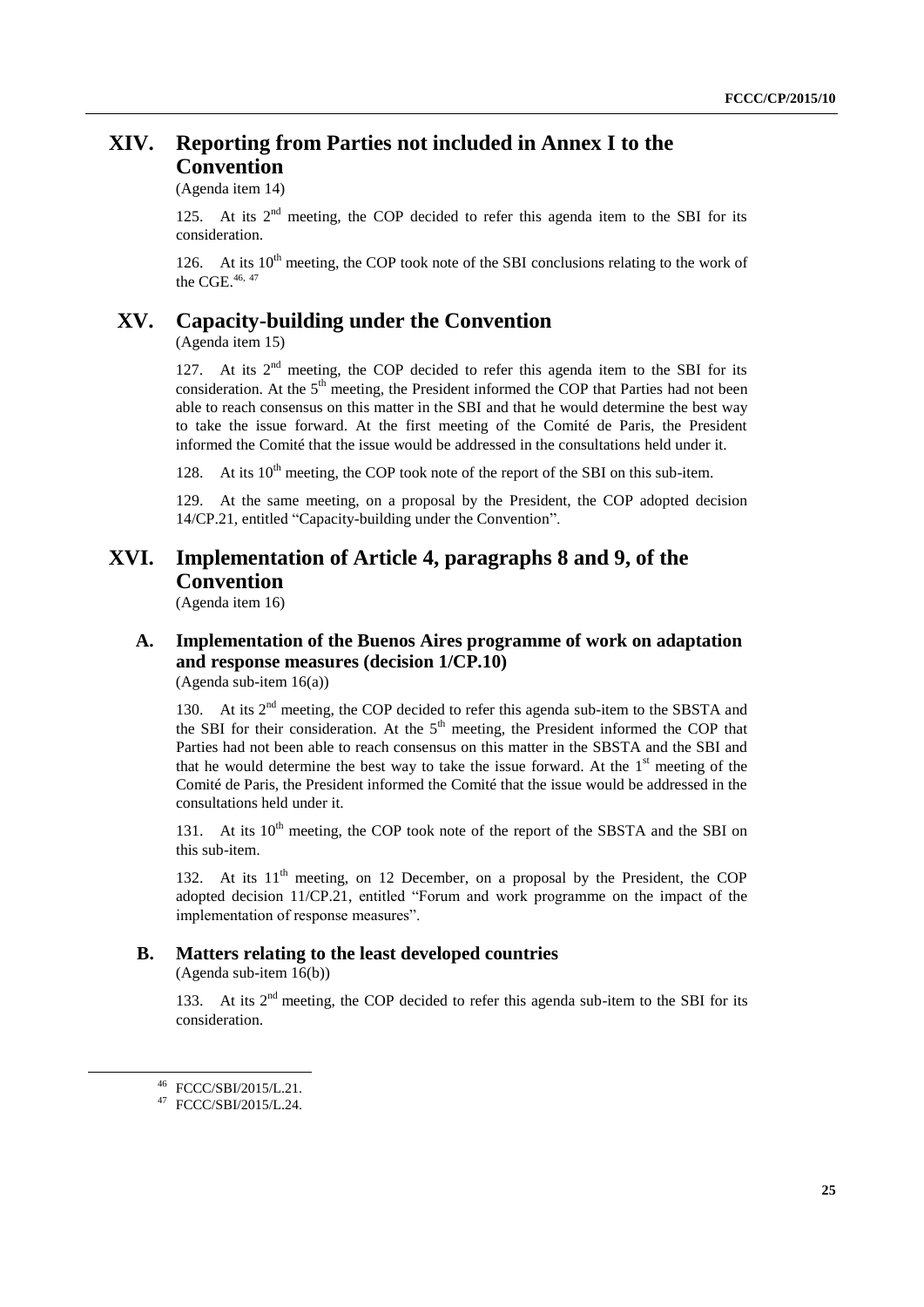134. On a proposal by the President, the COP adopted decision 19/CP.21, entitled "Extension of the mandate of the Least Developed Countries Expert Group."<sup>48</sup>

135. At the same meeting, the COP also took note of the nominations of the members of the Least Developed Countries Expert Group.<sup>49</sup>

# **XVII. Gender and climate change**

(Agenda item 17)

136. At its  $2<sup>nd</sup>$  meeting, the COP decided to refer this agenda item to the SBI for its consideration.

137. At its  $10^{th}$  meeting, the COP took note of the SBI conclusions<sup>50</sup> on this item.

# **XVIII. Other matters referred to the Conference of the Parties by the subsidiary bodies**

(Agenda item 18)

138. No matters were raised under this agenda item.

### **XIX. Administrative, financial and institutional matters** (Agenda item 19)

**A. Audit report and financial statements for 2014** (Agenda sub-item 19(a))

### **B. Budget performance for the biennium 2014–2015**

(Agenda sub-item 19(b))

139. At its 2nd meeting, the COP decided to refer agenda sub-items 19(a) and (b) to the SBI for its consideration.

140. At its  $10<sup>th</sup>$  meeting, on a recommendation by the SBI, the COP adopted decision 21/CP.21, entitled "Administrative, financial and institutional matters".

#### **C. Programme budget for the biennium 2016–2017**

(Agenda sub-item 19(c))

141. At its  $10^{th}$  meeting, on a recommendation by the SBI, the COP adopted decision 22/CP.21, entitled "Programme budget for the biennium 2016–2017".

#### **D. Decision-making in the UNFCCC process**

(Agenda sub-item 19(d))

142. At the  $4<sup>th</sup>$  meeting, the President recalled that, as requested at COP 20, he had undertaken, in collaboration with Peru as host of COP 20, forward-looking, open-ended

<sup>48</sup> FCCC/SBI/2015/10/Add.1.

<sup>49</sup> The latest list of members is available at

<sup>&</sup>lt;http://unfccc.int/files/bodies/application/pdf/nominations\_received.pdf>.

<sup>50</sup> FCCC/SBI/2015/L.31.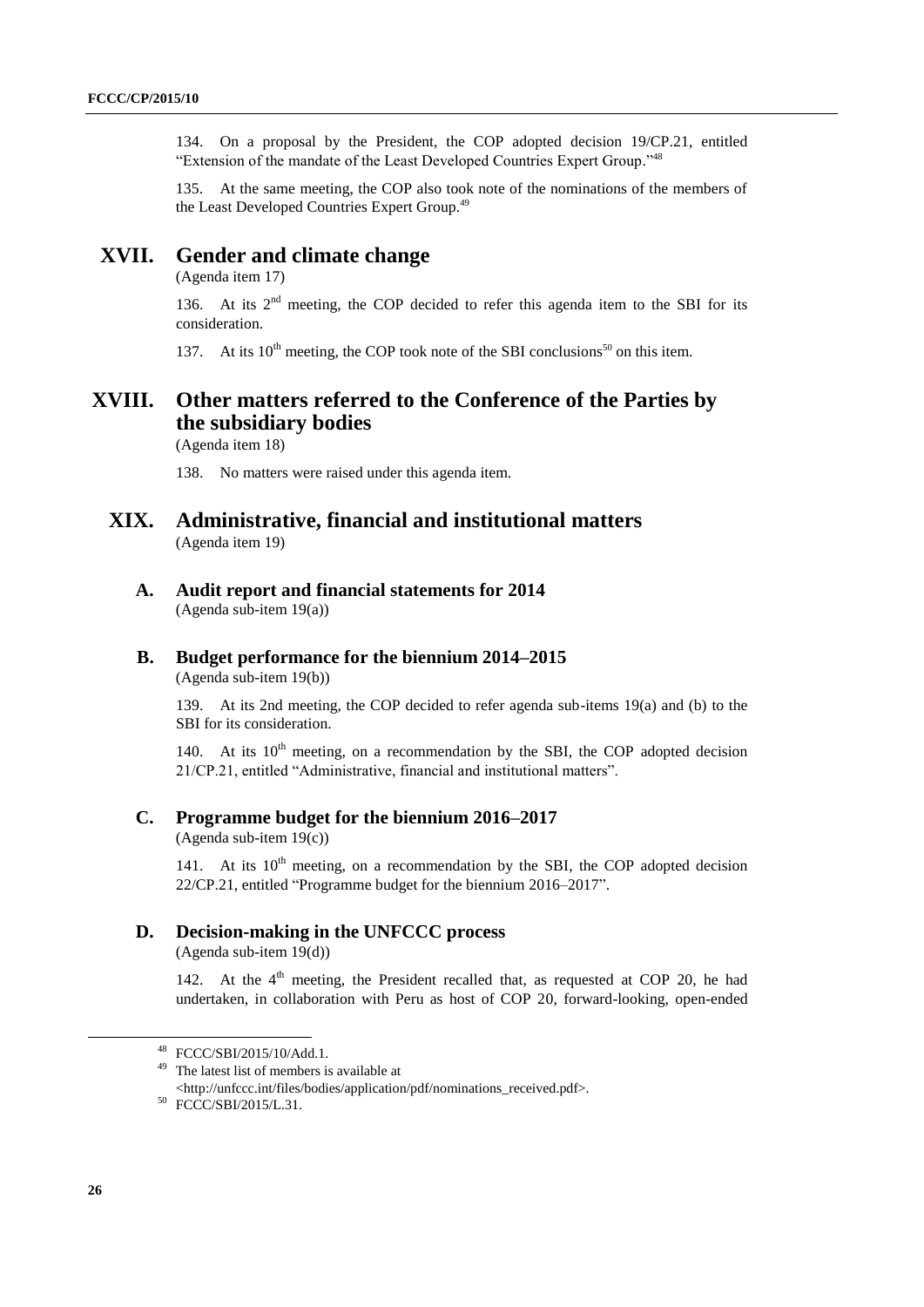informal consultations on decision-making in the UNFCCC process in conjunction with the forty-second sessions of the subsidiary bodies.

143. The President invited Mr. Javier Garcia (Peru) to provide an oral report to the COP.

144. The President proposed that Mr. François Delattre (France) and Mr. Garcia conduct informal consultations on this agenda sub-item on his behalf.

145. At the  $10<sup>th</sup>$  meeting, the President thanked Mr. Delattre and Mr. Garcia for their assistance.

146. The COP requested the President to undertake forward-looking, open-ended informal consultations on decision-making in the UNFCCC process in conjunction with the forty-fourth sessions of the subsidiary bodies, and to report back at COP 22.

### **XX. High-level segment**

(Agenda item 20)

147. On 30 November, a Leaders Event for Heads of State and Government was convened at the invitation of the President of France and the President of COP 21 and CMP 11. Statements at the opening of the Leaders Event were made by the President of France, the Secretary-General of the United Nations and the President of COP 21 and CMP 11. 51

148. At the opening of the Leaders Event, a minute's silence was observed in honour of all recent victims of terrorism.

149. During the Leaders Event, statements were presented by 142 Parties at the level of Heads of State and Government, Vice-Presidents and Deputy Prime Ministers.

150. At the joint  $6<sup>th</sup>$  meeting of the COP and the  $5<sup>th</sup>$  meeting of the CMP, on 7 December, the joint high-level segment was opened by the President of COP 21 and CMP 11.

151. Statements at the opening of the joint high-level segment were made by the Secretary-General of the United Nations, the President of the United Nations General Assembly, Mr. Mogens Lykketoft, the Chair of the Intergovernmental Panel on Climate Change, Mr. Hoesung Lee, and the Executive Secretary of the UNFCCC.

152. Statements at the opening of the joint high-level segment were also made by the Prime Minister of Swaziland, Mr. Barnabas S. Dlamini, the Prime Minister of Tuvalu, Mr. Enele Sosene Sopoaga, and the Deputy Prime Minister and Minister for Climate Change of Tonga, Mr. Siaosi Sovaleni. Representatives of seven Parties made statements on behalf of negotiating and other groups. 52

Statements made during the Leaders Events are available at <http://unfccc.int/meetings/paris\_nov\_2015/items/9331.php>.

<sup>&</sup>lt;sup>52</sup> Statements made during the joint high-level segment are available at <http://unfccc.int/meetings/paris\_nov\_2015/items/9345.php>. These statements are considered to be part of the official record of the session.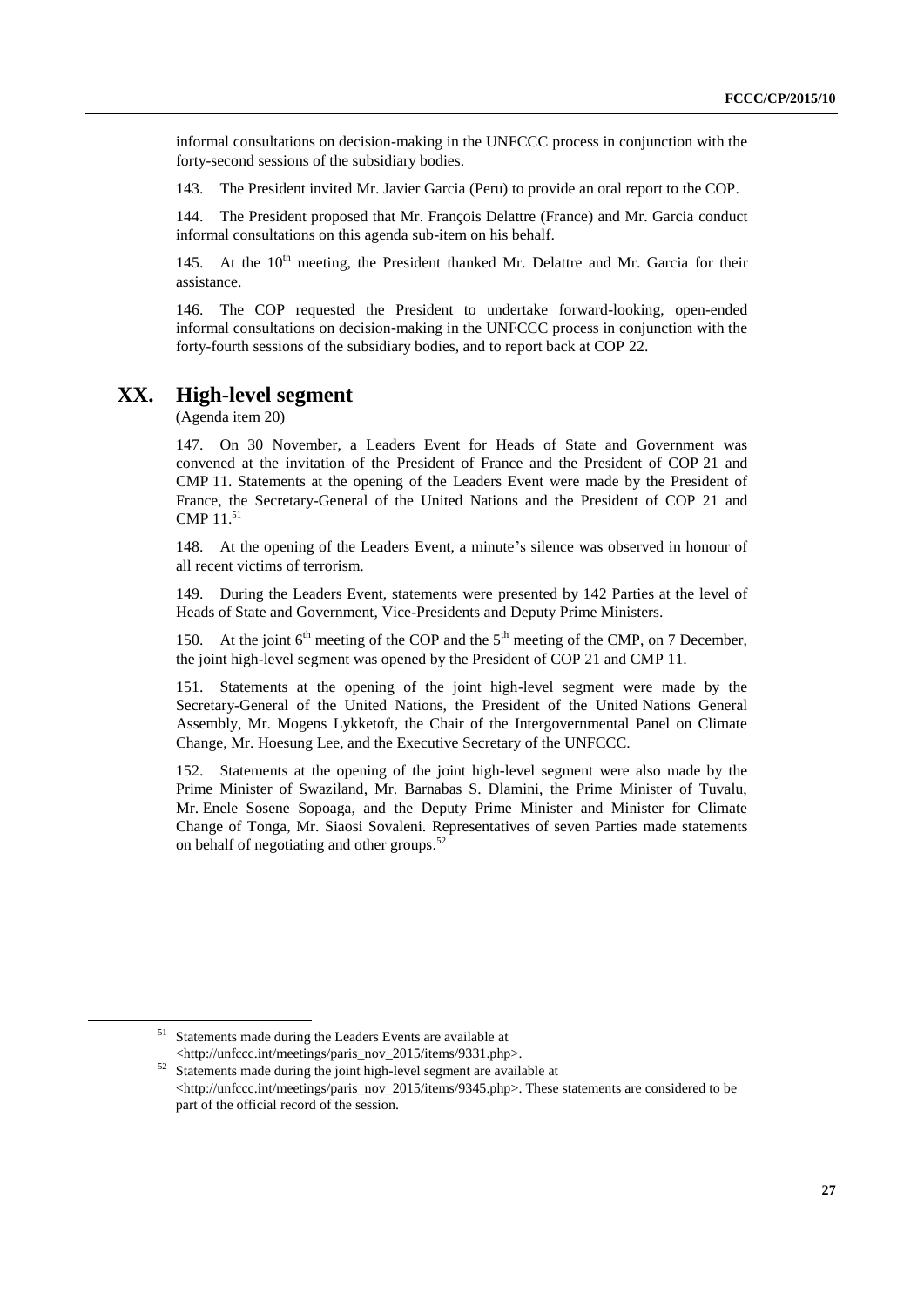#### **A. Statements by Parties**

(Agenda sub-item 20(a))

153. During the high-level segment, statements were made by 112 Parties, of which 2 by Heads of State and Government, 2 by Vice-Presidents and Deputy Prime Ministers and 108 by ministers and representatives of Parties.<sup>53, 54, 55</sup>

#### **B. Statements by observer organizations**

(Agenda sub-item 20(b))

154. At the joint  $9<sup>th</sup>$  meeting of the COP and the  $7<sup>th</sup>$  meeting of the CMP, on 8 December, statements were made by representatives of IGOs and NGOs.<sup>56</sup>

# **XXI. Other matters**

(Agenda item 21)

155. At its  $11<sup>th</sup>$  meeting, the COP noted that no other matters had been raised under this agenda item.

# **XXII. Conclusion of the session**

(Agenda item 22)

156. At the  $11<sup>th</sup>$  meeting, a representative of the secretariat provided a preliminary estimate of the administrative and budgetary implications of some of the decisions adopted during the session.

157. Additional funds, over and above the core budget for 2016–2017, will be needed if the secretariat is to carry out the following requested activities:

(a) Under agenda sub-item 3(a), "Report of the Subsidiary Body for Scientific and Technological Advice", additional funding in the amount of EUR 150,000 is required to prepare a guidance document for assessing the impact of the implementation of response measures and technical materials for assisting developing country Parties in their economic diversification initiatives, both for consideration at the forty-fourth sessions of the subsidiary bodies;

(b) Under agenda item 7, "Report of the Adaptation Committee", additional funding in the amount of EUR 1.95 million will be required in the biennium 2016–2017 to cover the cost of supporting the implementation of the workplan of the Adaptation Committee.

158. For agenda sub-item 4(b), "Adoption of a protocol, another legal instrument, or an agreed outcome with legal force under the Convention applicable to all Parties", a representative of the secretariat reported that it had not been possible to undertake an assessment of the implications of the Paris Agreement (decision 1/CP.21) owing to the late

<sup>53</sup> As footnote 52 above.

<sup>54</sup> Of the 112 statements, 7 were delivered on behalf of negotiating and other groups.

<sup>&</sup>lt;sup>55</sup> An intervention was made by China from the floor. Details of the intervention are available at  $\langle$ http://unfccc6.meta-fusion.com/cop21/events/2015-12-08-10-00-conference-of-the-partiescop-8th-meeting-conference-of-the-parties-serving-as-the-meeting-of-the-parties-tothe-kyoto-protocol-cmp-6th-meeting/china>.

<sup>56</sup> As footnote 52 above.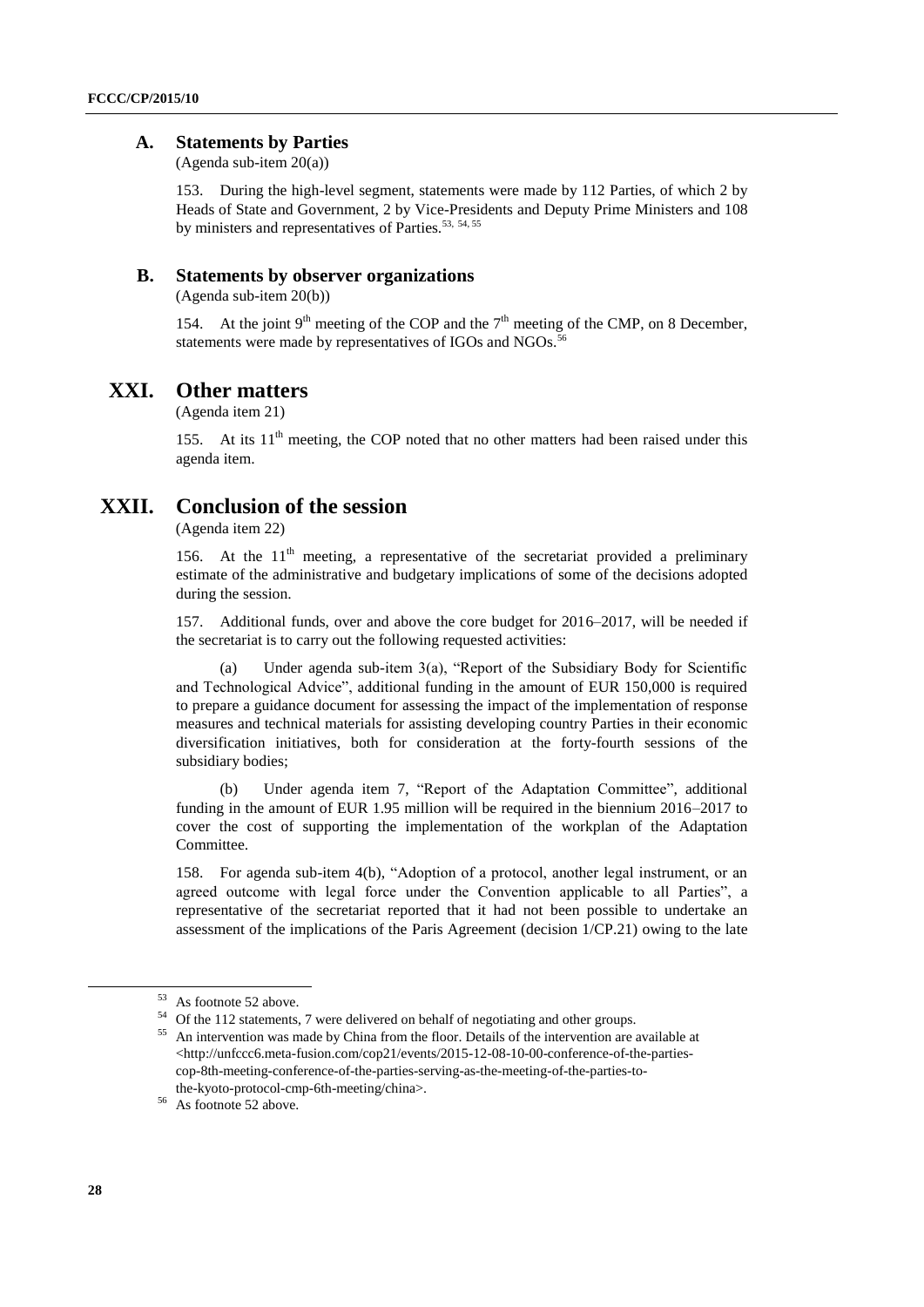completion of the negotiations. Such an assessment was subsequently made available on the UNFCCC website. 57

### **A. Adoption of the report of the Conference of the Parties on its twentyfirst session**

(Agenda sub-item 22(a))

159. At its  $11<sup>th</sup>$  meeting, the COP considered the draft report on its twenty-first session<sup>58</sup> and, on a proposal by the President, authorized the Rapporteur to complete the report on the session under the guidance of the President and with the assistance of the secretariat.

#### **B. Closure of the session**

(Agenda sub-item 22(b))

160. At its  $11<sup>th</sup>$  meeting, on a proposal by Morocco, the COP adopted resolution  $1/CP.21$ , entitled "Expression of gratitude to the Government of the French Republic and the people of the city of Paris". The President then declared COP 21 closed.

1

<sup>57</sup> <http://unfccc.int/files/meetings/paris\_nov\_2015/insession/application/pdf/budgetary\_implication\_1cp21.pdf>.

<sup>58</sup> FCCC/CP/2015/L.1.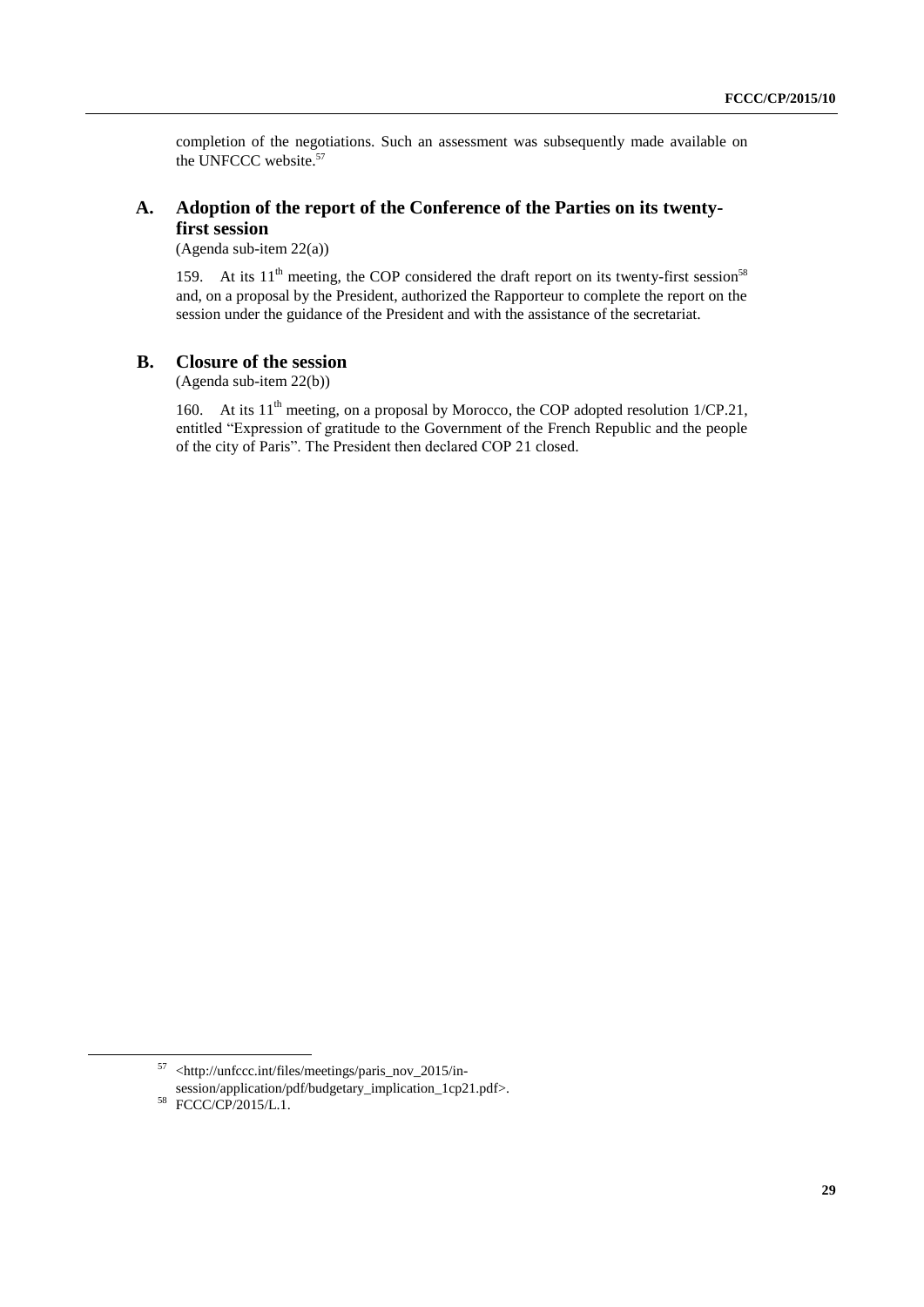# **Annex I**

# **Information provided in accordance with paragraph 104 of decision 1/CP.21 related to entry into force of the Paris Agreement (Article 21)**

Solely for the purposes of Article 21 of the Paris Agreement, information on the most up-to-date total and per cent of greenhouse gas emissions communicated by Parties to the Convention in their national communications, greenhouse gas inventory reports, biennial reports or biennial update reports, as at 12 December 2015, is provided in the table below.

| Party                            | <i>Emissions</i> ( <i>Gg CO<sub>2</sub> equivalent</i> ) | Percentage | Year |
|----------------------------------|----------------------------------------------------------|------------|------|
| Afghanistan                      | 19 328                                                   | 0.05       | 2005 |
| Albania                          | 6 7 1 7                                                  | 0.02       | 2000 |
| Algeria                          | 111 023                                                  | 0.30       | 2000 |
| Andorra                          | 522                                                      | 0.00       | 2011 |
| Angola                           | 61 611                                                   | 0.17       | 2005 |
| Antigua and Barbuda              | 598                                                      | 0.00       | 2000 |
| Argentina                        | 332 499                                                  | 0.89       | 2010 |
| Armenia                          | 7464                                                     | 0.02       | 2010 |
| Australia                        | 541 924                                                  | 1.46       | 2013 |
| Austria <sup>a</sup>             | 79 599                                                   | 0.21       | 2013 |
| Azerbaijan                       | 48 209                                                   | 0.13       | 2010 |
| <b>Bahamas</b>                   | 688                                                      | 0.00       | 2000 |
| Bahrain                          | 22 373                                                   | 0.06       | 2000 |
| Bangladesh                       | 99 442                                                   | 0.27       | 2005 |
| <b>Barbados</b>                  | 4 0 5 6                                                  | 0.01       | 1997 |
| <b>Belarus</b>                   | 89 283                                                   | 0.24       | 2012 |
| Belgium <sup>a</sup>             | 119 424                                                  | 0.32       | 2013 |
| Belize                           | 1 1 3 3                                                  | 0.00       | 2000 |
| Benin                            | 6 2 5 1                                                  | 0.02       | 2000 |
| <b>Bhutan</b>                    | 1556                                                     | 0.00       | 2000 |
| Bolivia (Plurinational State of) | 43 665                                                   | 0.12       | 2004 |
| Bosnia and Herzegovina           | 31 095                                                   | 0.08       | 2011 |
| <b>Botswana</b>                  | 6 1 4 0                                                  | 0.02       | 2000 |
| <b>Brazil</b>                    | 923 544                                                  | 2.48       | 2010 |
| Brunei Darussalam                | n/a                                                      | n/a        | n/a  |
| Bulgaria <sup>a</sup>            | 55 893                                                   | 0.15       | 2013 |
| <b>Burkina Faso</b>              | 21 593                                                   | 0.06       | 2007 |
| Burundi                          | 26 474                                                   | 0.07       | 2005 |
| Cabo Verde                       | 448                                                      | 0.00       | 2000 |
| Cambodia                         | 12763                                                    | 0.03       | 1994 |
| Cameroon                         | 165 725                                                  | 0.45       | 1994 |
| Canada                           | 726 051                                                  | 1.95       | 2013 |
| Central African Republic         | 5 225                                                    | 0.01       | 2010 |
| Chad                             | 23 4 27                                                  | 0.06       | 2000 |
| Chile                            | 91 576                                                   | 0.25       | 2010 |
| China                            | 7 4 65 8 62                                              | 20.09      | 2005 |
| Colombia                         | 153 885                                                  | 0.41       | 2004 |
| Comoros                          | 551                                                      | 0.00       | 2000 |
| Congo                            | 2 0 6 5                                                  | 0.01       | 2000 |
| Cook Islands                     | 70                                                       | 0.00       | 2006 |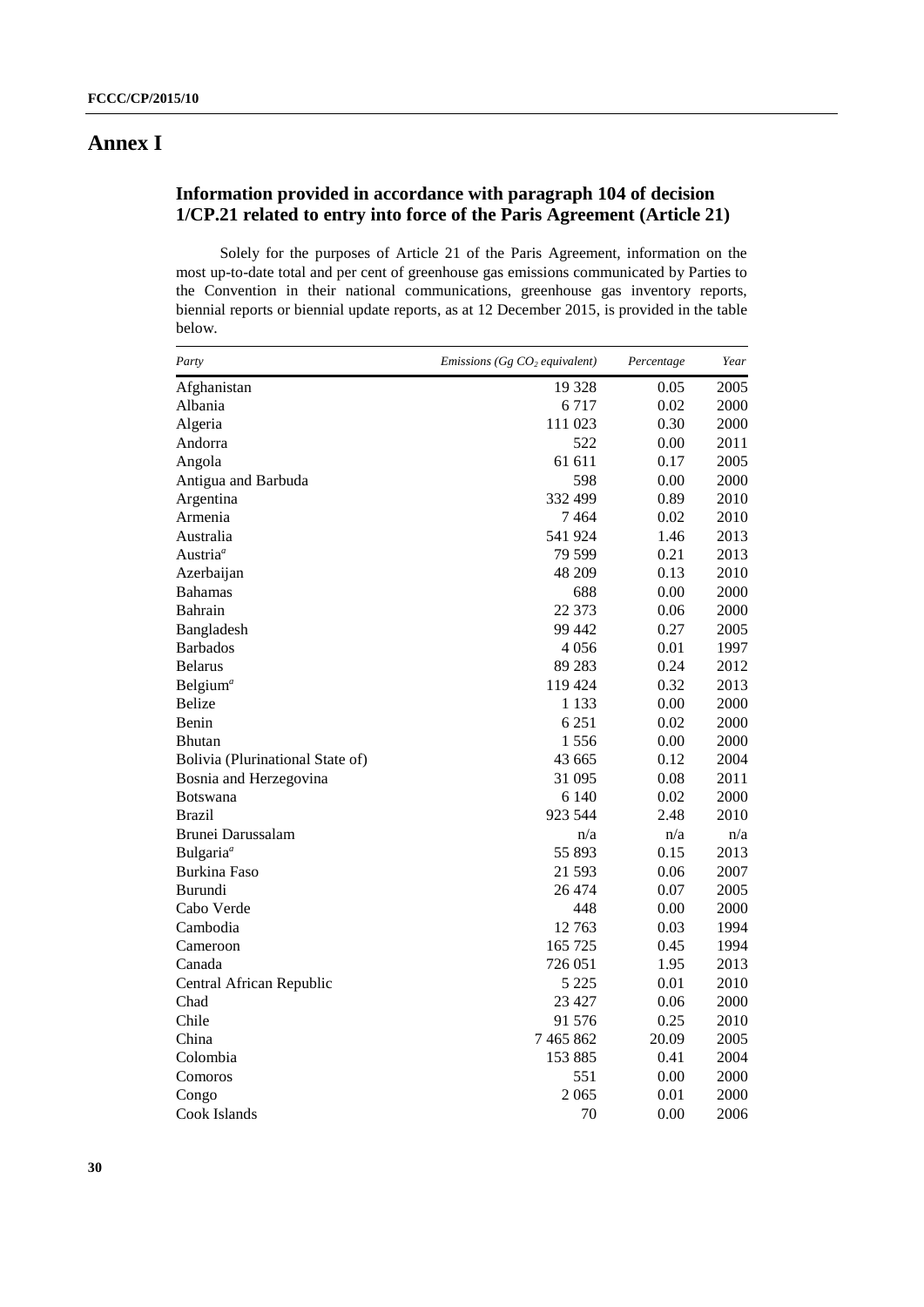| Party                                 | <i>Emissions</i> ( $Gg$ $CO2$ equivalent) | Percentage | Year     |
|---------------------------------------|-------------------------------------------|------------|----------|
| Costa Rica                            | 12 3 8 4                                  | 0.03       | 2010     |
| Côte d'Ivoire                         | 271 198                                   | 0.73       | 2000     |
| Croatia <sup>a</sup>                  | 24 493                                    | 0.07       | 2013     |
| Cuba                                  | 36 340                                    | 0.10       | 2002     |
| $Cyprus^a$                            | 8 3 1 9                                   | 0.02       | 2013     |
| Czech Republic <sup>a</sup>           | 127 144                                   | 0.34       | 2013     |
| Democratic People's Republic of Korea | 87 330                                    | 0.23       | 2002     |
| Democratic Republic of the Congo      | 22 4 34                                   | 0.06       | 2010     |
| Denmark <sup><math>a</math></sup>     | 56 001                                    | 0.15       | 2013     |
| Djibouti                              | 1 0 7 2                                   | 0.00       | 2000     |
| Dominica                              | 182                                       | 0.00       | 2005     |
| Dominican Republic                    | 26 433                                    | 0.07       | 2000     |
| Ecuador                               | 247 990                                   | 0.67       | 2006     |
| Egypt                                 | 193 238                                   | 0.52       | 2000     |
| El Salvador                           | 11 069                                    | 0.03       | 2005     |
| <b>Equatorial Guinea</b>              | n/a                                       | n/a        | n/a      |
| Eritrea                               | 3 9 3 4                                   | 0.01       | 2000     |
| Estonia <sup>a</sup>                  | 21 741                                    | 0.06       | 2013     |
| Ethiopia                              | 47 745                                    | 0.13       | 1995     |
| Fiji                                  | 2 7 1 0                                   | 0.01       | 2004     |
| Finland <sup>a</sup>                  | 62 989                                    | 0.17       | 2013     |
| France <sup>a</sup>                   | 496 761                                   | 1.34       | 2013     |
| Gabon                                 | 6 1 6 0                                   | 0.02       | 2000     |
| Gambia                                | 19 3 8 3                                  | 0.05       | 2000     |
| Georgia                               | 12 219                                    | 0.03       | 2006     |
| Germany <sup><math>a</math></sup>     | 950 673                                   | 2.56       | 2013     |
| Ghana                                 | 33 660                                    | 0.09       | 2012     |
| Greece <sup>a</sup>                   | 105 111                                   | 0.28       | 2013     |
| Grenada                               | 1 607                                     | 0.00       | 1994     |
| Guatemala                             | 14 742                                    | 0.04       | 1990     |
| Guinea                                | 5 0 5 8                                   | 0.01       | 1994     |
| Guinea-Bissau                         | 6 0 78                                    | 0.02       | 2006     |
| Guyana                                | 3 0 7 2                                   | 0.01       | 2004     |
| Haiti                                 | 6 6 8 3                                   | 0.02       | 2000     |
| Honduras                              | 10 298                                    | 0.03       | 2000     |
| Hungary <sup>a</sup>                  | 57 428                                    | 0.15       | 2013     |
| Iceland                               | 4 7 3 1                                   | 0.01       | 2013     |
| India                                 | 1 523 767                                 | 4.10       | 2000     |
| Indonesia                             | 554 334                                   | 1.49       | 2000     |
| Iran (Islamic Republic of)            | 483 669                                   | 1.30       | 2000     |
| Iraq                                  | 72 658                                    | 0.20       | 1997     |
| Ireland <sup>a</sup>                  | 58 755                                    | 0.16       | 2013     |
| Israel                                | 75 416                                    | 0.20       | $2010\,$ |
| Italy <sup>a</sup>                    | 437 268                                   | 1.18       | 2013     |
| Jamaica                               | 14 3 14                                   | 0.04       |          |
|                                       |                                           |            | 2005     |
| Japan                                 | 1 407 800                                 | 3.79       | 2013     |
| Jordan                                | 27 752                                    | 0.07       | 2006     |
| Kazakhstan                            | 313 442                                   | 0.84       | 2013     |
| Kenya                                 | 21 4 6 6                                  | 0.06       | 1994     |
| Kiribati                              | 170                                       | 0.00       | 2008     |
| Kuwait                                | 32 373                                    | 0.09       | 1994     |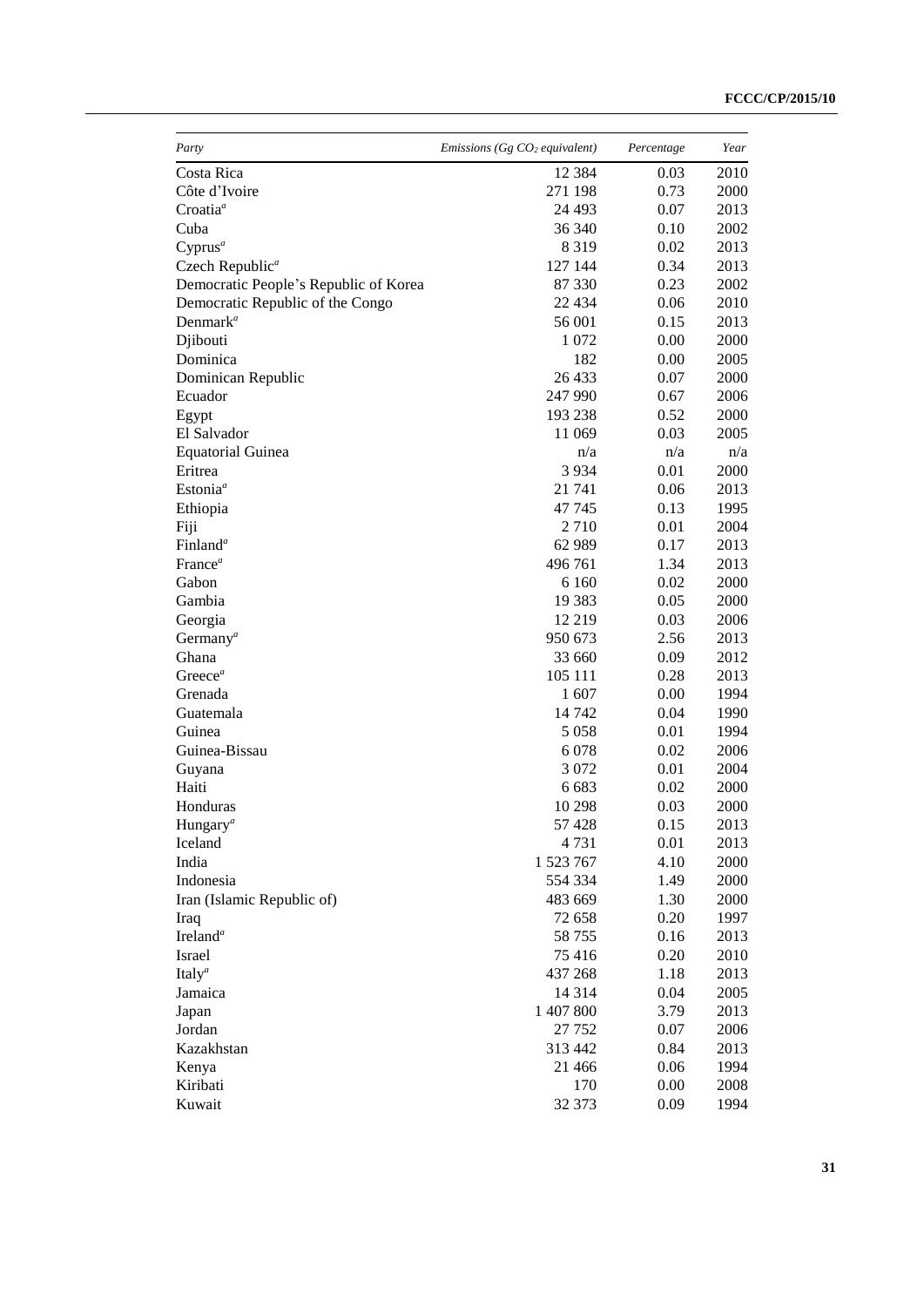### **FCCC/CP/2015/10**

| Party                            | Emissions (Gg $CO2$ equivalent) | Percentage | Year |
|----------------------------------|---------------------------------|------------|------|
| Kyrgyzstan                       | 12 017                          | 0.03       | 2005 |
| Lao People's Democratic Republic | 8898                            | 0.02       | 2000 |
| Latvia <sup>a</sup>              | 10 9 14                         | 0.03       | 2013 |
| Lebanon                          | 24 653                          | 0.07       | 2011 |
| Lesotho                          | 3 5 1 3                         | 0.01       | 2000 |
| Liberia                          | 8 0 2 2                         | 0.02       | 2000 |
| Libya                            | n/a                             | n/a        | n/a  |
| Liechtenstein                    | 225                             | 0.00       | 2012 |
| Lithuania <sup>a</sup>           | 19 946                          | 0.05       | 2013 |
| Luxembourg <sup>a</sup>          | 11 142                          | 0.03       | 2013 |
| Madagascar                       | 29 344                          | 0.08       | 2000 |
| Malawi                           | 24 9 59                         | 0.07       | 2000 |
| Malaysia                         | 193 397                         | 0.52       | 2000 |
| Maldives                         | 153                             | 0.00       | 1994 |
| Mali                             | 11 742                          | 0.03       | 2006 |
| Malta <sup>a</sup>               | 2788                            | 0.01       | 2013 |
| Marshall Islands                 | 170                             | 0.00       | 2010 |
| Mauritania                       | 6863                            | 0.02       | 2012 |
| Mauritius                        | 4758                            | 0.01       | 2006 |
| Mexico                           | 632 880                         | 1.70       | 2013 |
| Micronesia (Federated States of) | 174                             | 0.00       | 2000 |
| Monaco                           | 93                              | 0.00       | 2012 |
| Mongolia                         | 17711                           | 0.05       | 2006 |
| Montenegro                       | 3865                            | 0.01       | 2011 |
| Morocco                          | 59 700                          | 0.16       | 2000 |
|                                  | 8 2 2 4                         | 0.02       | 1994 |
| Mozambique                       | 38 375                          | 0.10       | 2005 |
| Myanmar<br>Namibia               |                                 |            |      |
|                                  | 5 1 8 0                         | 0.01       | 2010 |
| Nauru                            | 19                              | 0.00       | 2000 |
| Nepal                            | 24 541                          | 0.07       | 2000 |
| Netherlands <sup>a</sup>         | 195 807                         | 0.53       | 2013 |
| New Zealand                      | 80 962                          | 0.22       | 2013 |
| Nicaragua                        | 11981                           | 0.03       | 2000 |
| Niger                            | 13 627                          | 0.04       | 2000 |
| Nigeria                          | 212 444                         | 0.57       | 2000 |
| Niue                             | 4 4 2 2                         | 0.01       | 1994 |
| Norway                           | 53 716                          | 0.14       | 2013 |
| Oman                             | 20 879                          | 0.06       | 1994 |
| Pakistan                         | 160 589                         | 0.43       | 1994 |
| Palau                            | 93                              | 0.00       | 2000 |
| Panama                           | 9708                            | 0.03       | 2000 |
| Papua New Guinea                 | 5 0 1 2                         | 0.01       | 1994 |
| Paraguay                         | 23 4 30                         | 0.06       | 2000 |
| Peru                             | 80 591                          | 0.22       | 2010 |
| Philippines                      | 126 879                         | 0.34       | 2000 |
| Poland <sup>a</sup>              | 394 892                         | 1.06       | 2013 |
| Portugal <sup>a</sup>            | 65 071                          | 0.18       | 2013 |
| Qatar                            | 61 593                          | 0.17       | 2007 |
| Republic of Korea                | 688 300                         | 1.85       | 2012 |
| Republic of Moldova              | 13 276                          | 0.04       | 2010 |
| Romania <sup>a</sup>             | 110 928                         | 0.30       | 2013 |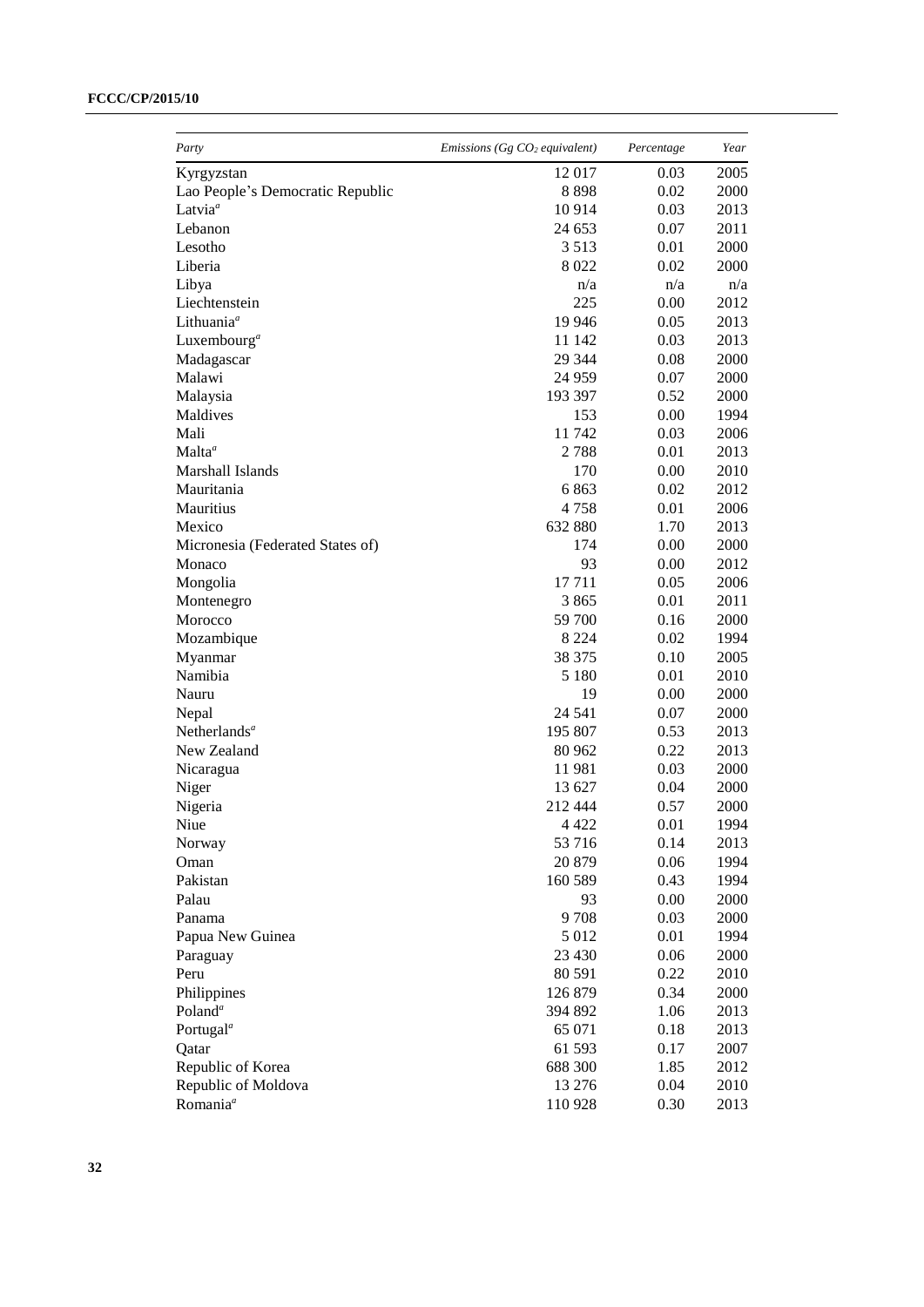| Party                               | Emissions (Gg $CO2$ equivalent) | Percentage | Year |
|-------------------------------------|---------------------------------|------------|------|
| <b>Russian Federation</b>           | 2799434                         | 7.53       | 2013 |
| Rwanda                              | 6 1 8 0                         | 0.02       | 2005 |
| Saint Kitts and Nevis               | 164                             | 0.00       | 1994 |
| Saint Lucia                         | 551                             | 0.00       | 2000 |
| Saint Vincent and the Grenadines    | 410                             | 0.00       | 1997 |
| Samoa                               | 352                             | 0.00       | 2007 |
| San Marino                          | 267                             | 0.00       | 2010 |
| Sao Tome and Principe               | 99                              | 0.00       | 2005 |
| Saudi Arabia                        | 296 060                         | 0.80       | 2000 |
| Senegal                             | 16882                           | 0.05       | 2000 |
| Serbia                              | 66 342                          | 0.18       | 1998 |
| Seychelles                          | 330                             | 0.00       | 2000 |
| Sierra Leone                        | 365 107                         | 0.98       | 2000 |
| Singapore                           | 46 832                          | 0.13       | 2010 |
| Slovakia <sup>ª</sup>               | 43 679                          | 0.12       | 2013 |
| Slovenia <sup>a</sup>               | 18 16 6                         | 0.05       | 2013 |
| Solomon Islands                     | 294                             | 0.00       | 1994 |
| Somalia                             | n/a                             | n/a        | n/a  |
| South Africa                        | 544 314                         | 1.46       | 2010 |
| South Sudan                         | n/a                             | n/a        | n/a  |
| Span <sup>a</sup>                   | 322 003                         | 0.87       | 2013 |
| Sri Lanka                           | 18797                           | 0.05       | 2000 |
| Sudan                               | 67 840                          | 0.18       | 2000 |
| Suriname                            | 3 3 3 0                         | 0.01       | 2003 |
| Swaziland                           | 18 658                          | 0.05       | 2000 |
| Sweden <sup>a</sup>                 | 55 774                          | 0.15       | 2013 |
| Switzerland                         | 52 561                          | 0.14       | 2013 |
| Syrian Arab Republic                | 79 070                          | 0.21       | 2005 |
| Tajikistan                          | 8 1 8 4                         | 0.02       | 2010 |
| Thailand                            | 236 947                         | 0.64       | 2000 |
| The former Yugoslav Republic of     | 12 2 65                         | 0.03       | 2012 |
| Macedonia                           |                                 |            |      |
| Timor-Leste                         | 1 277                           | 0.00       | 2010 |
| Togo                                | 6 2 4 8                         | 0.02       | 2005 |
| Tonga                               | 245                             | 0.00       | 2000 |
| Trinidad and Tobago                 | 16 006                          | 0.04       | 1990 |
| Tunisia                             | 39 342                          | 0.11       | 2010 |
| Turkey                              | 459 102                         | 1.24       | 2013 |
| Turkmenistan                        | 75 409                          | 0.20       | 2004 |
| Tuvalu                              | 6                               | 0.00       | 1994 |
| Uganda                              | 27 560                          | 0.07       | 2000 |
| Ukraine                             | 385 933                         | 1.04       | 2013 |
| <b>United Arab Emirates</b>         | 195 308                         | 0.53       | 2005 |
| United Kingdom of Great Britain and | 575 696                         | 1.55       | 2013 |
| Northern Ireland <sup>a</sup>       |                                 |            |      |
| United Republic of Tanzania         | 40 50 6                         | 0.11       | 1990 |
| <b>United States of America</b>     | 6 649 700                       | 17.89      | 2013 |
| Uruguay                             | 18 237                          | 0.05       | 2010 |
| Uzbekistan                          | 199 837                         | 0.54       | 2005 |
| Vanuatu                             | 299                             | 0.00       | 1994 |
| Venezuela (Bolivarian Republic of)  | 192 192                         | 0.52       | 1999 |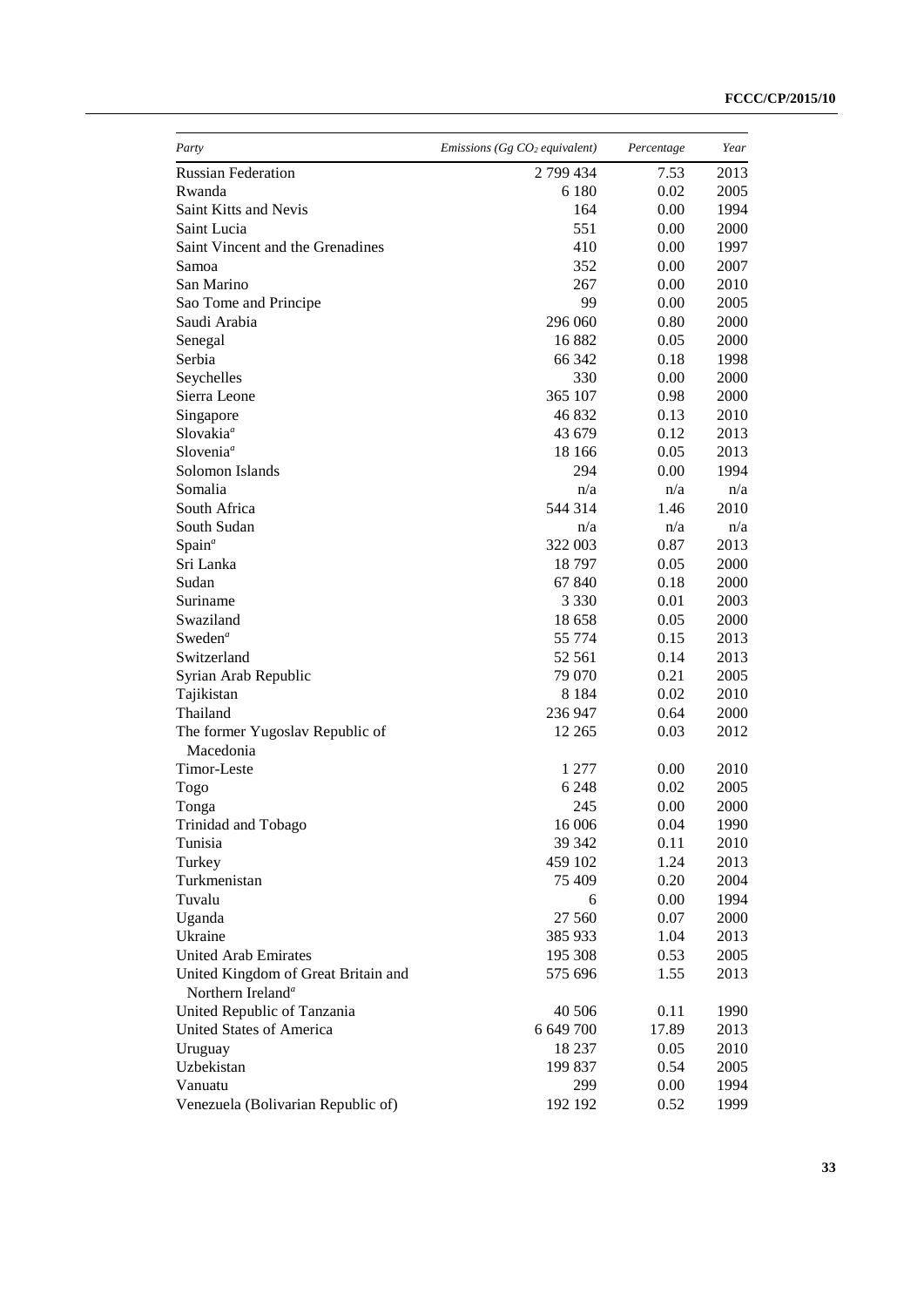#### **FCCC/CP/2015/10**

| Party        | <i>Emissions</i> ( $Gg$ $CO2$ equivalent) | Percentage | Year |
|--------------|-------------------------------------------|------------|------|
| Viet Nam     | 266 049                                   | 0.72       | 2010 |
| Yemen        | 25 742                                    | 0.07       | 2000 |
| Zambia       | 14 4 05                                   | 0.04       | 2000 |
| Zimbabwe     | 68 541                                    | 0.18       | 2000 |
| <b>Total</b> | 37 168 339                                | 100        |      |

*Note*: Data based on the most up-to-date amounts communicated by the Parties to the Convention in their national communications, greenhouse gas inventory reports, biennial reports or biennial update reports. Since the amounts communicated by the Parties to the Convention in many cases did not include data on emissions by source and removals by sinks from land use, land-use change and forestry, or, when included, these emissions by source and removals by sinks were estimated using different methodologies, these data were not included. Also, since the communicated amounts are for different years, the total amount provided in this table should be used solely for the limited purposes of Article 21 of the Paris Agreement as it does not represent an accurate estimate of global greenhouse gas emissions.

<sup>a</sup> Countries that are member States of the European Union. The emissions of the European Union were 4,488,404 gigagrams in 2013, which represents the sum of the emissions of its member States in this table, and corresponds to 12.08 per cent of the total emissions in this table. The emissions of the European Union are not counted as additional to those of the member States.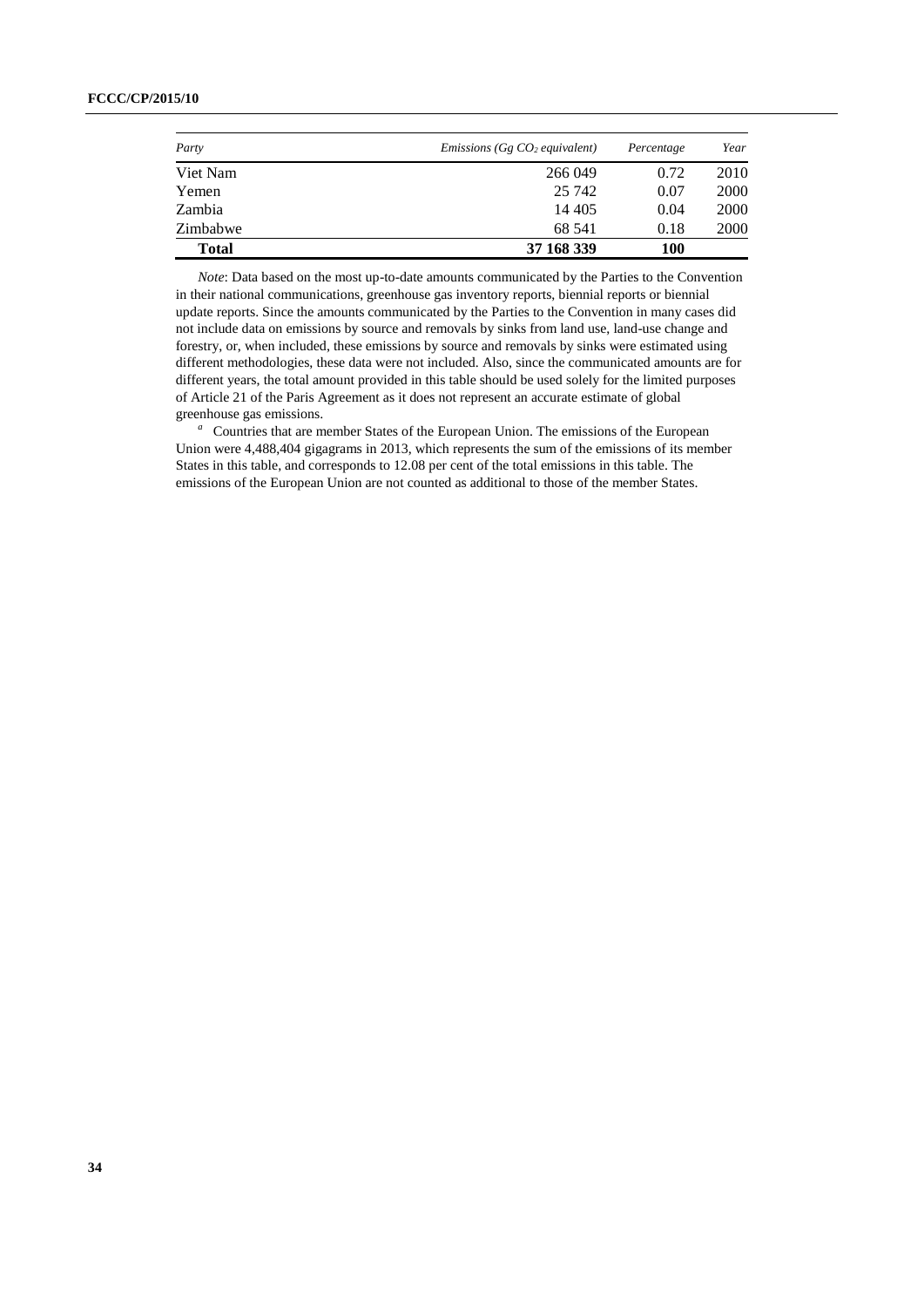# **Annex II**

# **Parties to the Convention, observer States and United Nations organizations attending the twenty-first session of the Conference of the Parties**

[English only]

# **A. Parties to the Convention**

| Afghanistan                         | Cameroon                            | Fiji                       |
|-------------------------------------|-------------------------------------|----------------------------|
| Albania                             | Canada                              | Finland                    |
| Algeria                             | Central African Republic            | France                     |
| Andorra                             | Chad                                | Gabon                      |
| Angola                              | Chile                               | Gambia                     |
| Antigua and Barbuda                 | China                               | Georgia                    |
| Argentina                           | Colombia                            | Germany                    |
| Armenia                             | Comoros                             | Ghana                      |
| Australia                           | Congo                               | Greece                     |
| Austria                             | Cook Islands                        | Grenada                    |
| Azerbaijan                          | Costa Rica                          | Guatemala                  |
| <b>Bahamas</b>                      | Côte d'Ivoire                       | Guinea                     |
| Bahrain                             | Croatia                             | Guinea-Bissau              |
| Bangladesh                          | Cuba                                | Guyana                     |
| <b>Barbados</b>                     | Cyprus                              | Haiti                      |
| <b>Belarus</b>                      | Czech Republic                      | Honduras                   |
| Belgium                             | Democratic People's                 | Hungary                    |
| <b>Belize</b>                       | Republic of Korea                   | Iceland                    |
| Benin                               | Democratic Republic of the<br>Congo | India                      |
| <b>Bhutan</b>                       | Denmark                             | Indonesia                  |
| <b>Bolivia (Plurinational State</b> | Djibouti                            | Iran (Islamic Republic of) |
| of)                                 | Dominica                            | Iraq                       |
| Bosnia and Herzegovina              | Dominican Republic                  | Ireland                    |
| <b>Botswana</b>                     | Ecuador                             | Israel                     |
| <b>Brazil</b>                       | Egypt                               | Italy                      |
| Brunei Darussalam                   | El Salvador                         | Jamaica                    |
| Bulgaria                            | <b>Equatorial Guinea</b>            | Japan                      |
| <b>Burkina Faso</b>                 | Eritrea                             | Jordan                     |
| <b>Burundi</b>                      | Estonia                             | Kazakhstan                 |
| Cabo Verde                          | Ethiopia                            | Kenya                      |
| Cambodia                            | European Union                      | Kiribati                   |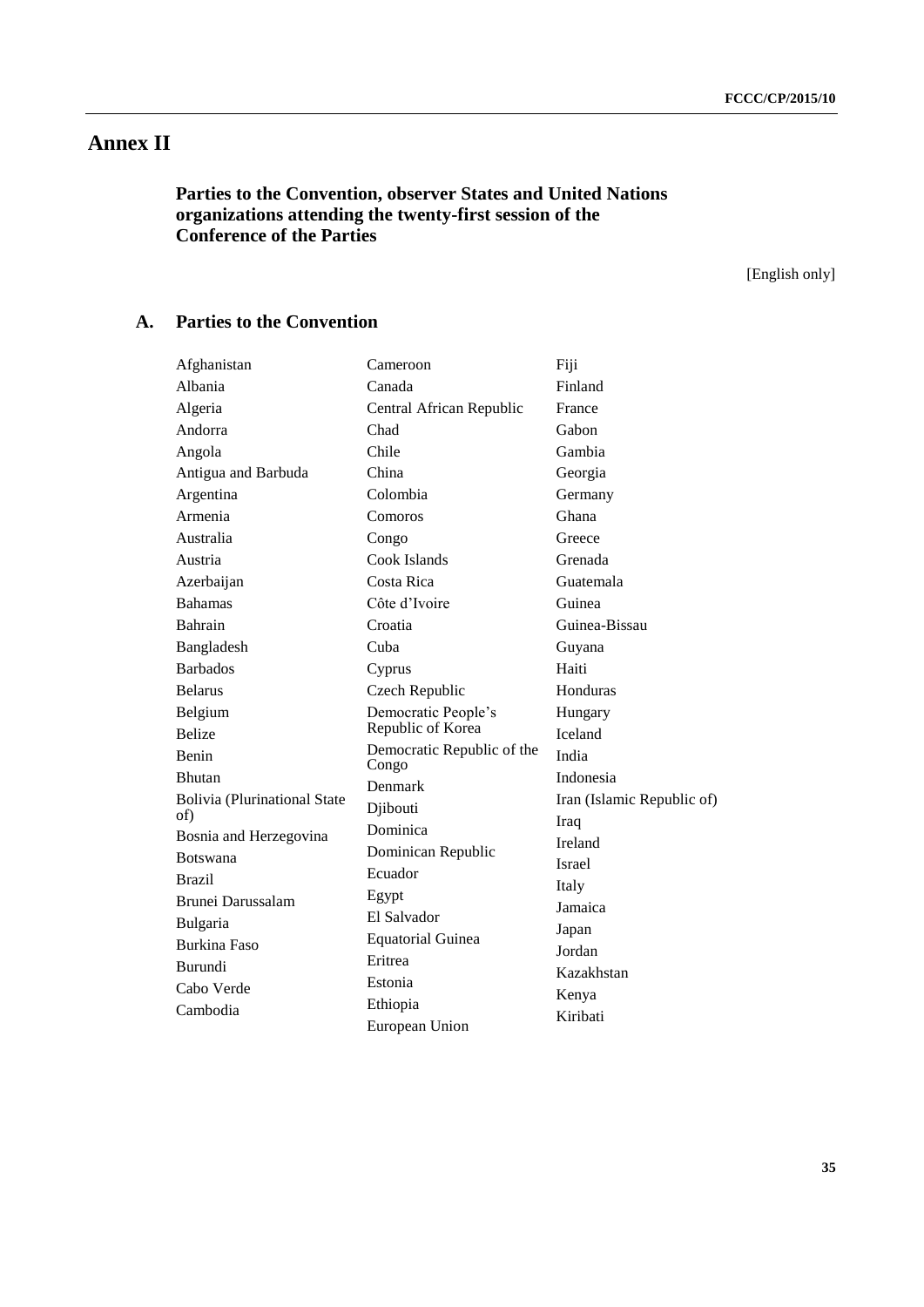Kuwait Kyrgyzstan Lao People's Democratic Republic Latvia Lebanon Lesotho Liberia Libya Liechtenstein Lithuania Luxembourg Madagascar Malawi Malaysia Maldives Mali Malta Marshall Islands Mauritania Mauritius Mexico Micronesia (Federated States San Marino of) Monaco Mongolia Montenegro Morocco Mozambique Myanmar Namibia Nauru Nepal Netherlands New Zealand Nicaragua Niger Nigeria Niue Norway Oman Pakistan Palau Panama Papua New Guinea Paraguay Peru Philippines Poland Portugal Qatar Republic of Korea Republic of Moldova Romania Russian Federation Rwanda Saint Kitts and Nevis Saint Lucia Saint Vincent and the Grenadines Samoa Sao Tome and Principe Saudi Arabia Senegal Serbia Seychelles Sierra Leone Singapore Slovakia Slovenia Solomon Islands Somalia South Africa South Sudan Spain Sri Lanka

Sudan Suriname Swaziland Syrian Arab Republic Sweden Switzerland Tajikistan Thailand The former Yugoslav Republic of Macedonia Timor-Leste Togo Tonga Trinidad and Tobago Tunisia Turkey Turkmenistan Tuvalu Uganda Ukraine United Arab Emirates United Kingdom of Great Britain and Northern Ireland United Republic of Tanzania United States of America Uruguay Uzbekistan Vanuatu Venezuela (Bolivarian Republic of) Viet Nam Yemen Zambia Zimbabwe

#### **B. Observer States**

Holy See State of Palestine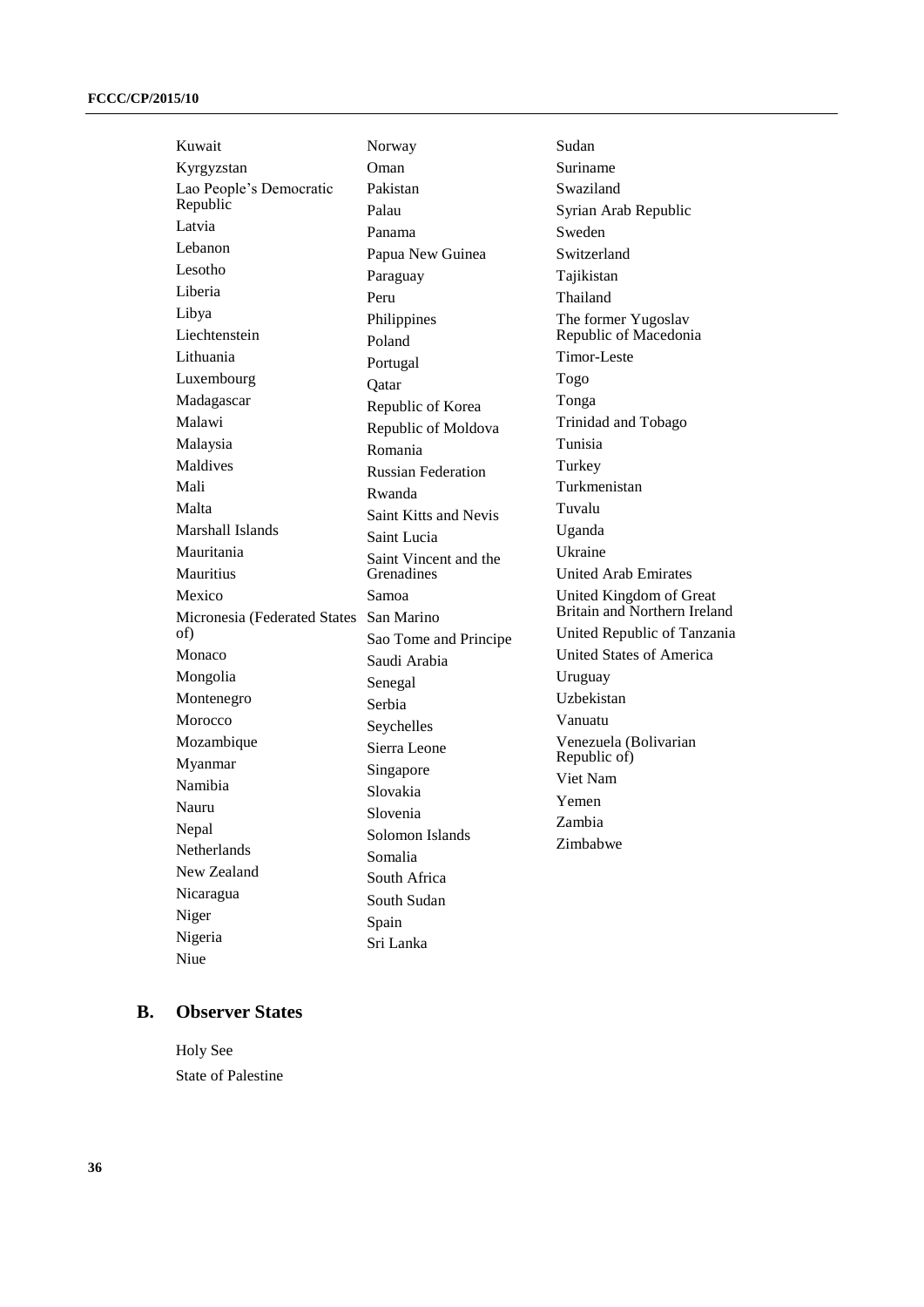#### **C. United Nations bodies and programmes**

Office of the United Nations High Commissioner for Human Rights Office of the United Nations High Commissioner for Refugees Sustainable Energy for All United Nations Capital Development Fund United Nations Children's Fund United Nations Conference on Trade and Development United Nations Department of Economic and Social Affairs United Nations Department of Public Information United Nations Development Programme United Nations Economic and Social Commission for Asia and the Pacific United Nations Economic and Social Commission for Western Asia United Nations Economic Commission for Africa United Nations Economic Commission for Europe United Nations Economic Commission for Latin America and the Caribbean United Nations Entity for Gender Equality and the Empowerment of Women United Nations Environment Programme United Nations Global Compact United Nations Human Settlements Programme United Nations Institute for Training and Research United Nations Office for Disaster Risk Reduction United Nations Office for Project Services United Nations Office for the Coordination of Humanitarian Affairs United Nations Office of the High Representative for the Least Developed Countries, Landlocked Developing Countries and Small Island Developing States United Nations Population Fund United Nations Secretariat United Nations System Chief Executives Board for Coordination United Nations University Universal Postal Union

#### World Food Programme

#### **D. Convention secretariats**

Convention on Biological Diversity

Convention on the Conservation of Migratory Species of Wild Animals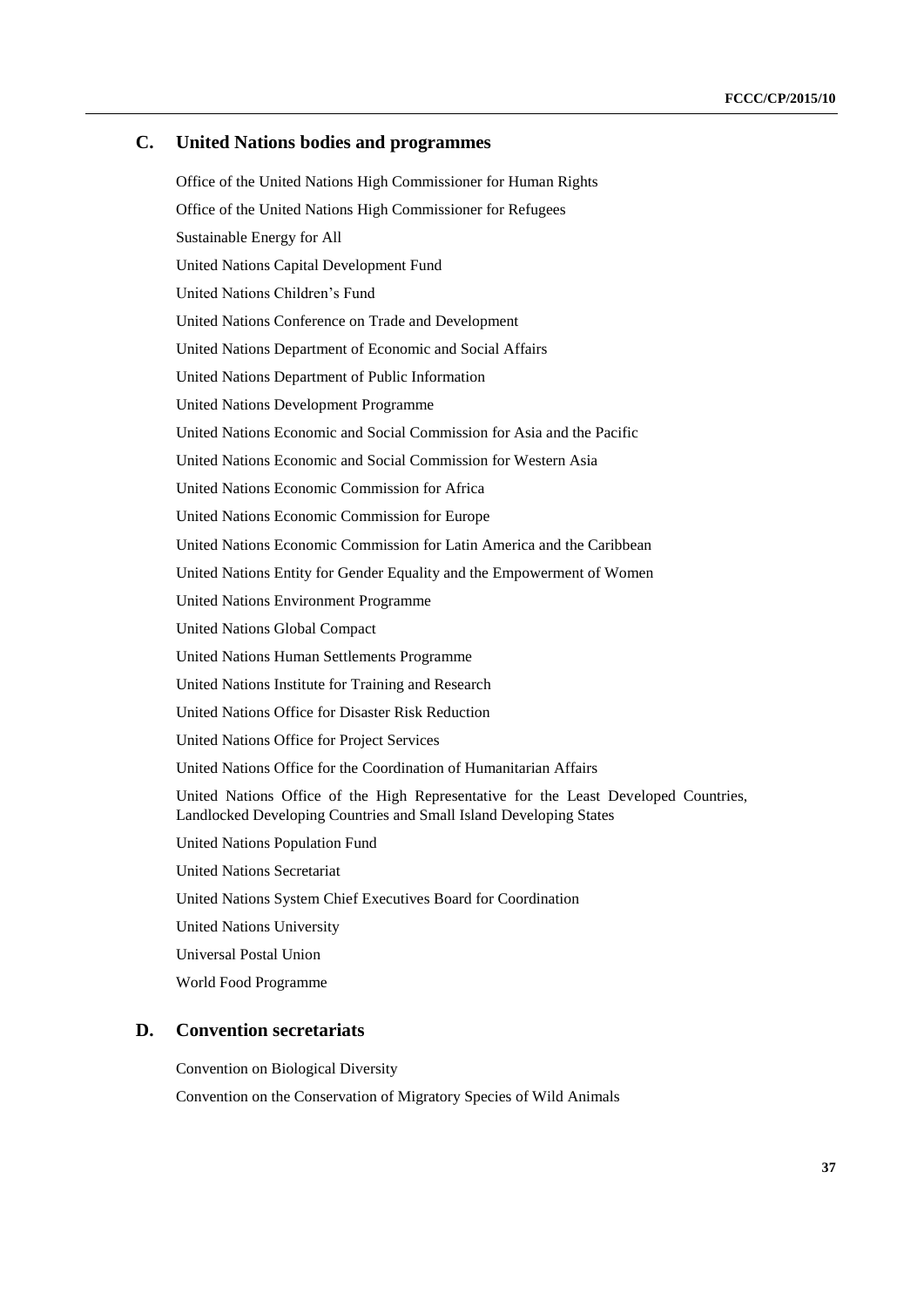United Nations Convention to Combat Desertification United Nations Forum on Forests

### **E. Specialized agencies and institutions of the United Nations system**

Food and Agriculture Organization of the United Nations Global Environment Facility Intergovernmental Oceanographic Commission Intergovernmental Panel on Climate Change International Civil Aviation Organization International Criminal Court International Fund for Agricultural Development International Labour Organization International Maritime Organization International Monetary Fund International Telecommunication Union United Nations Educational, Scientific and Cultural Organization United Nations Industrial Development Organization World Bank World Health Organization World Intellectual Property Organization World Meteorological Organization World Tourism Organization

### **F. Related organizations of the United Nations system**

Green Climate Fund International Atomic Energy Agency International Trade Centre Multilateral Fund for the Implementation of the Montreal Protocol World Trade Organization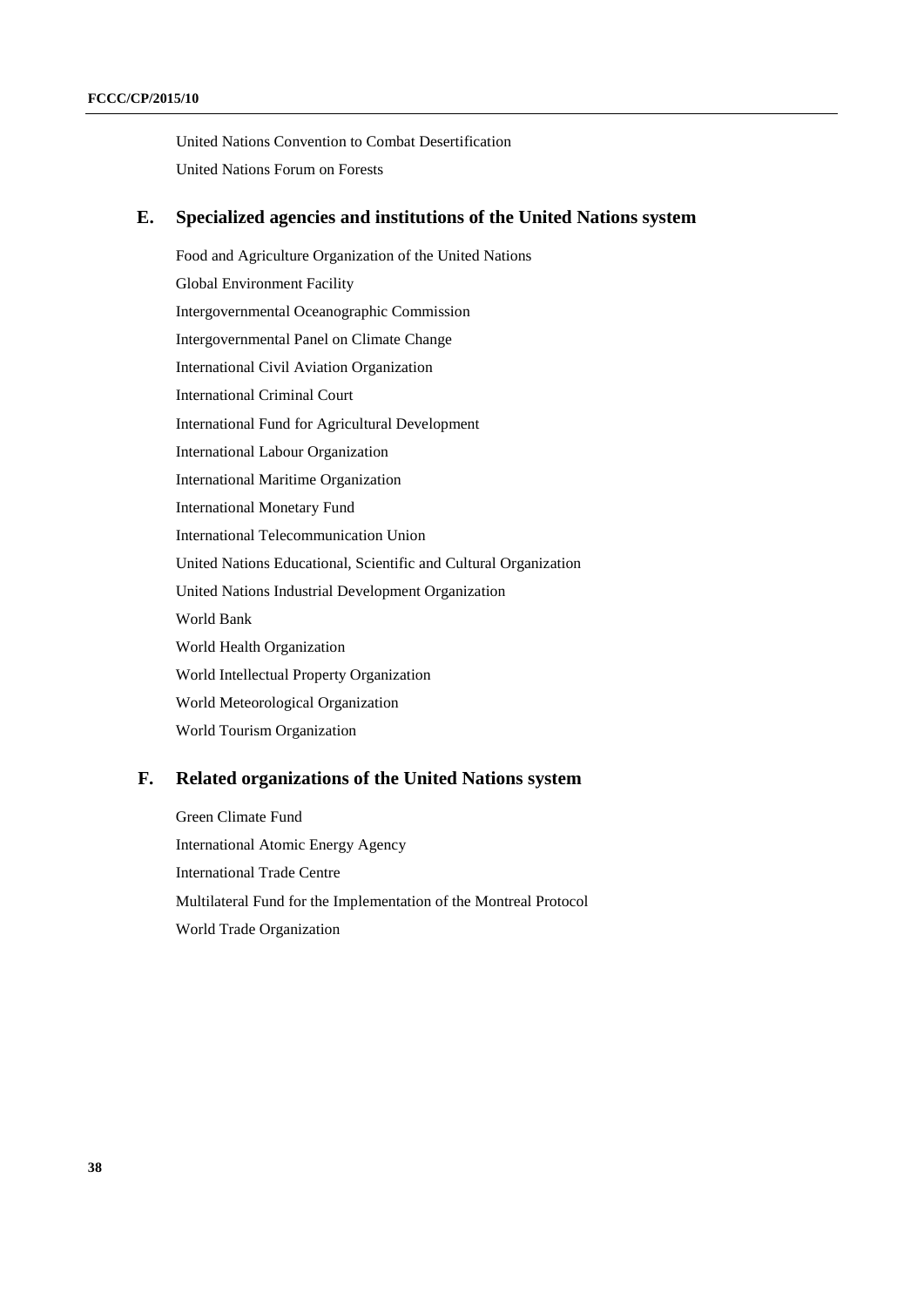# **Annex III**

# **Calendar of meetings of Convention bodies, 2016–2020**

- First sessional period in 2016: 16–26 May
- Second sessional period in 2016: 7–18 November
- First sessional period in 2017: 8–18 May
- Second sessional period in 2017: 6–17 November
- First sessional period in 2018: 30 April to 10 May
- Second sessional period in 2018: 5–16 November
- First sessional period in 2019: 17–27 June
- Second sessional period in 2019: 11–22 November
- First sessional period in 2020: 1–11 June
- Second sessional period in 2020: 9–20 November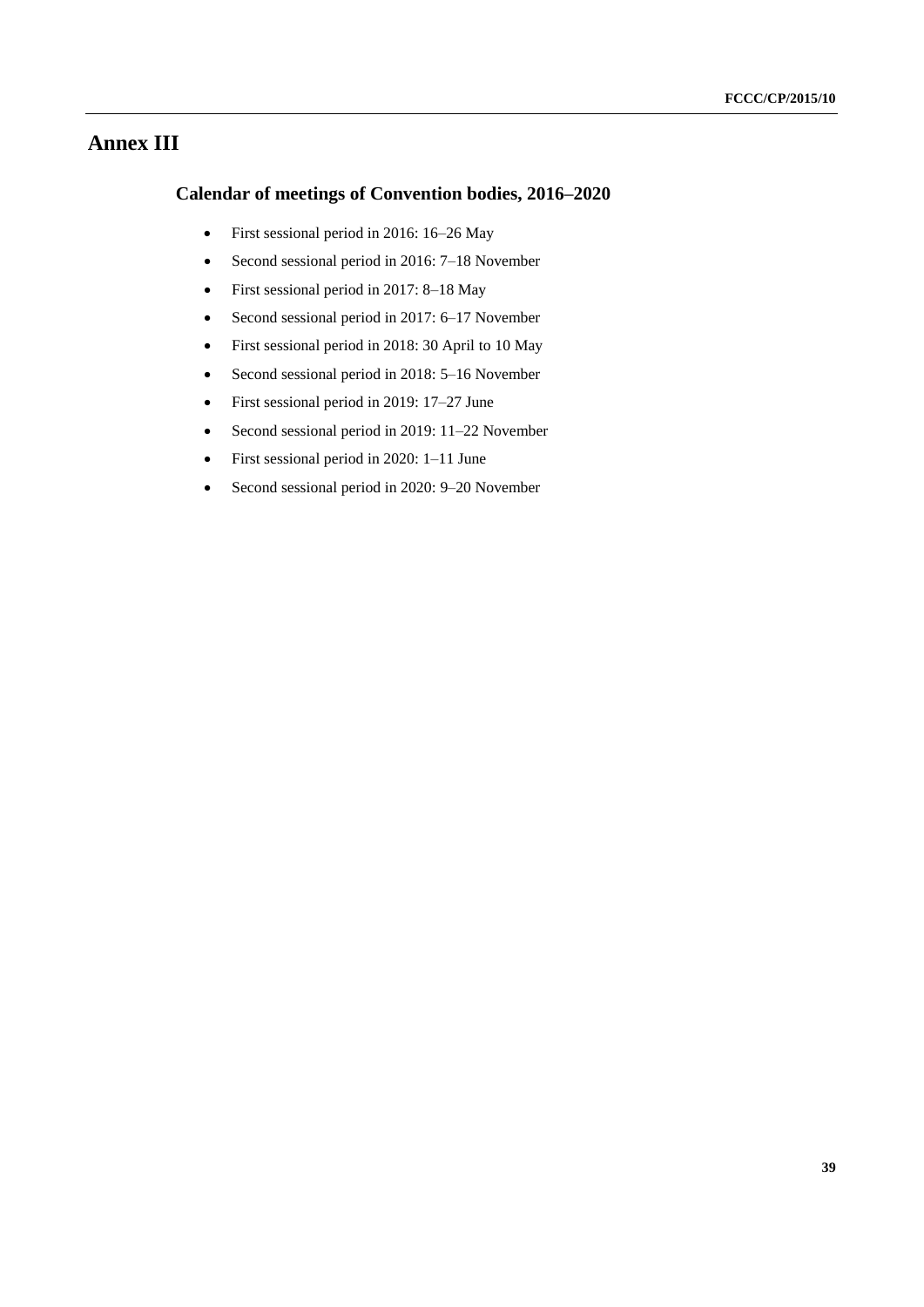# **Annex IV**

# **Documents before the Conference of the Parties at its twenty-first session**

[English only]

| FCCC/CP/2015/1 and Add.1                     | Provisional agenda and annotations. Note by the<br><b>Executive Secretary</b>                                                                                                                                 |
|----------------------------------------------|---------------------------------------------------------------------------------------------------------------------------------------------------------------------------------------------------------------|
| FCCC/CP/2015/2                               | Summary report on the in-session workshop on<br>long-term climate finance in 2015. Note by the<br>secretariat                                                                                                 |
| FCCC/CP/2015/3 and Add.1 and<br>Add.1/Corr.1 | Report of the Green Climate Fund to the<br>Conference of the Parties. Note by the secretariat                                                                                                                 |
| FCCC/CP/2015/4 and Add.1                     | Report of the Global Environment Facility to the<br>Conference of the Parties. Note by the secretariat                                                                                                        |
| FCCC/CP/2015/5                               | Admission of observers: organizations applying<br>for admission as observers. Note by the secretariat                                                                                                         |
| FCCC/CP/2015/6                               | Report on gender composition. Note by the<br>secretariat                                                                                                                                                      |
| FCCC/CP/2015/7                               | Synthesis report on the aggregate effect of the<br>intended nationally determined contributions. Note<br>by the secretariat                                                                                   |
| FCCC/CP/2015/8                               | Report of the Standing Committee on Finance to<br>the Conference of the Parties                                                                                                                               |
| FCCC/CP/2015/9                               | Report on credentials. Report of the Bureau                                                                                                                                                                   |
| FCCC/CP/2015/INF.1                           | Compilation and synthesis of the biennial<br>submissions from developed country Parties on<br>their strategies and approaches for scaling up<br>climate finance from 2014 to 2020. Note by the<br>secretariat |
| FCCC/CP/2015/INF.2                           | Third annual report to the Conference of the<br>Parties on the operation of the registry of<br>nationally appropriate mitigation actions. Note by<br>the secretariat                                          |
| FCCC/CP/2015/MISC.1                          | Views and recommendations from Parties on the<br>elements to be taken into account in developing<br>guidance to the Green Climate Fund. Submissions<br>from Parties                                           |
| FCCC/CP/2015/L.1                             | Draft report of the Conference of the Parties on its<br>twenty-first session                                                                                                                                  |
| FCCC/CP/2015/L.9/Rev.1                       | Adoption of the Paris Agreement. Proposal by the<br>President                                                                                                                                                 |
| FCCC/SBSTA/2015/L.15                         | Draft report of the Subsidiary Body for Scientific<br>and Technological Advice on its forty-third<br>session                                                                                                  |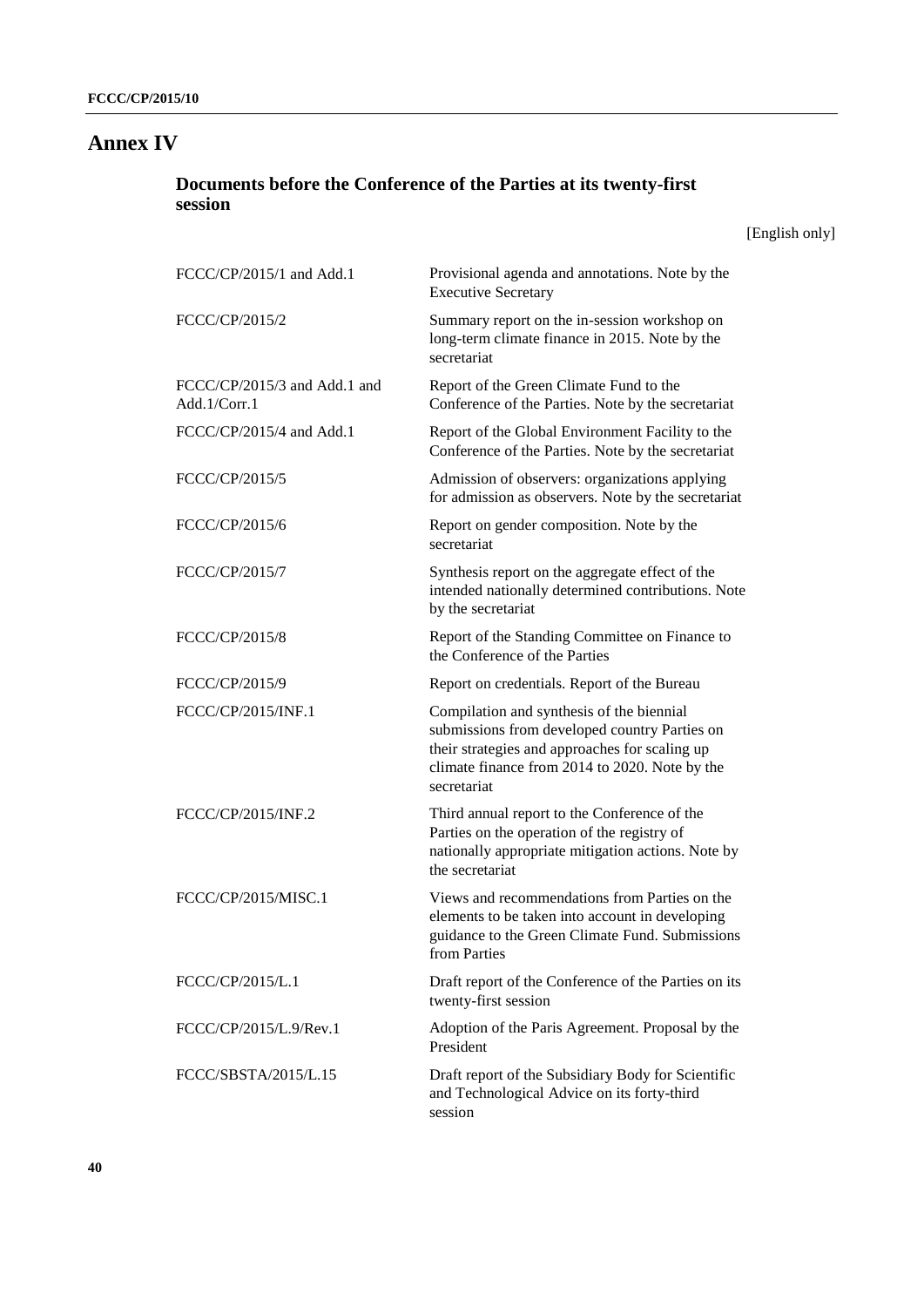| FCCC/SBI/2015/L.19                 | Draft report of the Subsidiary Body for<br>Implementation on its forty-third session                                                                                                                                                               |
|------------------------------------|----------------------------------------------------------------------------------------------------------------------------------------------------------------------------------------------------------------------------------------------------|
| FCCC/SBI/2015/L.20                 | Outcome of the first round of the international<br>assessment and review process (2014–2015). Draft<br>conclusions proposed by the Chair                                                                                                           |
| FCCC/SBI/2015/L.21                 | Work of the Consultative Group of Experts on<br>National Communications from Parties not<br>included in Annex I to the Convention. Draft<br>conclusions proposed by the Chair                                                                      |
| FCCC/SBI/2015/L.23                 | Revision of the "Guidelines for the preparation of<br>national communications by Parties included in<br>Annex I to the Convention, Part II: UNFCCC<br>reporting guidelines on national communications".<br>Draft conclusions proposed by the Chair |
| FCCC/SBI/2015/L.24                 | Provision of financial and technical support. Draft<br>conclusions proposed by the Chair                                                                                                                                                           |
| FCCC/SBI/2015/L.31                 | Gender and climate change. Draft conclusion<br>proposed by the Chair                                                                                                                                                                               |
| FCCC/ADP/2015/L.5                  | Draft report of the Ad Hoc Working Group on the<br>Durban Platform for Enhanced Action on the<br>twelfth part of its second session, held in Paris<br>from 29 November to 5 December 2015                                                          |
|                                    | FCCC/ADP/2015/L.6/Rev.1 and Add.1 Draft Paris Outcome. Revised draft conclusions<br>proposed by the Co-Chairs                                                                                                                                      |
| Other documents before the session |                                                                                                                                                                                                                                                    |
| FCCC/CP/1996/2                     | Organizational matters: adoption of the rules of<br>procedure. Note by the secretariat                                                                                                                                                             |
| FCCC/CP/2009/3                     | Draft protocol to the Convention prepared by the<br>Government of Japan for adoption at the fifteenth<br>session of the Conference of the Parties. Note by<br>the secretariat                                                                      |
| FCCC/CP/2009/4                     | Draft protocol to the Convention presented by the<br>Government of Tuvalu under Article 17 of the<br>Convention. Note by the secretariat                                                                                                           |
| FCCC/CP/2009/5                     | Draft protocol to the Convention prepared by the<br>Government of Australia for adoption at the<br>fifteenth session of the Conference of the Parties.<br>Note by the secretariat                                                                  |
| FCCC/CP/2009/6                     | Draft protocol to the Convention prepared by the<br>Government of Costa Rica to be adopted at the<br>fifteenth session of the Conference of the Parties.<br>Note by the secretariat                                                                |
| FCCC/CP/2009/7                     | Draft implementing agreement under the<br>Convention prepared by the Government of the<br>United States of America for adoption at the                                                                                                             |